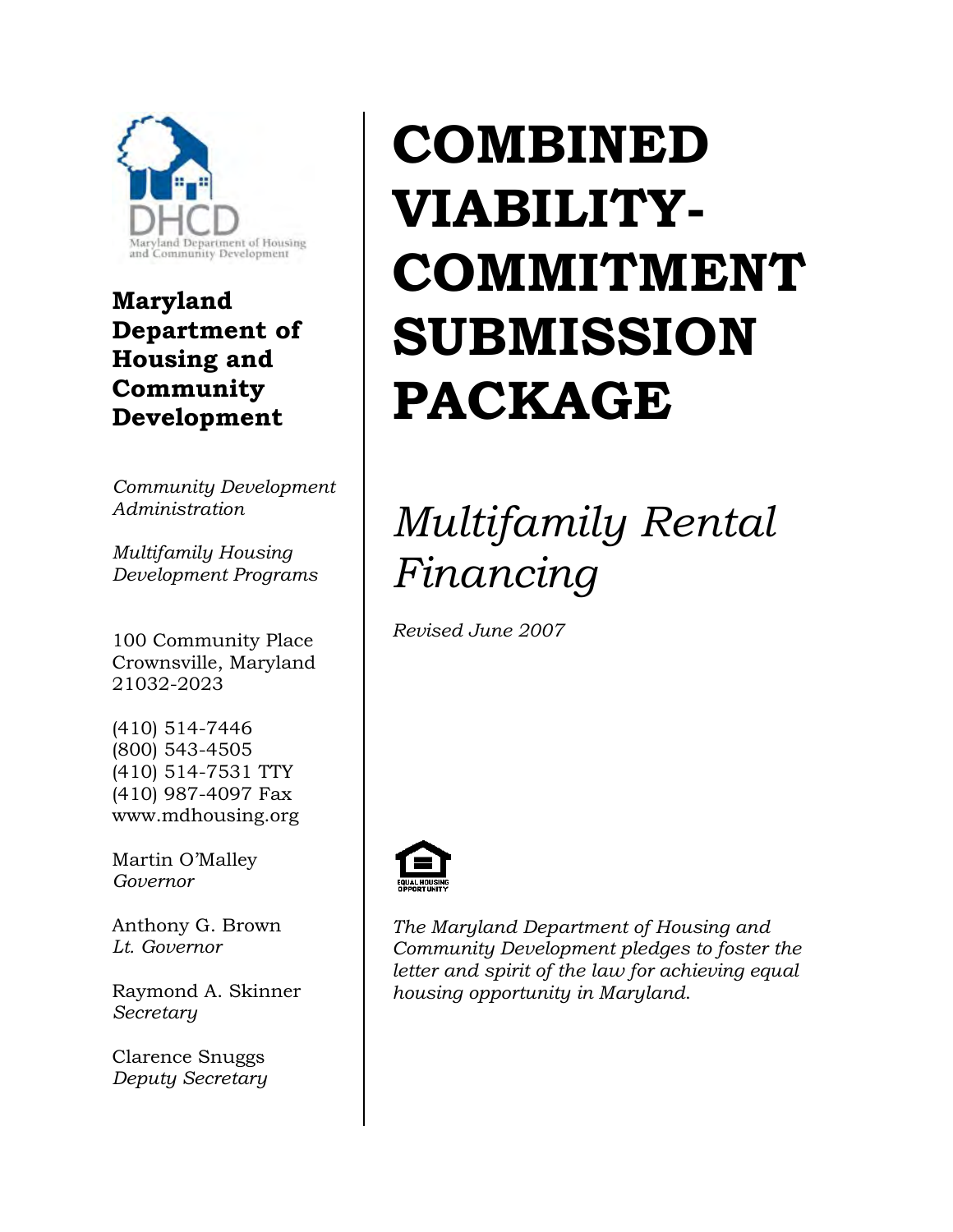## *INSTRUCTIONS*

Additional financial and construction information will need to be submitted to Housing Development Programs for **combined viability-commitment review**. This information is submitted after projects are selected for a reservation of funds. See next page for a flowchart illustrating stages in the underwriting and construction review process, including the combined viability-commitment submission and review stages. As part of the combined viability-commitment review, Department staff will underwrite the financing and review construction documents to ensure the financial feasibility and longterm viability of the project as affordable rental housing and compliance with the information and representations contained in the application.

• Applicants must submit the documentation described below within  $90 - 120$ days of the Kick-off Meeting held with Department staff. For more information concerning the Kick-off Meeting, please refer to the Multifamily Rental Financing Program Guide.

Applicants are to submit two copies of the combined viability-commitment review package, including all applicable exhibits and attachments, in separate three-ring notebook binders. Each exhibit must be clearly tabbed so that a reviewer may easily find the necessary material. Projects that do not have a complete combined viabilitycommitment review package submitted within 120 days may be withdrawn from active processing.

Department staff will complete its underwriting and construction review within 70 days of the receipt of a complete viability review submission package. After completing this review, the applicant will receive a combined viability-commitment review report from the Department. The report will address questions and concerns with the material submitted and outline additional material that may need to be sent prior to issuing a commitment letter or initial closing. If at any time the Department determines that the project is not financially feasible, is not viable as long-term affordable housing or that the project will not be carried out in accordance with the information and representations contained in the application, the reservation of funds may be withdrawn.

The documentation listed below is to be submitted by the applicant to initiate the combined viability-commitment review process. Details concerning the submission requirements for each exhibit are provided on the cover forms that follow. The required information is to be placed directly behind the applicable cover form. If the information is not applicable to the project, the cover form should be marked not applicable.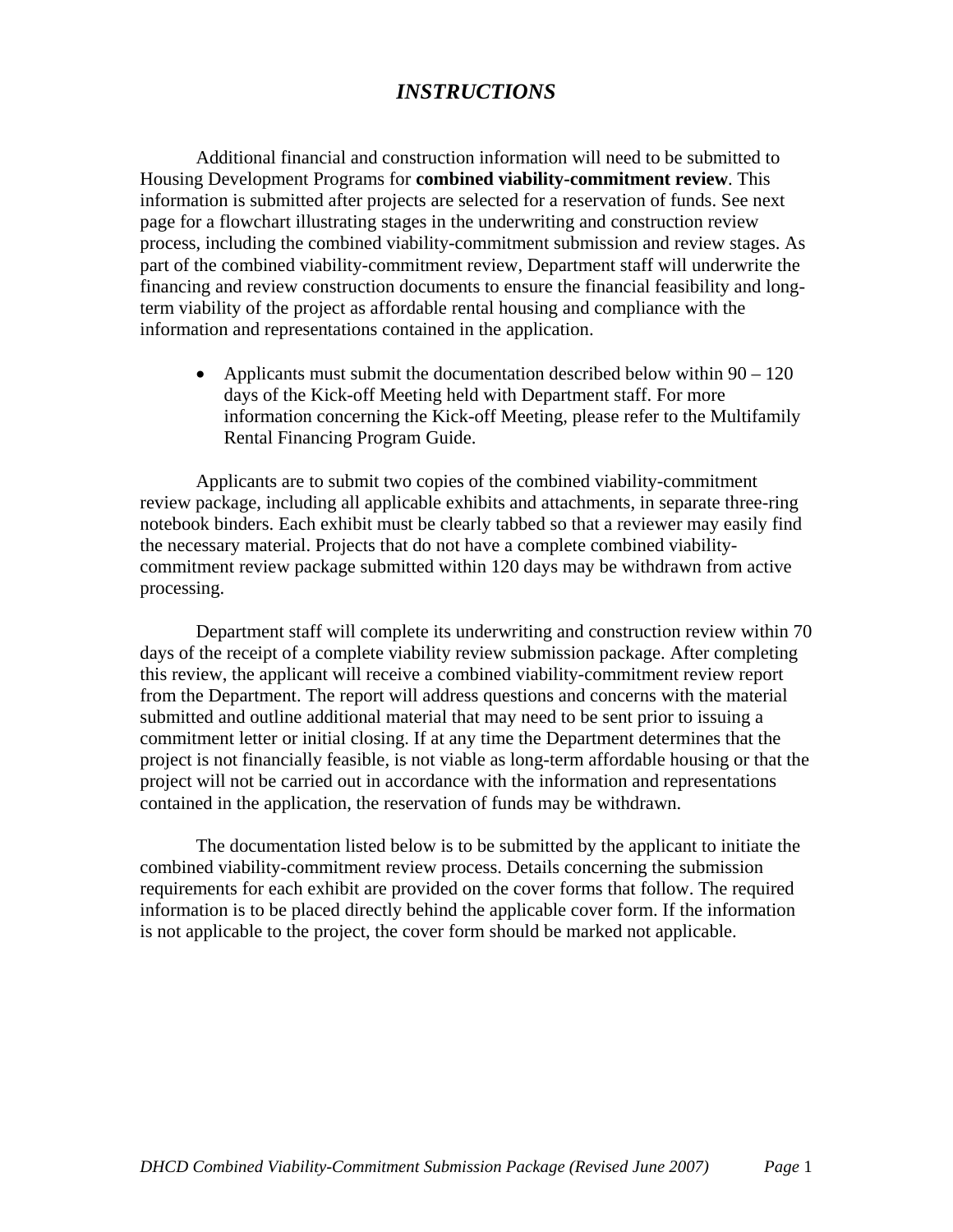## **UNDERWRITING AND CONSTRUCTION REVIEW PROCESS**

*Multifamily Housing Development Programs*



*DHCD Combined Viability-Commitment Submission Package (Revised June 2007) Page* 2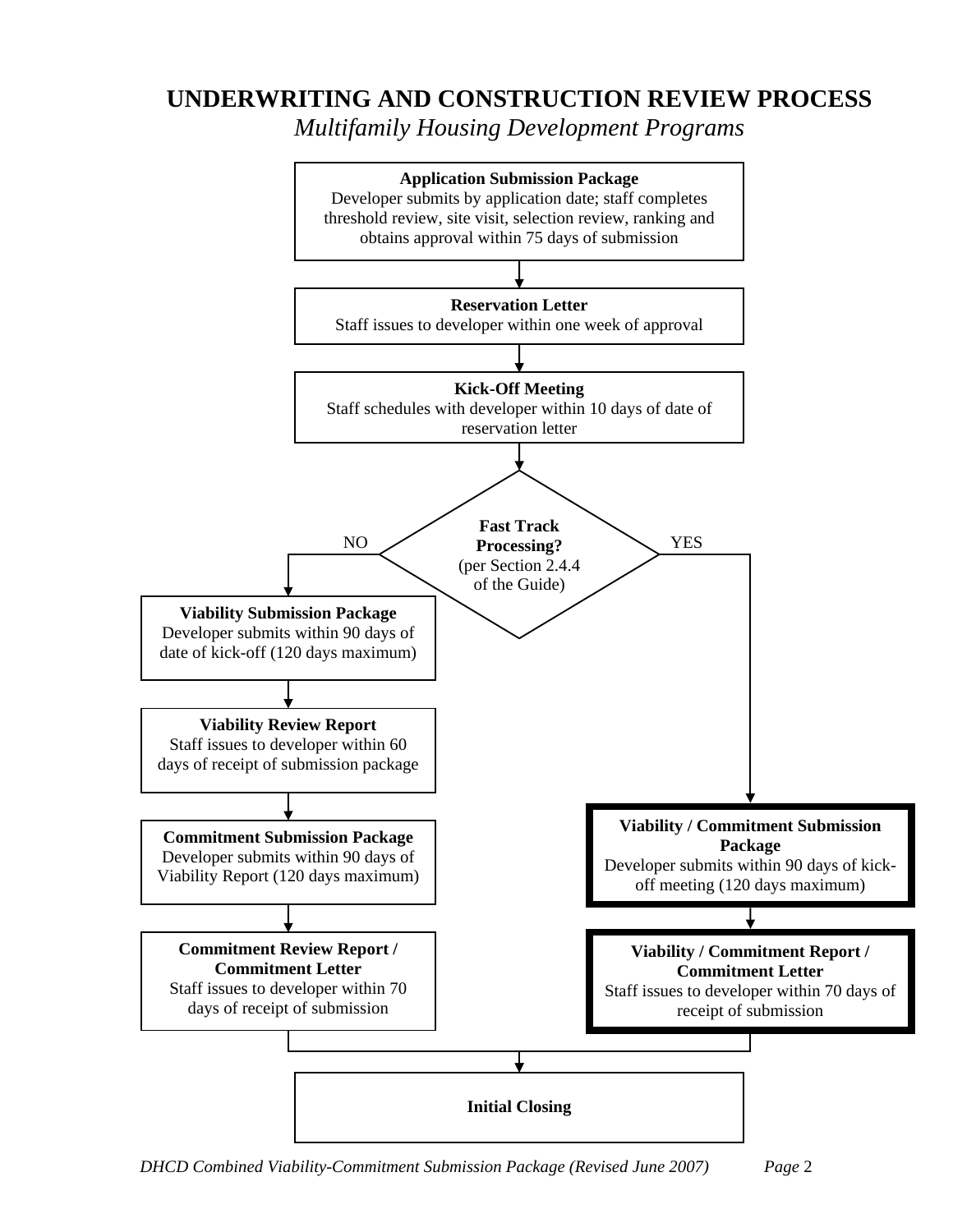## *CHECKLIST*

#### **COMBINED VIABILITY-COMMITMENT REVIEW SUBMISSION PACKAGE**

 $\square$  Exhibit A: Application For Viability-Commitment Review

#### **DEVELOPMENT TEAM INFORMATION**

 $\Box$  Exhibit B: Notification of Changes

#### **MARKET INFORMATION**

- Exhibit C: Management Agent Experience and Marketing Plan
- $\Box$  Exhibit D: Management Agreement

#### **FINANCIAL INFORMATION**

- $\Box$  Exhibit E: Cost Estimates
- $\Box$  Exhibit F: Other Financing
- $\Box$  Exhibit G: Draw Schedule
- $\Box$  Exhibit H: Zoning

#### **CONSTRUCTION INFORMATION**

- $\Box$  Exhibit I: Contract Documents
- Exhibit J: Project Rehabilitation Manual
- $\Box$  Exhibit K: Final Building Evaluation Report
- $\Box$  Exhibit L: Capital Needs Assessment
- $\Box$  Exhibit M: Survey
- $\square$  Exhibit N: Environmental Assessment
- Exhibit O: Geotechnical Study
- $\Box$  Exhibit P: Minority Business Enterprise Plan
- Exhibit Q: Construction Schedule
- Exhibit R: General Contractor's Contract
- $\Box$  Exhibit S: Architect's Contract
- Exhibit T: Civil Engineer's Contract
- $\Box$  Exhibit U: Insurance and Bonding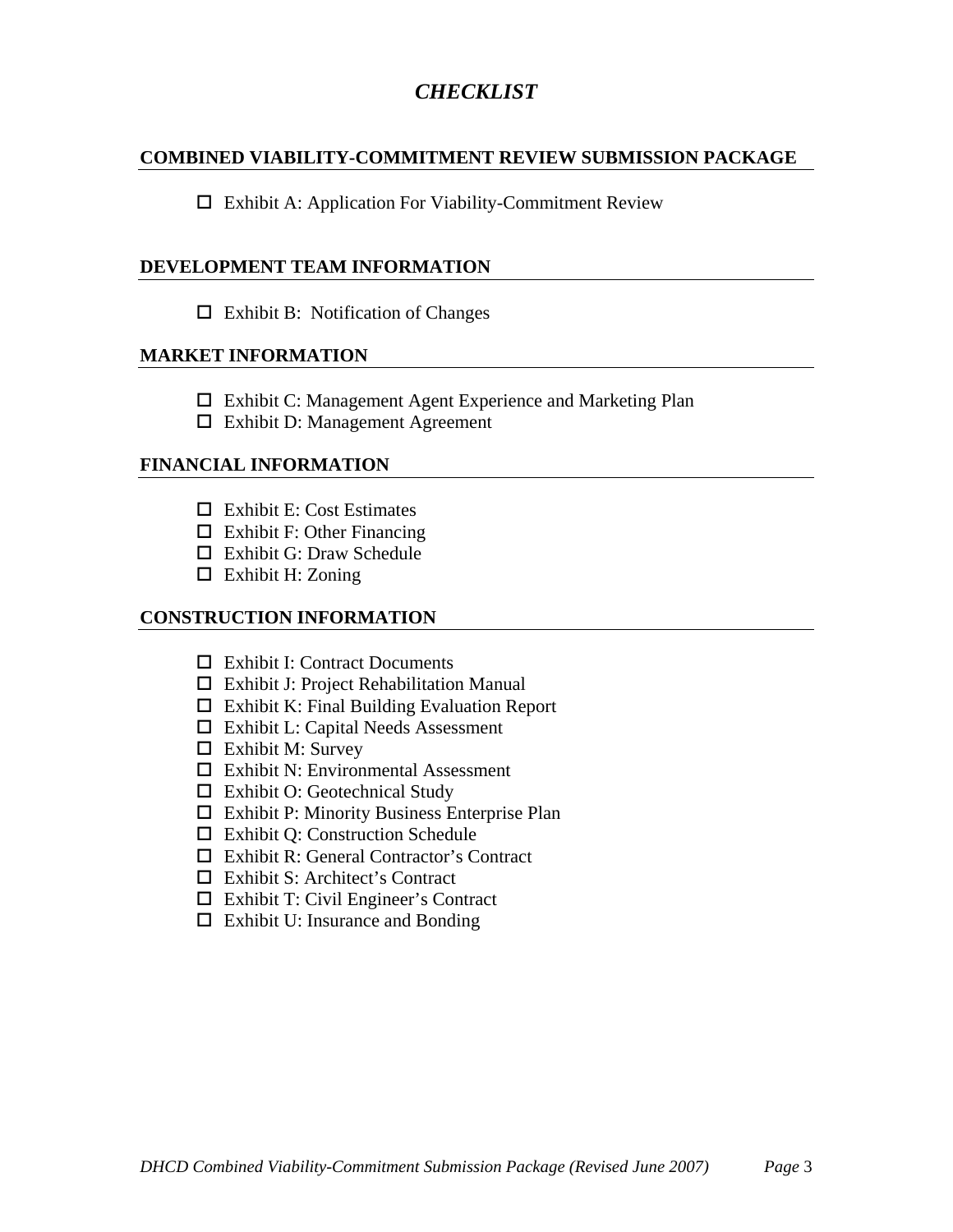## *EXHIBIT A: APPLICATION FOR VIABILITY-COMMITMENT REVIEW*

A revised Multifamily Rental Financing Application – CDA Form 202 – must be submitted which reflects all changes in the project, including current development and operating budgets and pro forma, since the previous submission.

#### **ATTACHMENTS**

 $\square$  CDA Form 202 – Multifamily Rental Financing Application (form provided on DHCD website)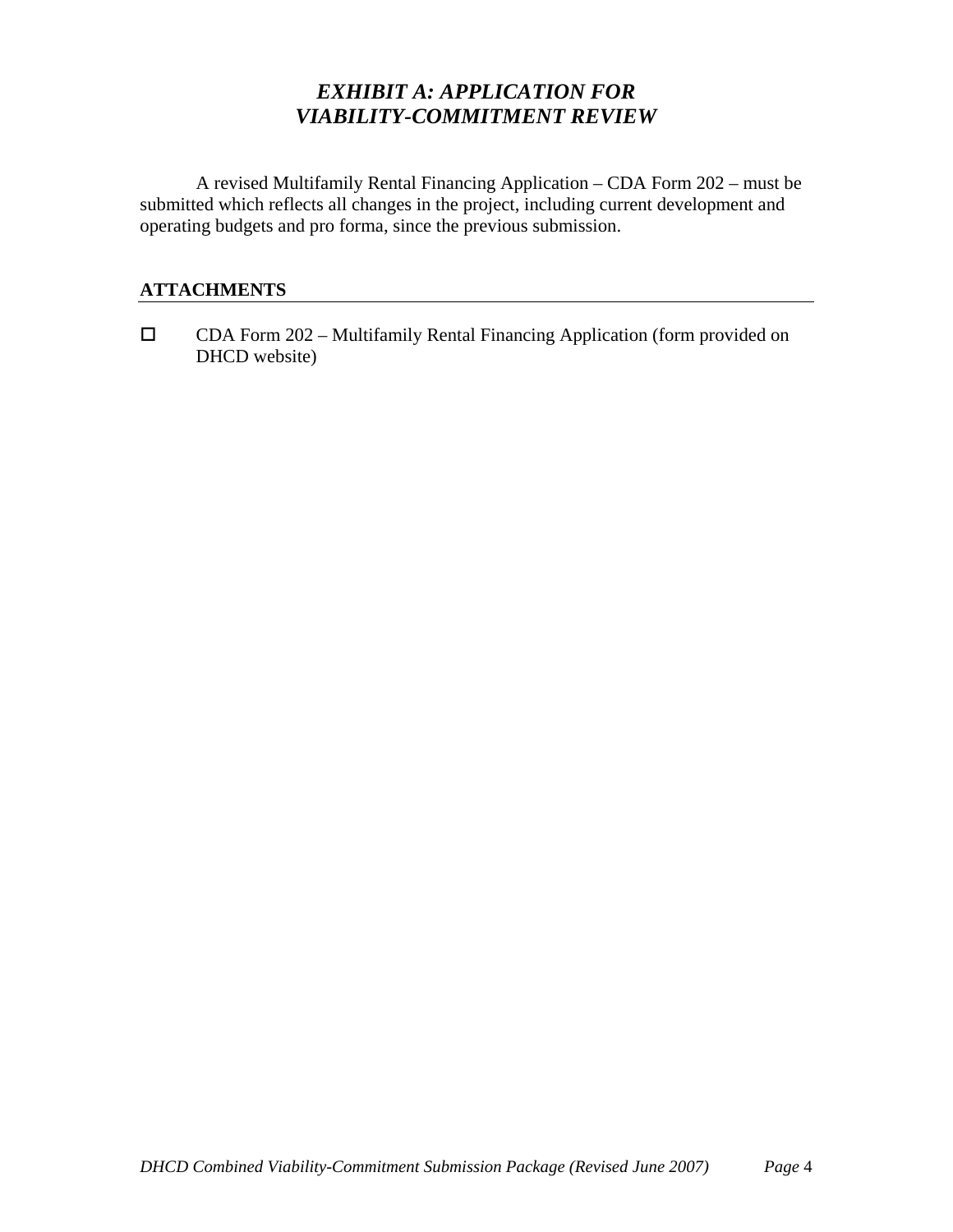## E*XHIBIT B: NOTIFICATION OF CHANGES*

If there have been any changes in the development team members or their role in the project, the name of the project or the name of the ownership entity including a significant change which may impact their financial position, applicants must provide information concerning the changes. For changes in the role of a development team member, a synopsis of the change should be provided for evaluation.

#### **ATTACHMENTS**

- $\Box$  Overview of Changes in Project, if applicable
- $\square$  Synopsis of Changes in Development Team Member Role(s), if applicable
- $\square$  Developer Experience, if applicable
- □ General Contractor Experience, if applicable
- $\Box$  Architect Experience, if applicable
- □ Management Agent Experience, if applicable
- **Not Applicable.** If there have been no changes in the project or development team members or their roles, no additional information needs to be submitted with the commitment review submission package.

#### **DEVELOPER EXPERIENCE**

For a new developer, the applicant must provide the following information:

- □ CDA Form 203—Developer's Qualifications (form provided on the DHCD website) and supporting information
- □ Articles of Incorporation
- $\Box$  Articles of Organization
- $\square$  Bylaws<br> $\square$  Partners
- Partnership Agreement
- **D** Operating Agreement
- $\Box$  Certificate of Good Standing
- $\Box$  Reports filed with the Federal Securities and Exchange Commission or other federal or state agency
- Resumes
- $\square$  Form HUD 2530—Previous Participation Certification
- Development Team Member Current Workload (included as part of CDA Form 203)
- $\square$  Financial Statements
- References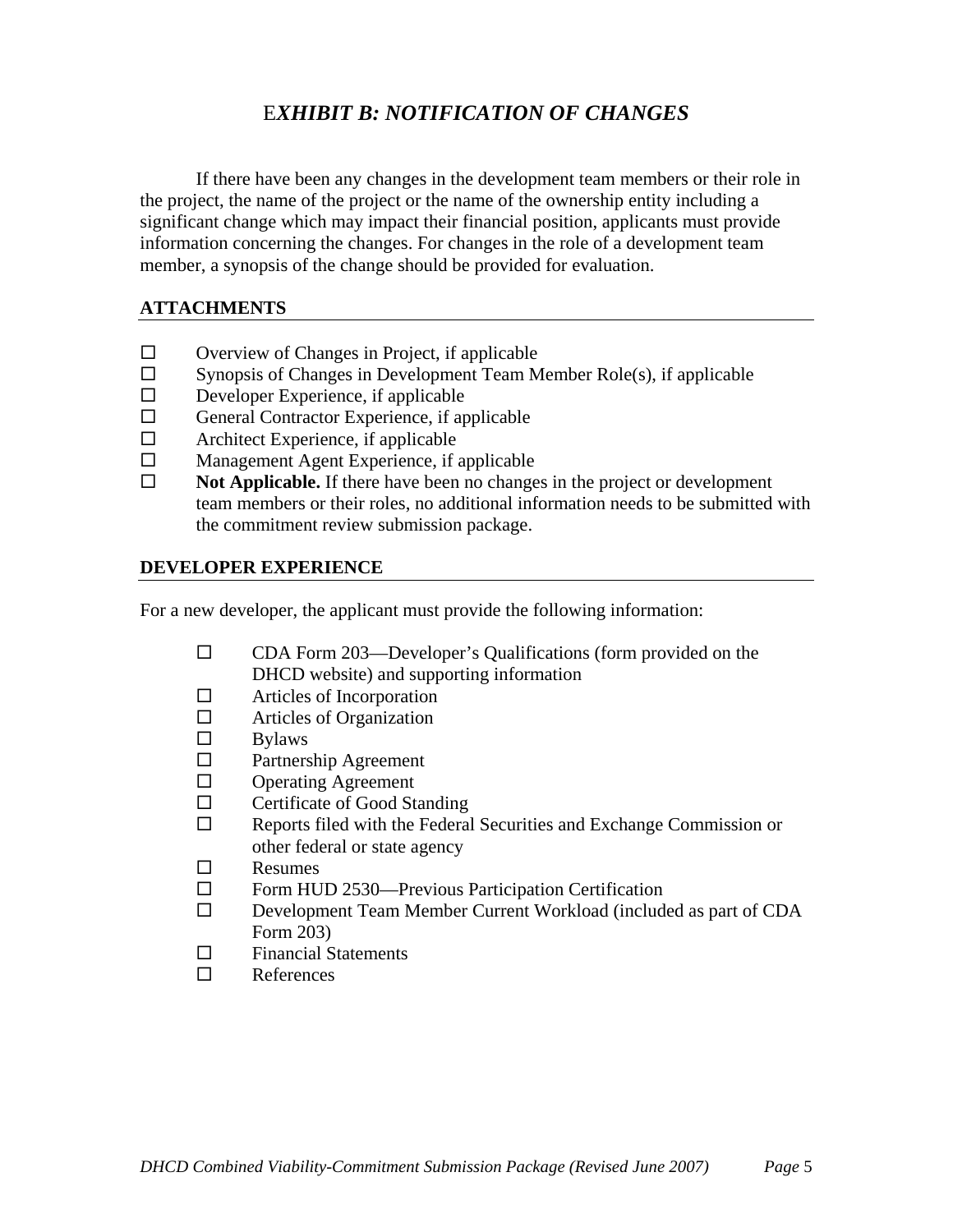#### **GENERAL CONTRACTOR EXPERIENCE**

For a new general contractor, the applicant must provide the following information:

- $\Box$  Resume
- AIA Document A305—Contractor's Qualification Statement
- $\square$  Supplement to the AIA Document A305—Contractor's Qualification Statement (form provided on the DHCD website)

#### **ARCHITECT EXPERIENCE**

For a new architect, the applicant must provide the following information:

- $\Box$  Resume
- AIA Document B431—Architect's Qualification Statement

#### **MANAGEMENT AGENT EXPERIENCE**

For a new management agent, the applicant must provide the following information:

- CDA Form 209 Management Agent's Qualifications (form provided on DHCD website)
- $\Box$  Resumes
- □ HUD Form 2530—Previous Participation Certification
- □ Development Team Member Current Workload (form provided on the DHCD website)
- □ Sample Management Materials
- $\square$  Sample Marketing Materials
- $\square$  Current Financial Statements
- References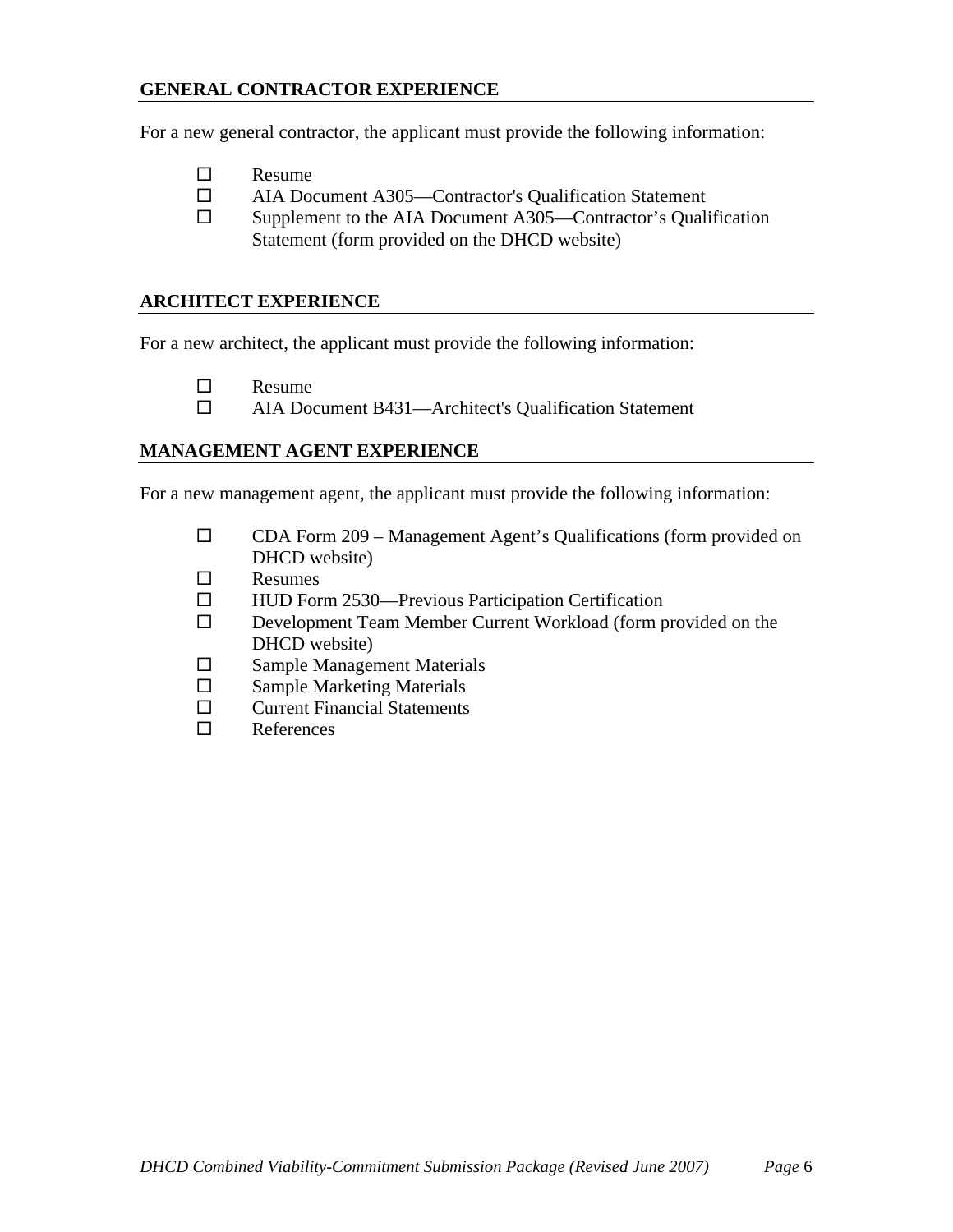## *EXHIBIT C: MANAGEMENT AGENT EXPERIENCE AND MARKETING PLAN*

A draft of the plan outlining the administrative and maintenance procedures for the development, proposed marketing plan for the units and plan to provide services for the tenants should be developed. The plan should also include copies of the proposed form of lease. The Department will use the management and marketing plan to evaluate the reasonableness of the proposed operating expenses, rent-up schedule and marketing costs. Issues that must be addressed in the management and marketing plan include the following:

- Roles and responsibilities of the owner and the management agent
- Staffing for the project including duties and responsibilities for each position
- Marketing and tenant selection procedures
- Procedures for determining tenant eligibility, initial certification of tenant income and re-certification of tenant income
- Rent structure, security deposits and other charges to tenants
- Maintenance procedures
- Policies and procedures for collecting rent and other charges
- Schedule and procedures for preparing and submitting periodic reports to the Department
- Administrative procedures and processes

Projects funded with Federal HOME funds must complete and submit an Affirmative Marketing Plan for HOME-Assisted Rental Projects on the form included in this Exhibit.

- $\square$  Draft Management and Marketing Plan (guidelines provided);
- □ Form of Proposed Lease;
- □ Forms for Work Orders and Inspections;
- □ Sample Management Materials;
- □ Sample Marketing Materials; and
- □ Current Financial Statements.
- Affirmative Marketing Plan for HOME-Assisted Multifamily Rental Projects (form provided); Required for projects funded by Federal HOME funds only.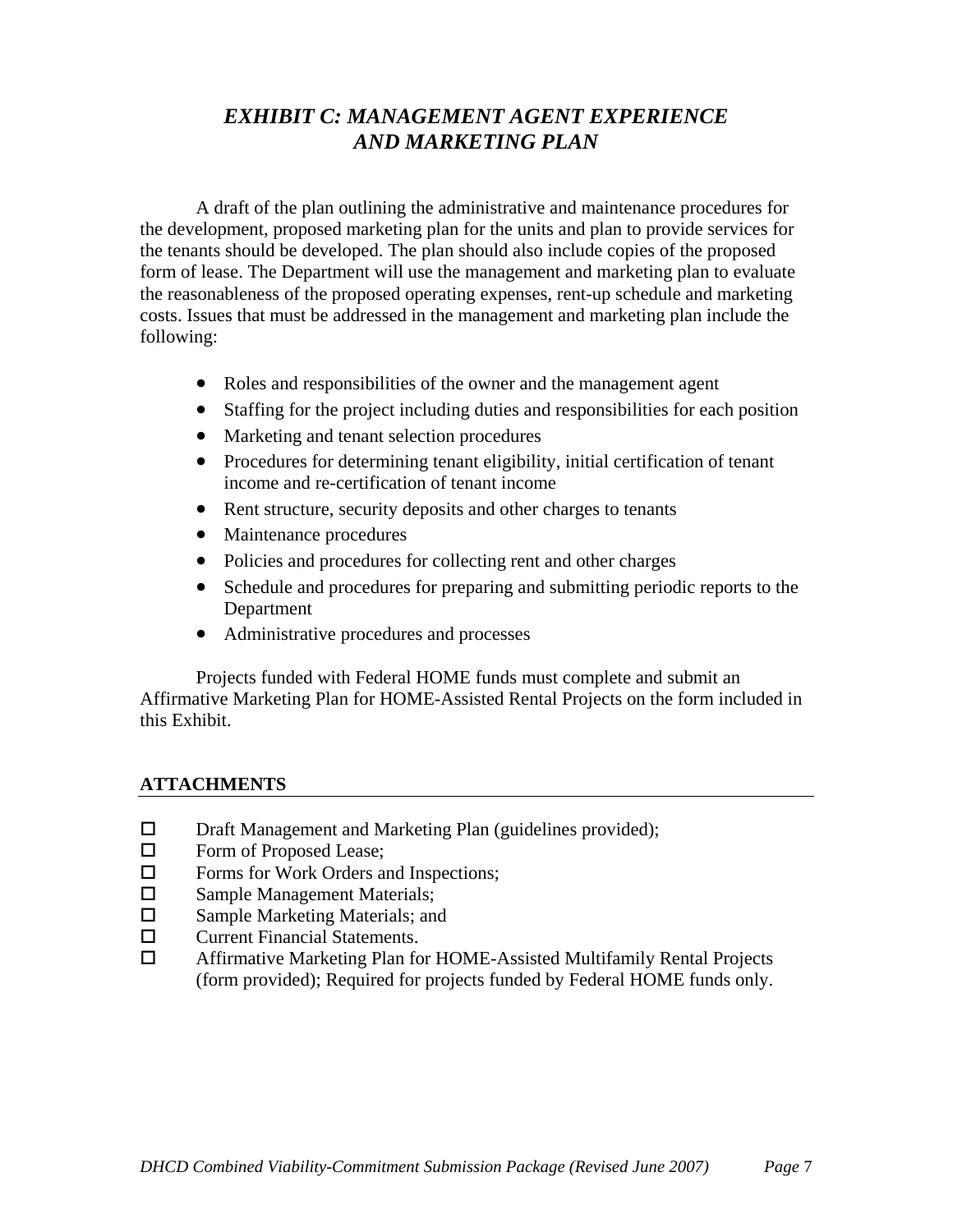## *GUIDELINES FOR DEVELOPING A MANAGEMENT AND MARKETING PLAN*

To meet the Department's criteria, a management and marketing plan must address the administrative and maintenance procedures for the development, proposed marketing plan for the units and plan to provide services for the tenants. Specific issues that must be addressed in the management and marketing plan include the following:

#### **ROLES AND RESPONSIBILITIES**

Describe the roles and responsibilities of the owner and the management agent.

- **1.** Who is responsible for representing the owner in matters relating to management of the project?
- **2.** What are the lines of authority, responsibility and accountability within the management structure?
- **3.** Are there any limits on the authority of the management agent and under what circumstances must the management agent secure the owner's approval before implementing any action affecting the project and not specifically addressed in the management agreement?

#### **STAFFING**

Address the management and maintenance staffing needs anticipated for the project.

- **4.** Will the project include on-site management and maintenance staff?
- **5.** What are the anticipated staffing needs for the project (specify the duties and responsibilities of each position and to whom each person reports)?
- **6.** What are the salaries, wages and fringe benefits, including rent-free apartments, for each staff person assigned to the project?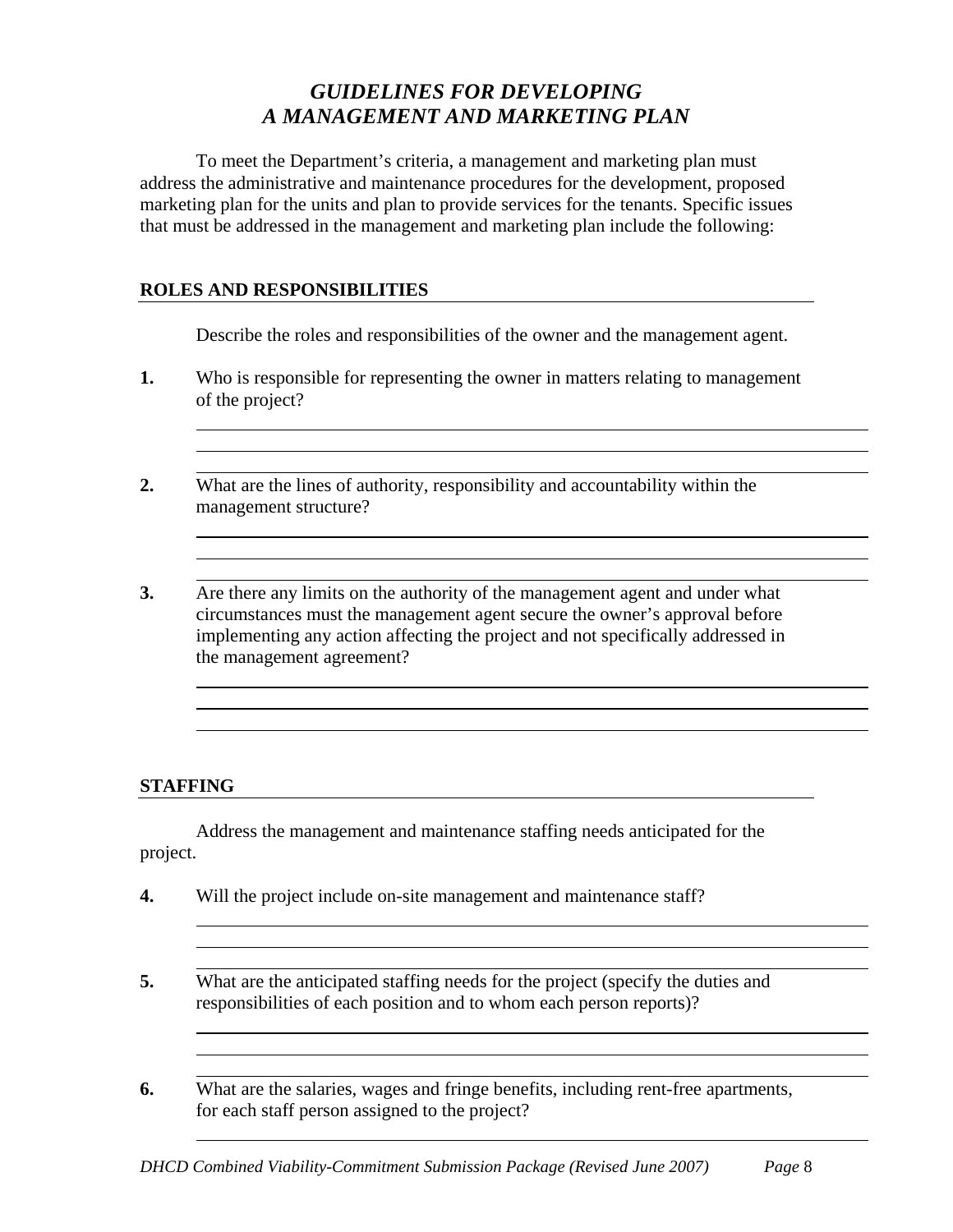- **7.** What qualifications are required for each staff position including number of years of experience, specific type of experience and educational requirements?
- **8.** What will be the management agent's hiring procedures and personnel policies (address any staff training programs, employee grievance procedures, employee termination procedures and procedures for complying with equal opportunity requirements)?
- **9.** Are there any conditions or requirements that apply to employee apartments?

#### **MARKETING AND TENANT SELECTION**

 Detail the proposed marketing and tenant selection procedures to be used for the project.

- **10.** What affirmative marketing practices will be implemented (such as marketing strategy, advertising, timing for accepting applications, content of advertising and promotional material and cost)?
- **11.** What methods will be used to market the units to any preference categories for low and very-low income families?

**12.** What are the procedures for instructing rental staff on the requirements of local, state and federal fair housing laws (including Title VIII of the federal Civil Right Act of 1968 and the Maryland Governor's Code of Fair Practices)?

**13.** What are the tenant screening criteria (such as credit standards, reference checks, income certification and verification and affordability standards)?

**14.** What are the tenant selection criteria (including any preference categories and family composition for various sizes or type of units)?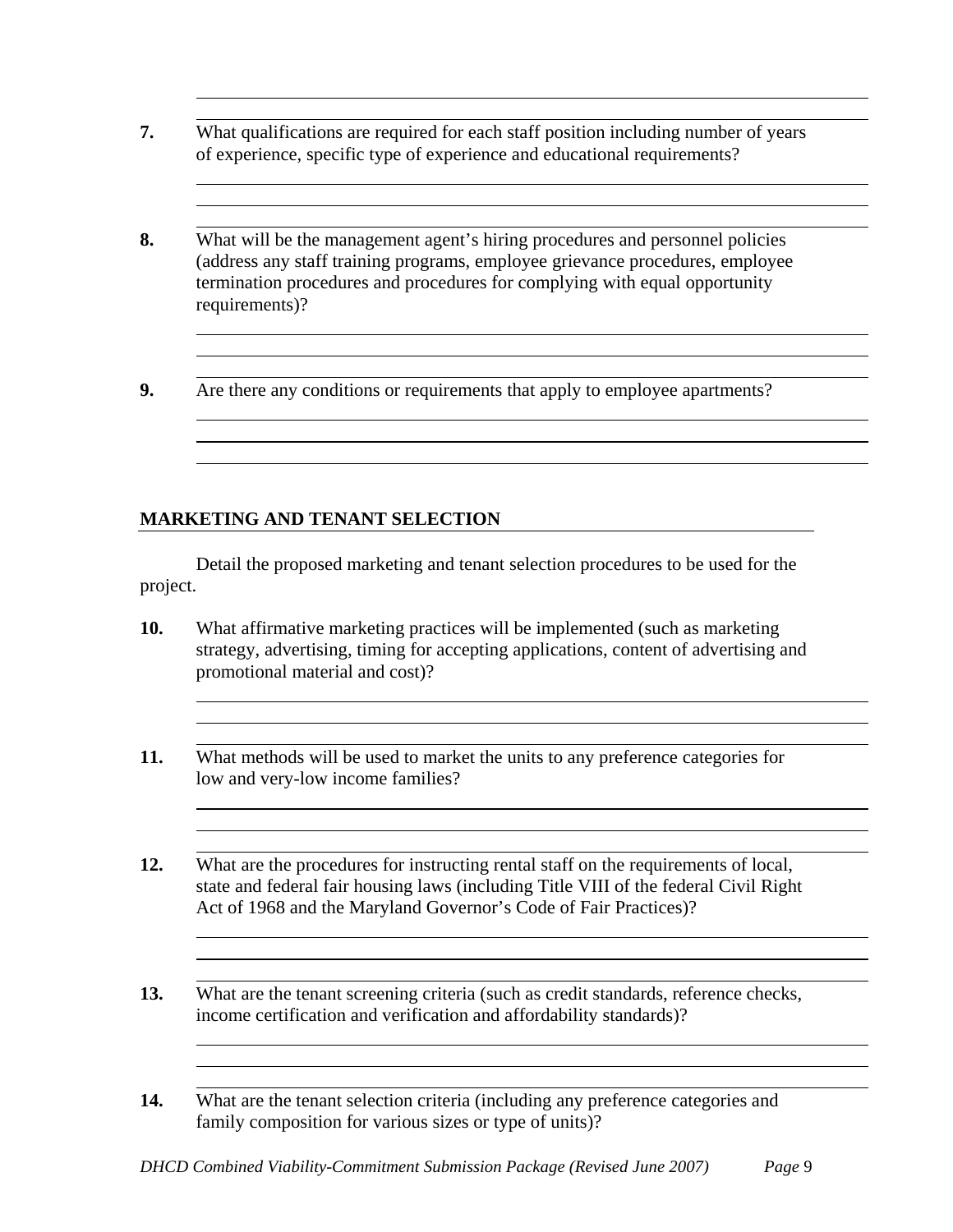| 15. |  |  | What are the methods for establishing, using and maintaining waiting lists? |  |  |  |  |
|-----|--|--|-----------------------------------------------------------------------------|--|--|--|--|
|-----|--|--|-----------------------------------------------------------------------------|--|--|--|--|

**16.** For units subsidized under any federal Section 8 rent subsidy program, what procedures will be used for coordinating with the government agency responsible for administering the subsidy program?

#### **TENANT ELIGIBILITY AND INCOME CERTIFICATIONS**

Describe procedures for determining tenant eligibility, initial certification of tenant income, re-certification of tenant income and procedures for relocating over income tenants if the loan program requires over income tenants to vacate subsidized units.

| What measures will be undertaken to protect the confidentiality of personal data<br>on tenants and applicants?                                                                                                         |
|------------------------------------------------------------------------------------------------------------------------------------------------------------------------------------------------------------------------|
| Who is responsible for performing the certification and re-certification of income<br>and eligibility? Describe the training and certification, if any, provided to the<br>staff responsible for income certification. |
| What are the re-certification schedule and procedures that will be implemented to<br>ensure timely performance of re-certifications?                                                                                   |

the project.

should provide for alternatives in the event too many over-income tenants occupy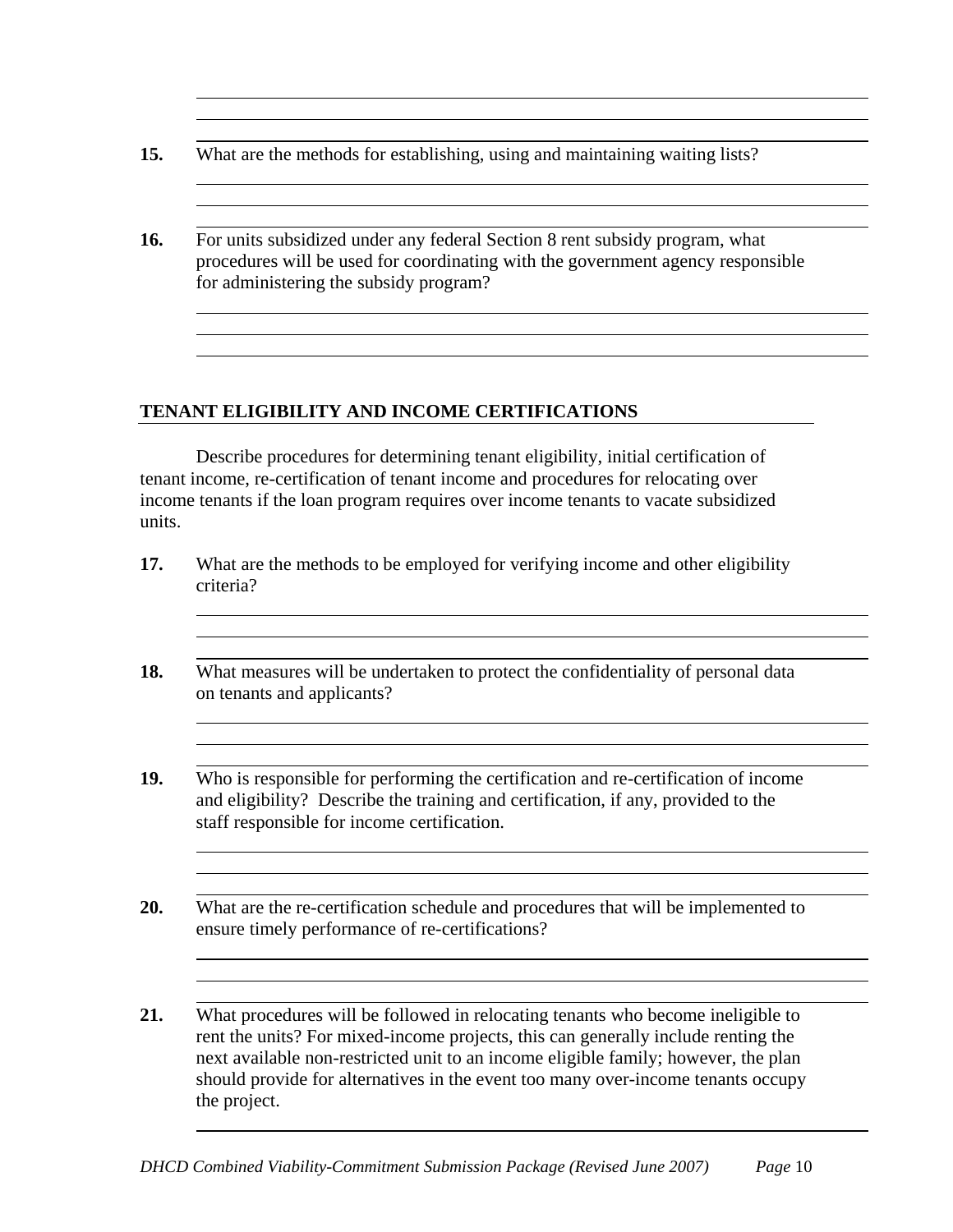#### **RENTS, SECURITY DEPOSITS AND OTHER CHARGES**

Describe the rent structure for the project, security deposit requirements and other deposits and fees that will be charged to tenants.

- **22.** What are the initial rents for each type of unit in the project?
- **23.** What is the amount of security deposit that tenants must pay?
- **24.** Are there any and other charges to tenants (such as, pet deposits, parking fees, utility charges and maintenance charges) and, if so, how much is it?

#### **LEASES**

Attach a copy of the proposed lease.

**25.** Who is authorized to execute leases on behalf of the management agent?

#### **MAINTENANCE AND REPAIR PROGRAM**

Describe the procedures for ensuring acceptable upkeep of the project. Attach copies of all forms for work orders and inspections.

- **26.** How will the purchase of maintenance equipment, parts and supplies be controlled, who is authorized to make such expenditures and what is the maximum authorized expenditure?
- **27.** What are the procedures for controlling inventory of maintenance equipment, parts and supplies and who is responsible for inventory control?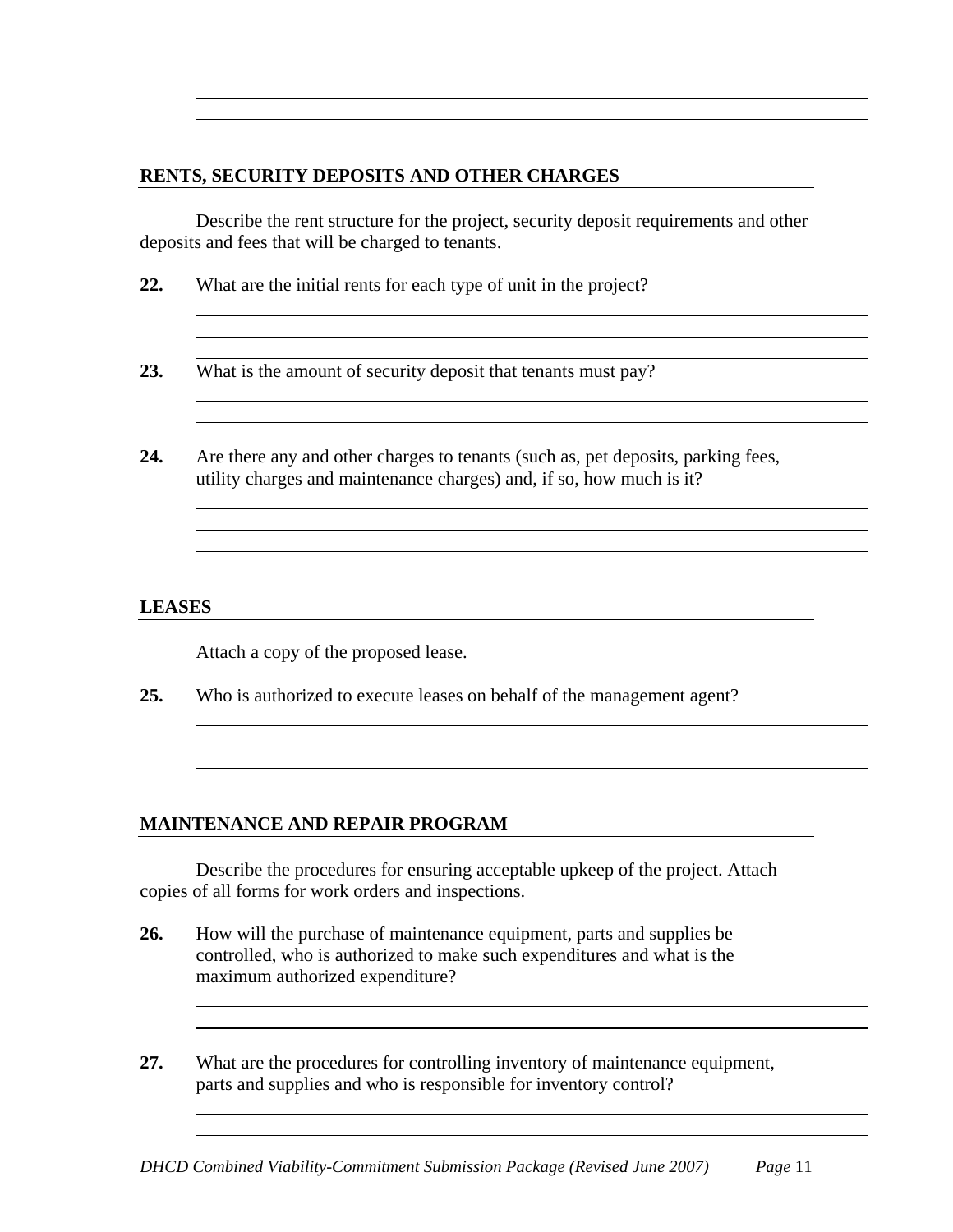- **28.** What procedures will be followed for servicing appliances and mechanical equipment and are there any contracts that have been executed for this purpose?
- **29.** What are the procedures for regular inspection of units during occupancy to assess the condition of units and the need for maintenance or repairs, for inspection of units prior to a move-out and for pre-occupancy inspections?
- **30.** What procedures will be employed for preparing vacant units for occupancy?

- **31.** How will tenant billing and collecting for damages be handled?
- **32.** What is the schedule for interior and exterior painting and redecorating?
- **33.** What are the procedures and schedules for upkeep and maintenance of grounds and all common areas?
- **34.** How will emergency repairs be handled?
- **35.** What are the preventative maintenance schedules?

#### **RENT COLLECTION**

Address the policies and procedures the management agent will follow in the collection of rent and other charges.

**36.** Where will payments of rent be accepted?

**37.** What are acceptable forms of payment (for example, checks or money orders)?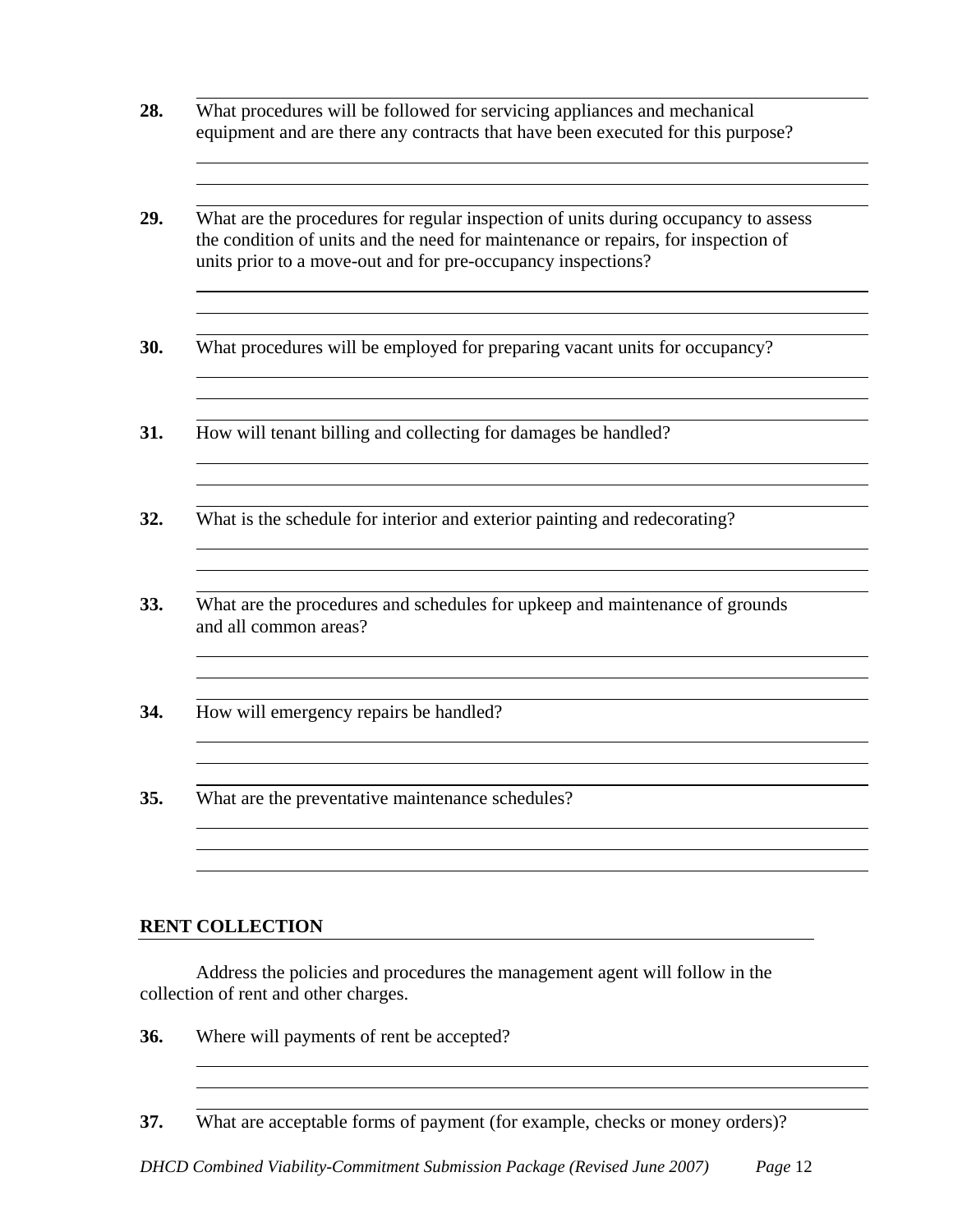#### **REPORTING AND ACCOUNTING**

The Department requires a number of regular reports for different types of projects and financing. These reports include monthly operating reports, requests for subsidy payments, annual income and occupancy reports and annual financial statements.

**40.** What are the schedule and procedures for preparing and submitting periodic reports to the Department?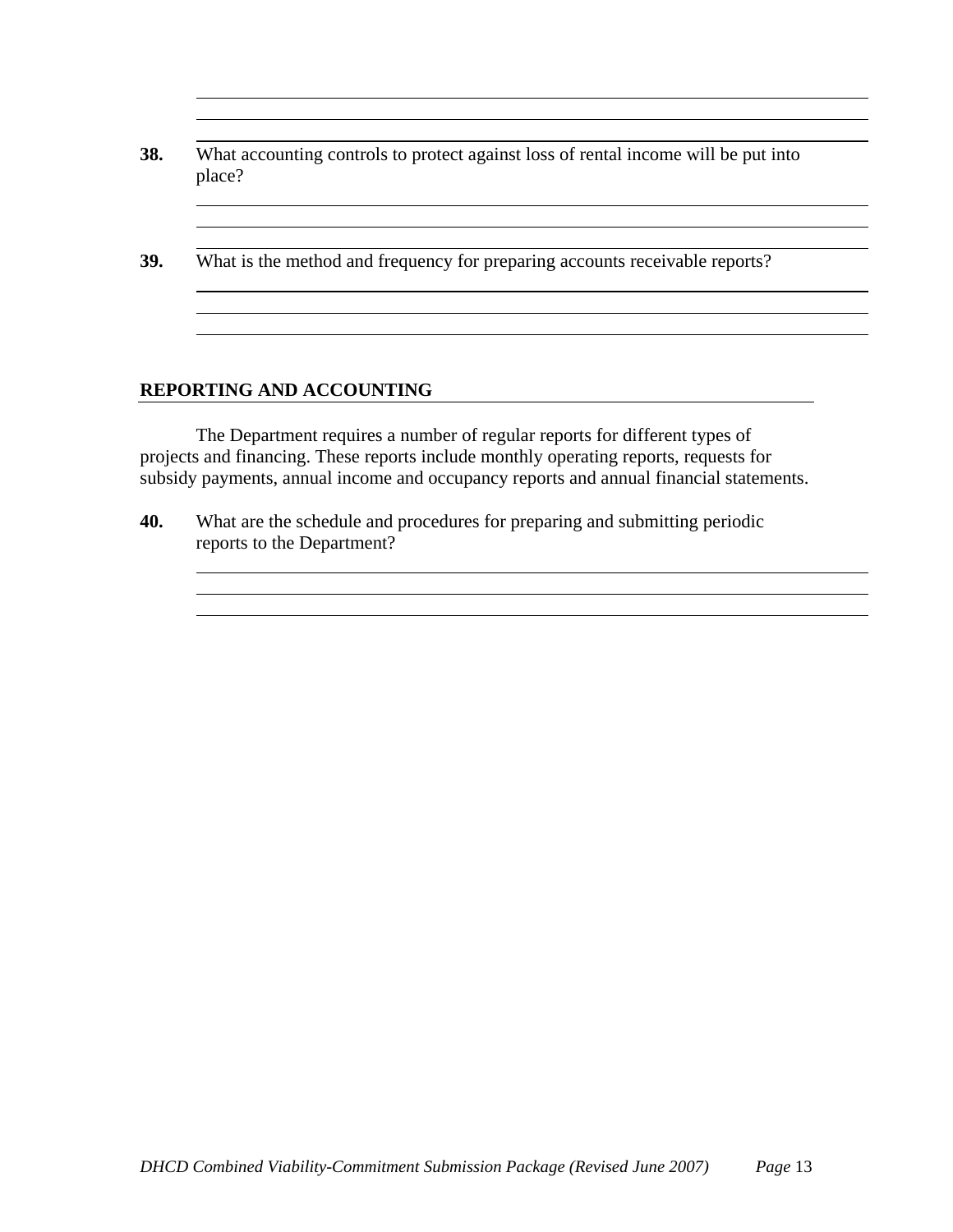#### **GENERAL ADMINISTRATION**

In addition to the specific categories addressed above, the management of each project involves many ongoing administrative functions. Describe the general administrative functions that will be carried out at the project.

| What general services will be provided at the project (for example, laundry, trash<br>removal, exterminating)?                     |
|------------------------------------------------------------------------------------------------------------------------------------|
|                                                                                                                                    |
| What procedures will be followed to ensure the provisions of the lease and other<br>applicable rules and regulations are enforced? |
|                                                                                                                                    |
| What security measures will be incorporated at the project?                                                                        |
|                                                                                                                                    |
| What are the staff and office hours of operation?                                                                                  |
|                                                                                                                                    |

#### **TENANT SERVICES**

Describe the processes and procedures for carrying out the tenant service plan described in the application.

**45.** What are the tenant services that will be provided at the project?

**46.** How will the tenant services be financed?

**47.** What organizations will provide services or products and how will the services from other organizations be coordinated or delivered to the tenants?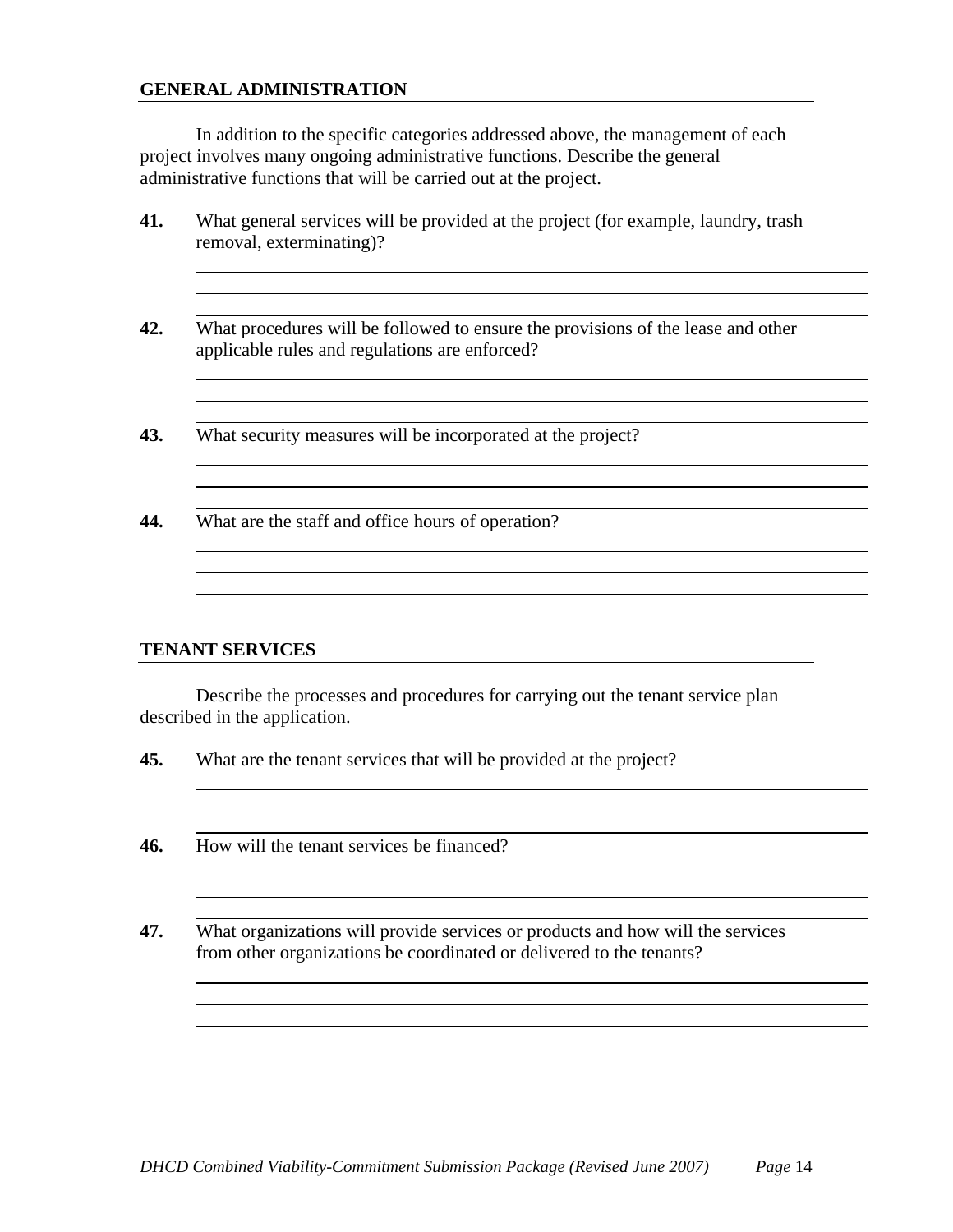- **48.** Which tenant services will be provided on-site? (Indicate what facilities are available at the project site for providing these tenant services.)
- **49.** Which tenant services will be provided off-site? (Indicate what facilities are available within the community for these tenant services and what access the tenants will have to these facilities.)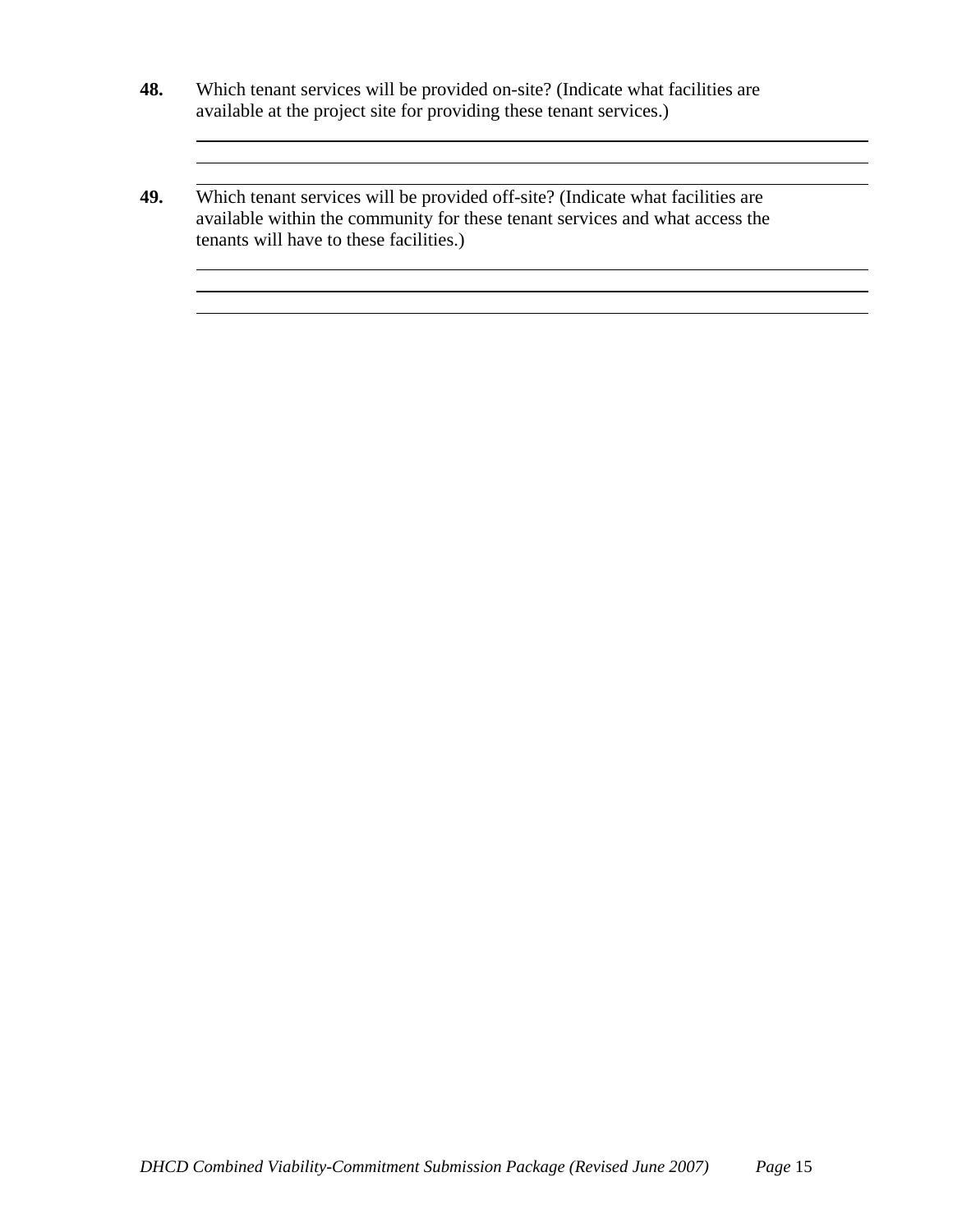| <b>Affirmative Marketing Plan</b>                                                                                                                                  |                                                                                                                            |                                                     |                                                                                |                 |                                                                                                         |  |  |  |
|--------------------------------------------------------------------------------------------------------------------------------------------------------------------|----------------------------------------------------------------------------------------------------------------------------|-----------------------------------------------------|--------------------------------------------------------------------------------|-----------------|---------------------------------------------------------------------------------------------------------|--|--|--|
| for HOME-Assisted                                                                                                                                                  |                                                                                                                            |                                                     | Maryland Department of Housing and Community Development                       |                 |                                                                                                         |  |  |  |
| <b>Multifamily Rental</b>                                                                                                                                          |                                                                                                                            |                                                     | <b>Community Development Administration</b>                                    |                 |                                                                                                         |  |  |  |
| <b>Projects</b><br>1a. Applicant's Name, Address (including city, state & zip code) & phone number                                                                 |                                                                                                                            |                                                     | 1c. Project/Application Number                                                 |                 | 1d. Total Number of Units                                                                               |  |  |  |
|                                                                                                                                                                    |                                                                                                                            |                                                     |                                                                                |                 |                                                                                                         |  |  |  |
|                                                                                                                                                                    |                                                                                                                            |                                                     | 1e. Price or Rental Range                                                      |                 | 1f. Number of Accessible Units                                                                          |  |  |  |
|                                                                                                                                                                    |                                                                                                                            |                                                     |                                                                                |                 |                                                                                                         |  |  |  |
|                                                                                                                                                                    |                                                                                                                            |                                                     | 1g. Approximate Starting Dates (mm/dd/yy) of Advertising                       |                 |                                                                                                         |  |  |  |
|                                                                                                                                                                    |                                                                                                                            |                                                     |                                                                                |                 |                                                                                                         |  |  |  |
|                                                                                                                                                                    |                                                                                                                            |                                                     |                                                                                |                 |                                                                                                         |  |  |  |
|                                                                                                                                                                    |                                                                                                                            |                                                     | Occupancy                                                                      |                 |                                                                                                         |  |  |  |
| 1b. Project's Name, Location                                                                                                                                       |                                                                                                                            | (Neighborhood)                                      | 1h. Housing Market Area                                                        | 1. Census tract |                                                                                                         |  |  |  |
|                                                                                                                                                                    |                                                                                                                            |                                                     |                                                                                |                 |                                                                                                         |  |  |  |
|                                                                                                                                                                    |                                                                                                                            |                                                     |                                                                                |                 |                                                                                                         |  |  |  |
|                                                                                                                                                                    |                                                                                                                            |                                                     | 1j. Managing/Sales Agent's Name & Address (including city, state and zip code) |                 |                                                                                                         |  |  |  |
|                                                                                                                                                                    |                                                                                                                            |                                                     |                                                                                |                 |                                                                                                         |  |  |  |
|                                                                                                                                                                    |                                                                                                                            |                                                     |                                                                                |                 |                                                                                                         |  |  |  |
|                                                                                                                                                                    |                                                                                                                            |                                                     |                                                                                |                 |                                                                                                         |  |  |  |
|                                                                                                                                                                    |                                                                                                                            |                                                     |                                                                                |                 |                                                                                                         |  |  |  |
|                                                                                                                                                                    |                                                                                                                            |                                                     |                                                                                |                 | 3. Direction of Marketing Activity (Indicate which group(s) in the housing market area are LEAST LIKELY |  |  |  |
| 2. Type of Affirmative Marketing Plan (check all                                                                                                                   |                                                                                                                            |                                                     |                                                                                |                 | TO APPLY for the housing because of its location and other factors without special outreach efforts)    |  |  |  |
| that apply)                                                                                                                                                        | White                                                                                                                      | Families with Children                              |                                                                                |                 |                                                                                                         |  |  |  |
| □Project Plan ___ New ____Updated<br>□ Annual Plan                                                                                                                 | <b>∆Asian</b>                                                                                                              | Black/African American<br>Persons with Disabilities |                                                                                |                 |                                                                                                         |  |  |  |
| _____ White (non-minority) Area _____ Minority<br>Area _____ Mixed Area (with _______ % minority                                                                   | American Indian or Alaskan Native                                                                                          |                                                     | Native Hawaiian/Other Pacific Islander                                         |                 |                                                                                                         |  |  |  |
| residents)                                                                                                                                                         | $\Box$ Hispanic                                                                                                            |                                                     |                                                                                |                 |                                                                                                         |  |  |  |
| 4a. Marketing Program: Commercial Media (Check the type of media to be used to advertise the availability of this housing)                                         |                                                                                                                            |                                                     |                                                                                |                 |                                                                                                         |  |  |  |
| ■Newspapers/Publications ■ Radio ■TV ■ Billboards ■ Other (specify)                                                                                                |                                                                                                                            |                                                     |                                                                                |                 |                                                                                                         |  |  |  |
| Name of Newspaper, Radio or TV Station                                                                                                                             |                                                                                                                            |                                                     | Group Identification of Readers/Audience                                       |                 | Size/Duration of Advertising                                                                            |  |  |  |
|                                                                                                                                                                    |                                                                                                                            |                                                     |                                                                                |                 |                                                                                                         |  |  |  |
|                                                                                                                                                                    |                                                                                                                            |                                                     |                                                                                |                 |                                                                                                         |  |  |  |
|                                                                                                                                                                    |                                                                                                                            |                                                     |                                                                                |                 |                                                                                                         |  |  |  |
|                                                                                                                                                                    |                                                                                                                            |                                                     |                                                                                |                 |                                                                                                         |  |  |  |
|                                                                                                                                                                    |                                                                                                                            |                                                     |                                                                                |                 |                                                                                                         |  |  |  |
|                                                                                                                                                                    |                                                                                                                            |                                                     |                                                                                |                 |                                                                                                         |  |  |  |
|                                                                                                                                                                    |                                                                                                                            |                                                     |                                                                                |                 |                                                                                                         |  |  |  |
| 4b. Marketing Program: Brochures, Signs, and HUD's Fair Housing Poster                                                                                             |                                                                                                                            |                                                     |                                                                                |                 |                                                                                                         |  |  |  |
|                                                                                                                                                                    | (1) Will brochures, letters, or handouts be used to advertise? Yes<br>No If "Yes", attach a copy or submit when available. |                                                     |                                                                                |                 |                                                                                                         |  |  |  |
| (2) For project site sign, indicate sign size _________ x ________; Logo type size _______ x _______.Attach a photograph of project sign or submit when available. |                                                                                                                            |                                                     |                                                                                |                 |                                                                                                         |  |  |  |
| (3) HUD's Fair Housing Poster must be conspicuously displayed wherever sales/rentals and showings take place. Fair Housing Posters will be displayed in the        |                                                                                                                            |                                                     |                                                                                |                 |                                                                                                         |  |  |  |
| □Sales/Rental Office    Real Estate Office ■ Model Unit   Dther (specify)                                                                                          |                                                                                                                            |                                                     |                                                                                |                 |                                                                                                         |  |  |  |
| DHCD Combined Viability-Commitment Submission Package (Revised June 2007)<br>Page 16                                                                               |                                                                                                                            |                                                     |                                                                                |                 |                                                                                                         |  |  |  |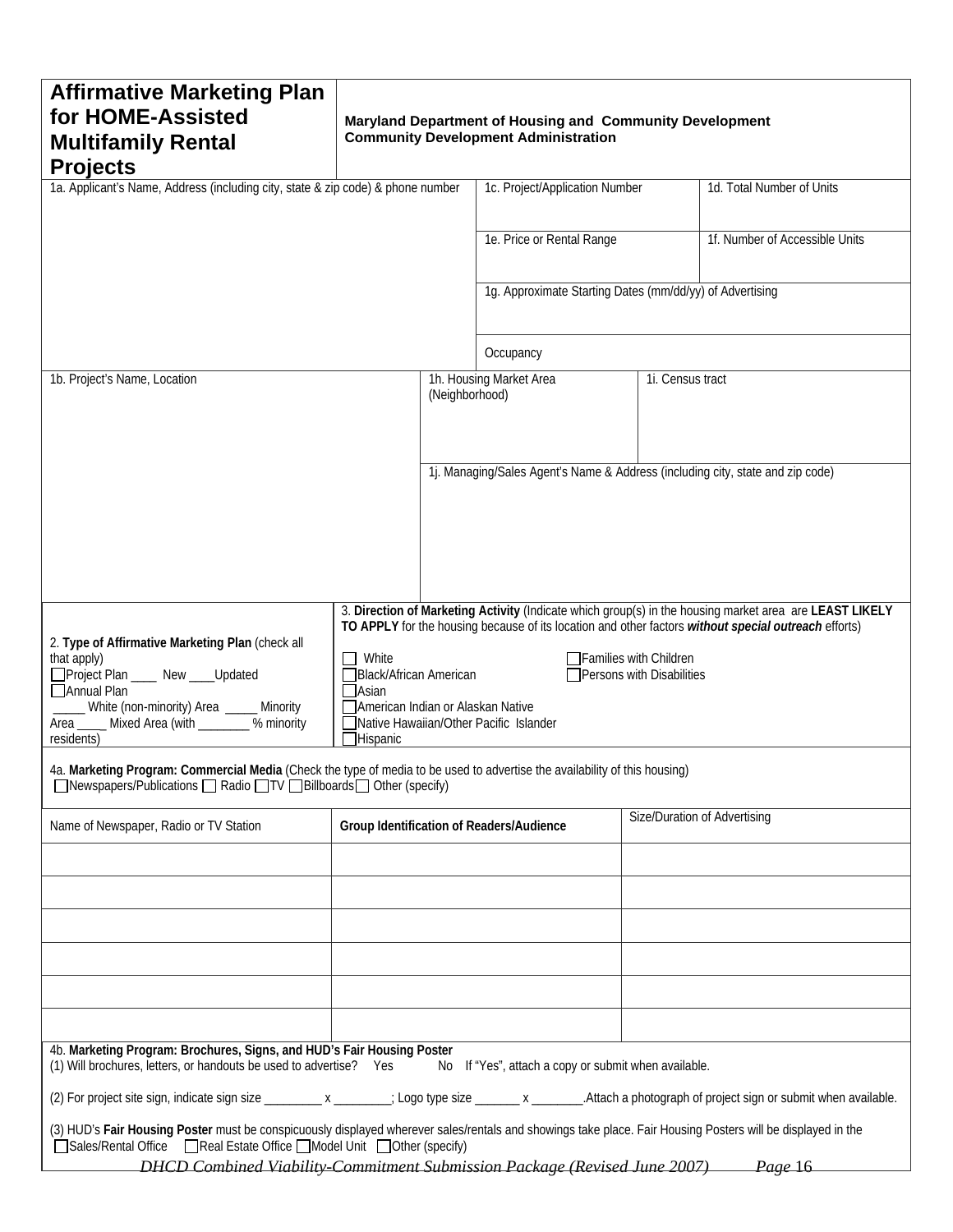|                                                                                                                                                                                                                                                                                                                                                                                                                                                                                                                                                                                                                                                                                                                                                    |          |  | 4c. Community Contacts. To further inform the GROUP(S) LEAST LIKELY TO APPLY and to know about the availability of the housing, the applicant agrees to establish and                                                      |  |  |  |  |
|----------------------------------------------------------------------------------------------------------------------------------------------------------------------------------------------------------------------------------------------------------------------------------------------------------------------------------------------------------------------------------------------------------------------------------------------------------------------------------------------------------------------------------------------------------------------------------------------------------------------------------------------------------------------------------------------------------------------------------------------------|----------|--|----------------------------------------------------------------------------------------------------------------------------------------------------------------------------------------------------------------------------|--|--|--|--|
| Group Identification                                                                                                                                                                                                                                                                                                                                                                                                                                                                                                                                                                                                                                                                                                                               |          |  |                                                                                                                                                                                                                            |  |  |  |  |
| Primary ethnic group(s)                                                                                                                                                                                                                                                                                                                                                                                                                                                                                                                                                                                                                                                                                                                            |          |  |                                                                                                                                                                                                                            |  |  |  |  |
|                                                                                                                                                                                                                                                                                                                                                                                                                                                                                                                                                                                                                                                                                                                                                    |          |  | Person Contacted or to be Contacted                                                                                                                                                                                        |  |  |  |  |
|                                                                                                                                                                                                                                                                                                                                                                                                                                                                                                                                                                                                                                                                                                                                                    |          |  |                                                                                                                                                                                                                            |  |  |  |  |
|                                                                                                                                                                                                                                                                                                                                                                                                                                                                                                                                                                                                                                                                                                                                                    |          |  |                                                                                                                                                                                                                            |  |  |  |  |
|                                                                                                                                                                                                                                                                                                                                                                                                                                                                                                                                                                                                                                                                                                                                                    |          |  |                                                                                                                                                                                                                            |  |  |  |  |
|                                                                                                                                                                                                                                                                                                                                                                                                                                                                                                                                                                                                                                                                                                                                                    |          |  |                                                                                                                                                                                                                            |  |  |  |  |
| Method of Contact                                                                                                                                                                                                                                                                                                                                                                                                                                                                                                                                                                                                                                                                                                                                  |          |  | Indicate the specific function the Group/Organization will<br>undertake in implementing the marketing program                                                                                                              |  |  |  |  |
|                                                                                                                                                                                                                                                                                                                                                                                                                                                                                                                                                                                                                                                                                                                                                    |          |  |                                                                                                                                                                                                                            |  |  |  |  |
|                                                                                                                                                                                                                                                                                                                                                                                                                                                                                                                                                                                                                                                                                                                                                    |          |  |                                                                                                                                                                                                                            |  |  |  |  |
|                                                                                                                                                                                                                                                                                                                                                                                                                                                                                                                                                                                                                                                                                                                                                    |          |  |                                                                                                                                                                                                                            |  |  |  |  |
|                                                                                                                                                                                                                                                                                                                                                                                                                                                                                                                                                                                                                                                                                                                                                    |          |  |                                                                                                                                                                                                                            |  |  |  |  |
| 6. Experience and Staff Instructions (See instructions)<br>5. Future Marketing Activities (Rental Units Only) Mark the box(s) that best<br>describe marketing activities to fill vacancies as they occur after the project has<br>been initially occupied.<br>6a. On separate sheets, indicate staff experience in marketing to groups<br>□ Newspapers/Publications □ Radio□TV<br>identified as least likely to apply for housing.<br>Brochures/Leaflets/Handouts Internet / fax blast (circle one)<br>Site Signs □ Community Contacts □ Other (Specify)<br>6b. On separate sheets, indicate previous training or training to be provided to<br>staff on Federal, State and local fair housing laws and regulations, as well as this<br>AFHM Plan. |          |  |                                                                                                                                                                                                                            |  |  |  |  |
| 7. Additional Considerations Attach additional sheets as needed.                                                                                                                                                                                                                                                                                                                                                                                                                                                                                                                                                                                                                                                                                   |          |  |                                                                                                                                                                                                                            |  |  |  |  |
|                                                                                                                                                                                                                                                                                                                                                                                                                                                                                                                                                                                                                                                                                                                                                    |          |  |                                                                                                                                                                                                                            |  |  |  |  |
| 8. Review and Update By signing this form, the applicant agrees to review their AFHM Plan on a three to five year basis and update as needed to ensure continued<br>compliance with DHCD's Affirmative Fair Housing Marketing policies.                                                                                                                                                                                                                                                                                                                                                                                                                                                                                                            |          |  |                                                                                                                                                                                                                            |  |  |  |  |
| Signature of person submitting this Plan & Date of Submission (mm/dd/yyyy)                                                                                                                                                                                                                                                                                                                                                                                                                                                                                                                                                                                                                                                                         |          |  |                                                                                                                                                                                                                            |  |  |  |  |
| Name (type or print)                                                                                                                                                                                                                                                                                                                                                                                                                                                                                                                                                                                                                                                                                                                               |          |  |                                                                                                                                                                                                                            |  |  |  |  |
| Title & Name of Company                                                                                                                                                                                                                                                                                                                                                                                                                                                                                                                                                                                                                                                                                                                            |          |  |                                                                                                                                                                                                                            |  |  |  |  |
|                                                                                                                                                                                                                                                                                                                                                                                                                                                                                                                                                                                                                                                                                                                                                    |          |  |                                                                                                                                                                                                                            |  |  |  |  |
|                                                                                                                                                                                                                                                                                                                                                                                                                                                                                                                                                                                                                                                                                                                                                    |          |  |                                                                                                                                                                                                                            |  |  |  |  |
| Signature & Date (mm/dd/yyyy)<br>Title<br><b>HOME Program Manager</b>                                                                                                                                                                                                                                                                                                                                                                                                                                                                                                                                                                                                                                                                              |          |  |                                                                                                                                                                                                                            |  |  |  |  |
|                                                                                                                                                                                                                                                                                                                                                                                                                                                                                                                                                                                                                                                                                                                                                    | serviced |  | maintain contacts with the groups/organizations listed below that are located in the housing market area. If more space is needed, attach an additional sheet.<br>Approximate Date<br>(mm/dd/yyyy)<br>Name (type or print) |  |  |  |  |

 $\overline{1}$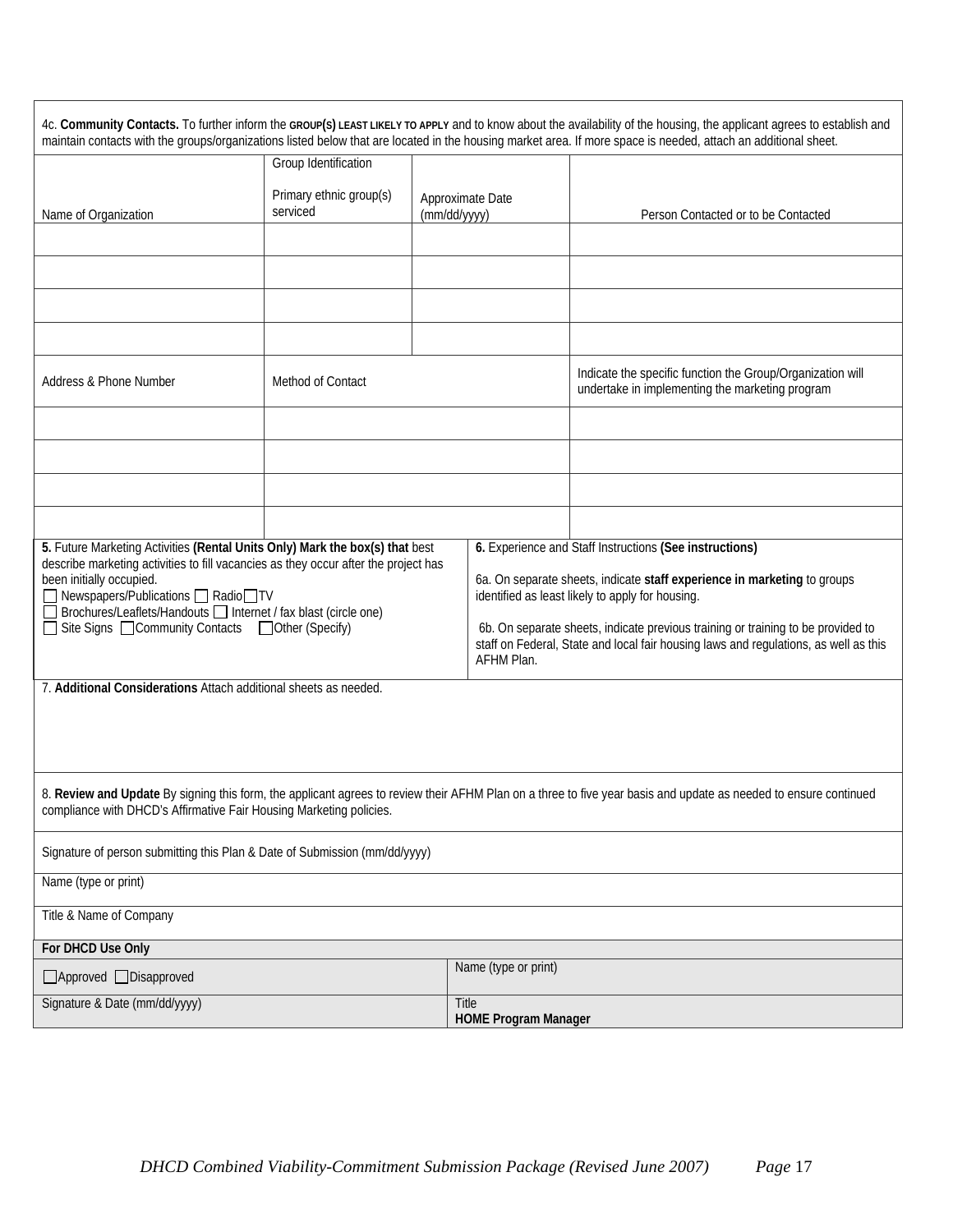#### **MARYLAND DEPARTMENT OF HOUSING AND COMMUNITY DEVELOPMENT**

#### **INSTRUCTIONS: Affirmative Marketing Plan (AM Plan)**

*The Affirmative Marketing Plan form (attached) must be completed and included with "Exhibit C: Management Agent Experience and Marketing Plan" of the applicable Submission Package (either the 1) Viability/Design Development Review Submission Package; or 2) Combined Viability/Commitment Submission Package).* 

Each applicant is required to carry out an *affirmative program to attract prospective buyers or tenants of all minority and non-minority groups* in the housing market area regardless of their race, color, national origin, disability**,** familial status, religion, or sex. These protected groups in the housing market area who may be subject to housing discrimination include: White, Black or African American, Hispanic or Latino, Asian, persons with disabilities, families with children, or -- American Indian or Alaska Native, Native Hawaiian or Other Pacific Islander-- where applicable by census data. The applicant shall describe in the AM Plan the proposed activities to be carried out during advance marketing, where applicable, and the initial sales and rent-up period. The affirmative marketing program also should ensure that *any group(s) of persons ordinarily not likely to apply for this housing without special outreach (See Part 3), know about the housing, feel welcome to apply and have the opportunity to buy or rent.* 

**Part 1**-**Applicant and Project Identification**. Blocks 1a thru 1f-Self-Explanatory. Block 1g-the applicant should specify the approximate date for starting marketing activities to the groups targeted for special outreach and the anticipated date of initial occupancy (if unoccupied). Block 1h-the applicant should indicate the housing market area, in which the housing will be (is) located (by Neighborhood name). Block 1i – the applicant may obtain census tract location information from local planning agencies, public libraries and other sources of census data. Block 1i the applicant should complete only if a Managing/Sales Agent (the agent can not be the applicant) is implementing the AM Plan.

#### **Part 2-Type of Affirmative Marketing Plan:**

Applicants for multifamily housing projects should check both the Project Plan and indicate the status of the AM Plan, e.g. new or update. All Project Plans should indicate the racial composition of the housing market area in which the housing will be (is) located by checking one of the three choices.

**Part 3-Direction of Marketing Activity**. Indicate which group(s) the applicant believes are least likely to apply for this housing without special outreach. Consider factors such as price or rental of housing, sponsorship of housing, racial/ethnic characteristics of housing market area in which housing will be (is) located, disability or familial status of eligible population, public transportation routes, etc.

**Part 4-Marketing Program**. The applicant shall describe the marketing program to be used to attract all segments of the eligible population, especially those groups designated in Part 3 of this AM Plan as least likely to apply. The applicant shall state: the type of media to be used, the names of newspaper/call letters of radio or TV stations; the identity of the circulation or audience of the media identified in the AM Plan (e.g., White, Black or African American, American Indian or Alaska Native, Asian, Native Hawaiian or Other Pacific Islander, Hispanic or Latino, persons with disabilities, and families with children) and the size or duration of newspaper advertising or length and frequency of broadcast advertising. Community contacts include individuals or organizations that are well known in the housing market area or the locality, that can influence persons within groups considered least likely to apply. Such contacts may include, but need not be limited to: neighborhood, minority and women's organizations, grass root faith-based or other community based organizations, labor unions, employers, public and private agencies, disability advocates, schools and individuals who are connected with these organizations and/or are well-known in the community.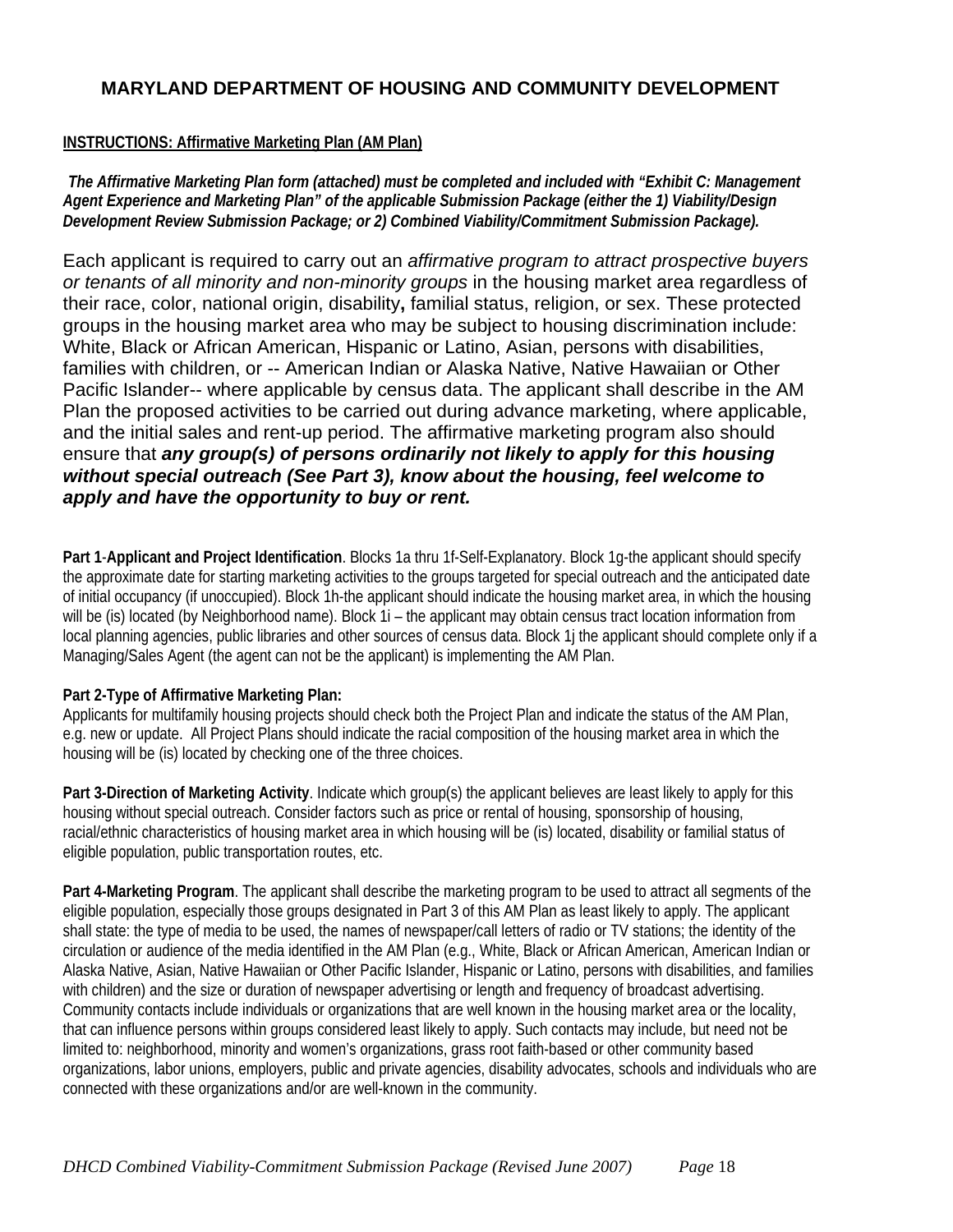Methods for informing the public and potential tenants/owners about federal Fair Housing laws and affirmative marketing policies could include:

- a. Visiting tenants/owners in buildings selected for rehabilitation (if applicable) and posting signs regarding the Program in each building project. The HUD Equal Housing Opportunity logo must appear on all postings;
- b. Using the Equal Housing Opportunity logo or slogan in press releases and other written communications used in the marketing of all units;

c. Displaying fair housing posters in the sales/rental office or other places where it can be seen by potential tenants/residents.

Procedures to inform the public about vacant units or upcoming housing opportunities could include using such resources as:

- a. Advertising in the commercial media;
- b. Placing flyers in the local unemployment center, offices of the local housing authority, offices of any other local housing counseling agencies and other agencies serving low-income persons;
- c. Notifying applicants on the local housing authority's waiting lists about upcoming vacancies.

Special outreach procedures to inform and solicit applications from persons otherwise not likely to apply for the housing may include:

- a. Announcements in general circulation newspapers and/or ethnic, neighborhood, community, or school newspapers;
- b. Posters publicizing the housing placed in grocery stores, job center sites, community centers, schools, etc;
- c. Announcements and supportive outreach assistance provided by organizations such as social service agencies, housing counseling agencies, fair housing groups or religious organizations;
- d. Use of community organizations run by minorities or those who primarily serve minorities, minority churches, etc.

#### **Part 5-Future Marketing Activities**. Self-Explanatory.

#### **Part 6-Experience and Staff Instructions.**

6a. The applicant should indicate whether staff assigned to this project/program has previous experience in marketing housing to group(s) identified as least likely to apply for the housing. 6b. Describe the instructions and training previously provided or to be provided to the sales/rental staff assigned to this project. This guidance to staff must include information regarding Federal, State and local fair housing laws and this AM Plan. Copies of any written materials should be submitted with the AM Plan, if such materials are available.

#### **Part 7-Additional Considerations.**

In this section describe other groups to which the housing may be marketed and efforts not previously mentioned which are planned to attract persons least likely to apply for the housing. Such efforts may include outreach activities to grass root faith-based or other community based organizations and other ethnic groups with limited English proficiency (LEP).

#### **Part 8-Review and Update.**

By signing, the applicant assumes full responsibility for the AM Plans implementation and required reviews and updates. HUD may monitor the implementation of this AM Plan at any time and request modification in its format or content, where deemed necessary.

Project sponsors must keep records for the duration of the HOME period of affordability with regard to:

- a. The racial, ethnic, and gender characteristics of:
	- (1) Tenants/owners occupying units before rehabilitation;
	- (2) All tenants/owners-occupying units following completion.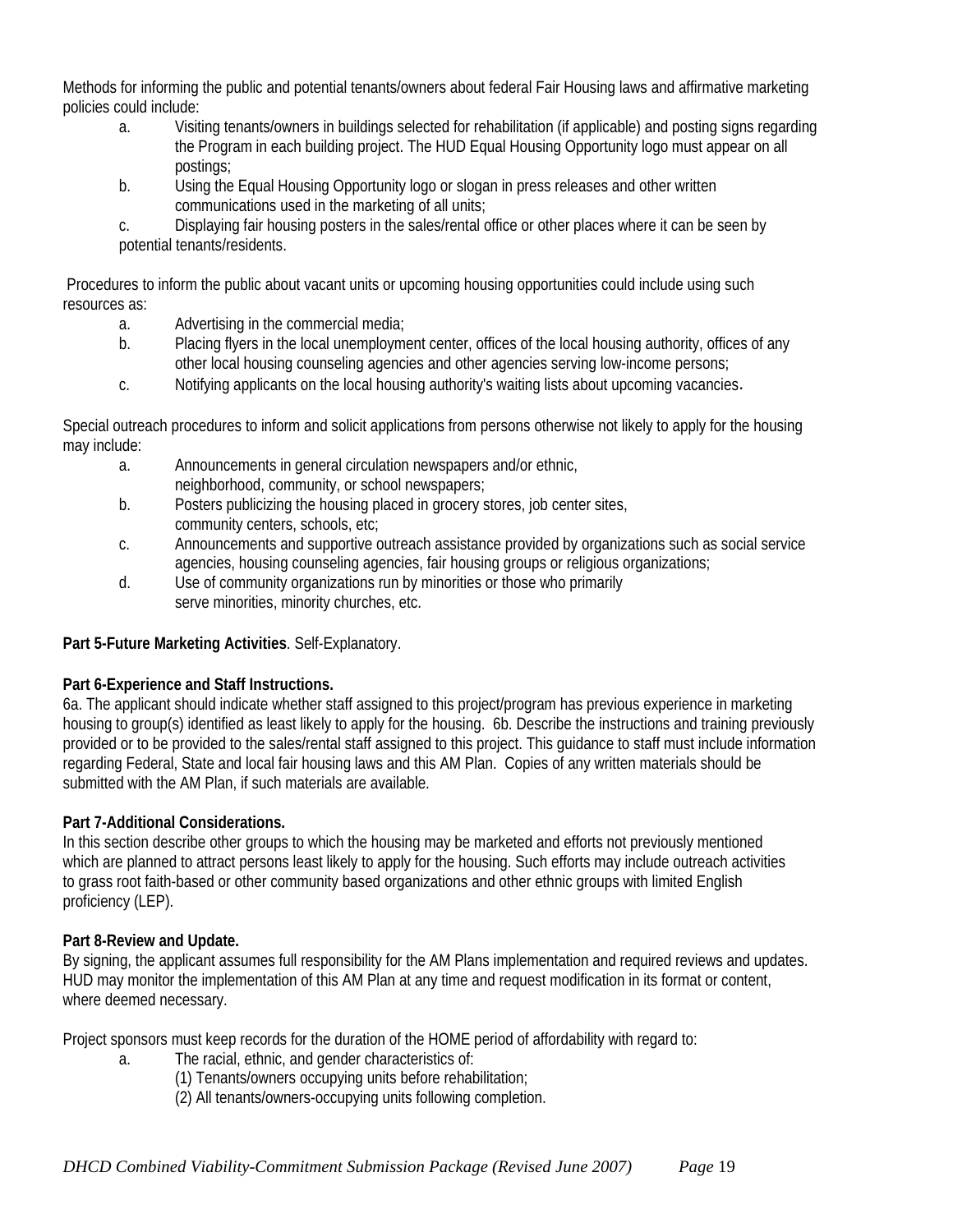- b. Activities they undertake to inform the general renter public, specifically:
	- (1) Copies of advertisements placed in the news media;
	- (2) Dates on which the owner contacted other agencies;
	- (3) Dates on which the owner contacted the local housing authority;
- c. Activities recipients undertake for special outreach; and<br>d. All applicants for tenancy.
- All applicants for tenancy.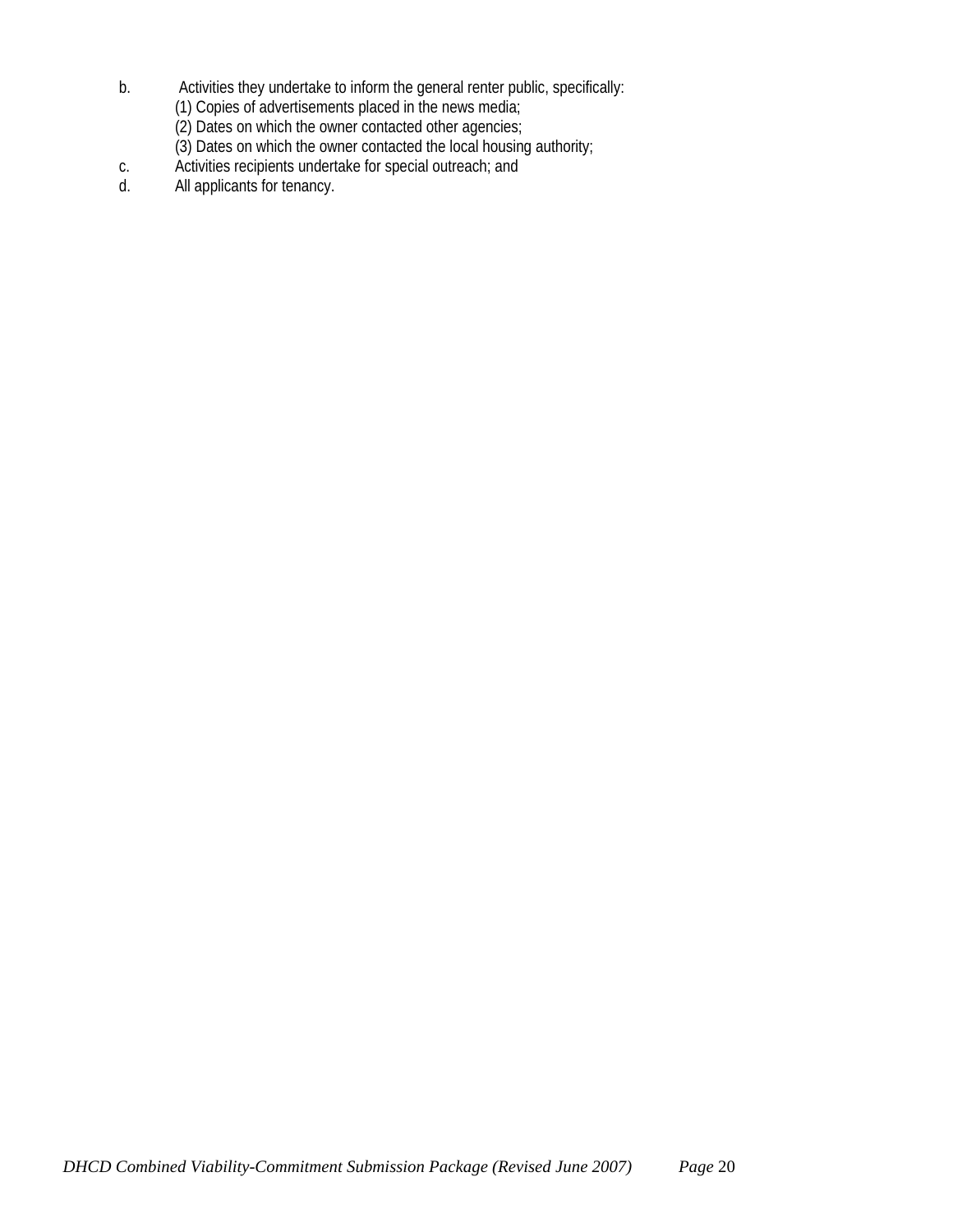## *EXHIBIT D: MANAGEMENT AGREEMENT*

The management agreement between the owner and the management agent must be submitted for review and approval. In those cases where the Department's form of Management Agreement is changed or not used, the Department's form of Management Certification must be used.

- □ Management Agreement
	- □ DHCD Form of Management Agreement  $\Box$  Other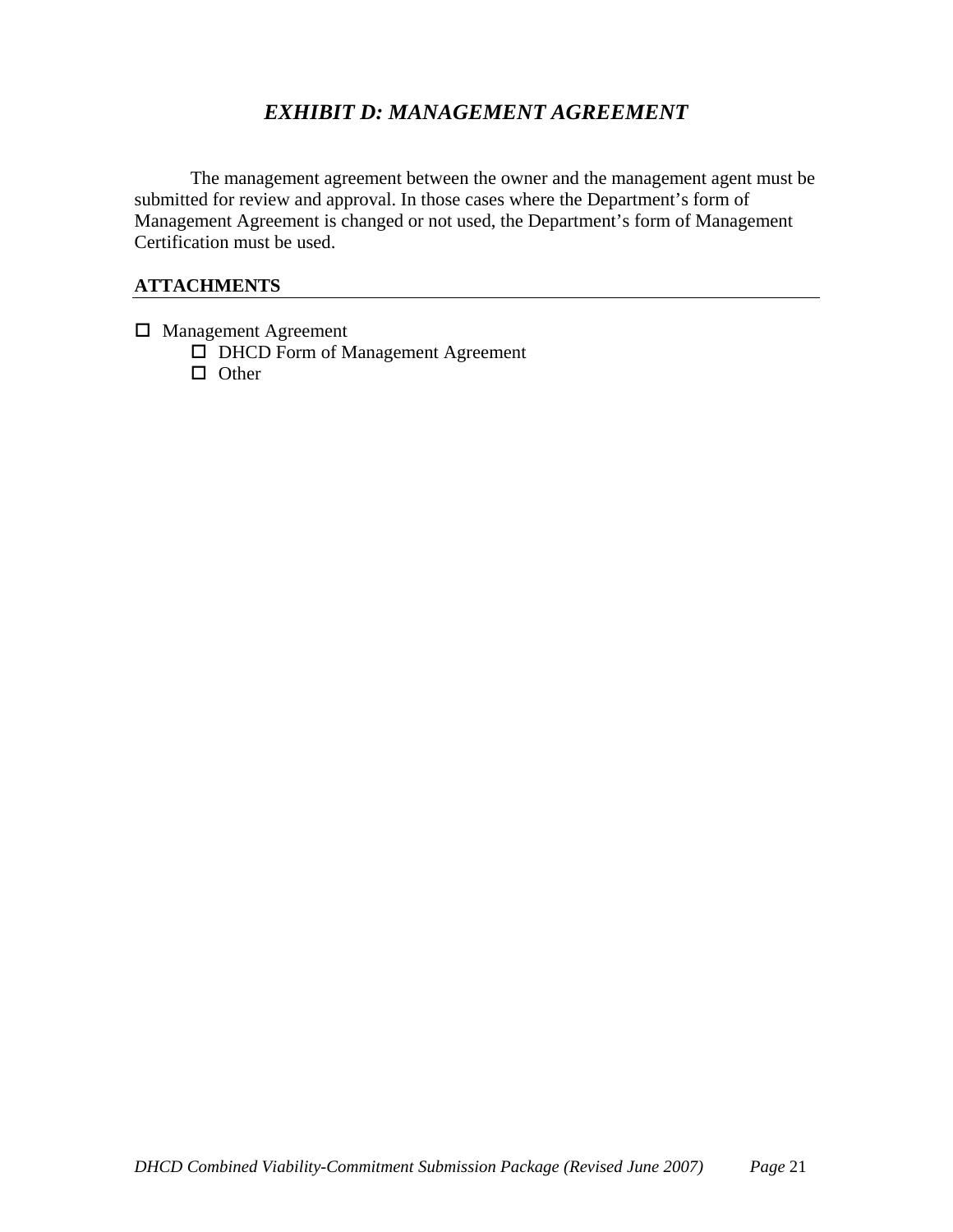## *EXHIBIT E: COST ESTIMATES*

A breakdown of the construction or rehabilitation costs shown in the application's development budget must be provided on CDA Form 212—Summary Cost Estimate and CDA Form 215—Detailed Cost Estimate. Form 215 must be signed by the Sponsor/Borrower and General Contractor for the project.

- □ Form 212—Summary Cost Estimate (form provided on DHCD website)<br>□ Form 215—Detailed Cost Estimate (form provided on DHCD website)
- Form 215—Detailed Cost Estimate (form provided on DHCD website)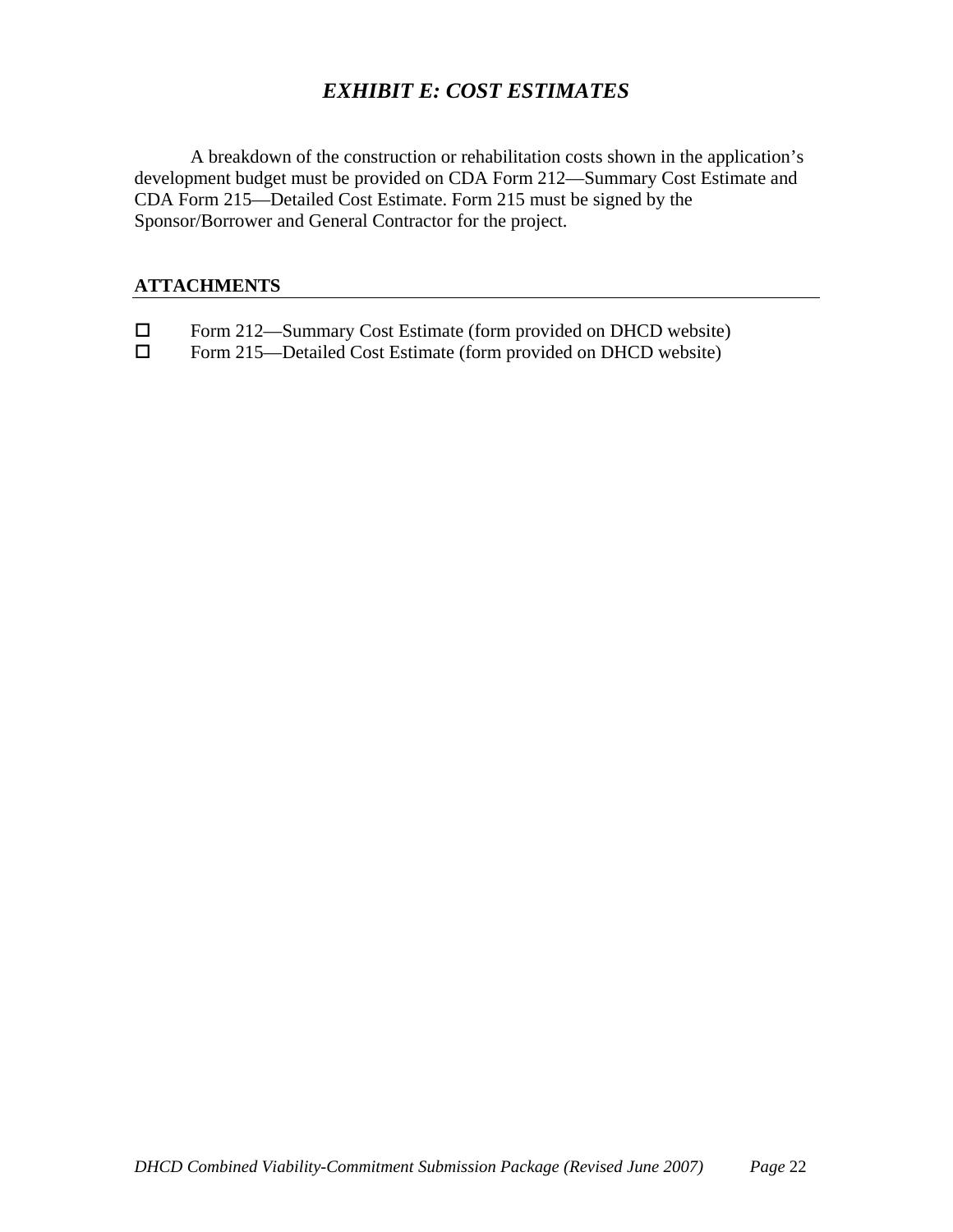## *EXHIBIT F: OTHER FINANCING*

#### **LOANS AND GRANTS**

Firm letters of commitment must be provided for all other loans and grants that will be provided. Evidence of other financing also includes subsidies and insurance that will be provided by other institutions (such as, the Federal Home Loan Bank Board or Federal Housing Administration). The evidence of financing must be specific and detailed concerning its terms and conditions and must include the following:

- Intention to finance the project
- Amount of financing
- Specific repayment terms and conditions (for example, interest rate, term of loan, use restrictions, repayment terms)
- Any conditions for receiving a commitment

#### **LOCAL CONTRIBUTION**

If available, the viability-commitment review submission package should include a copy of the executed agreement to provide the local contribution described in the application. If the agreement is not available, a letter from the local government's chief executive, council or manager indicating its intention to provide the contribution and a specific description of the contribution is acceptable. The agreement or letter must detail all the terms and conditions for providing the contribution including the following, as applicable:

- Type of contribution
- Amount of contribution
- Term, if the contribution is provided over a period of time (that is, monthly, annually)
- Terms and conditions (for example, interest rate, maximum term contribution is provided, use restrictions, lien position, repayment provisions)

#### **EQUITY**

If the project will be syndicated, applicants must provide a firm proposal from the firm that will syndicate the project. The proposal must clearly show the following terms:

- Amount of tax credits expected, if applicable
- Type of investor
- Gross equity generated from the syndication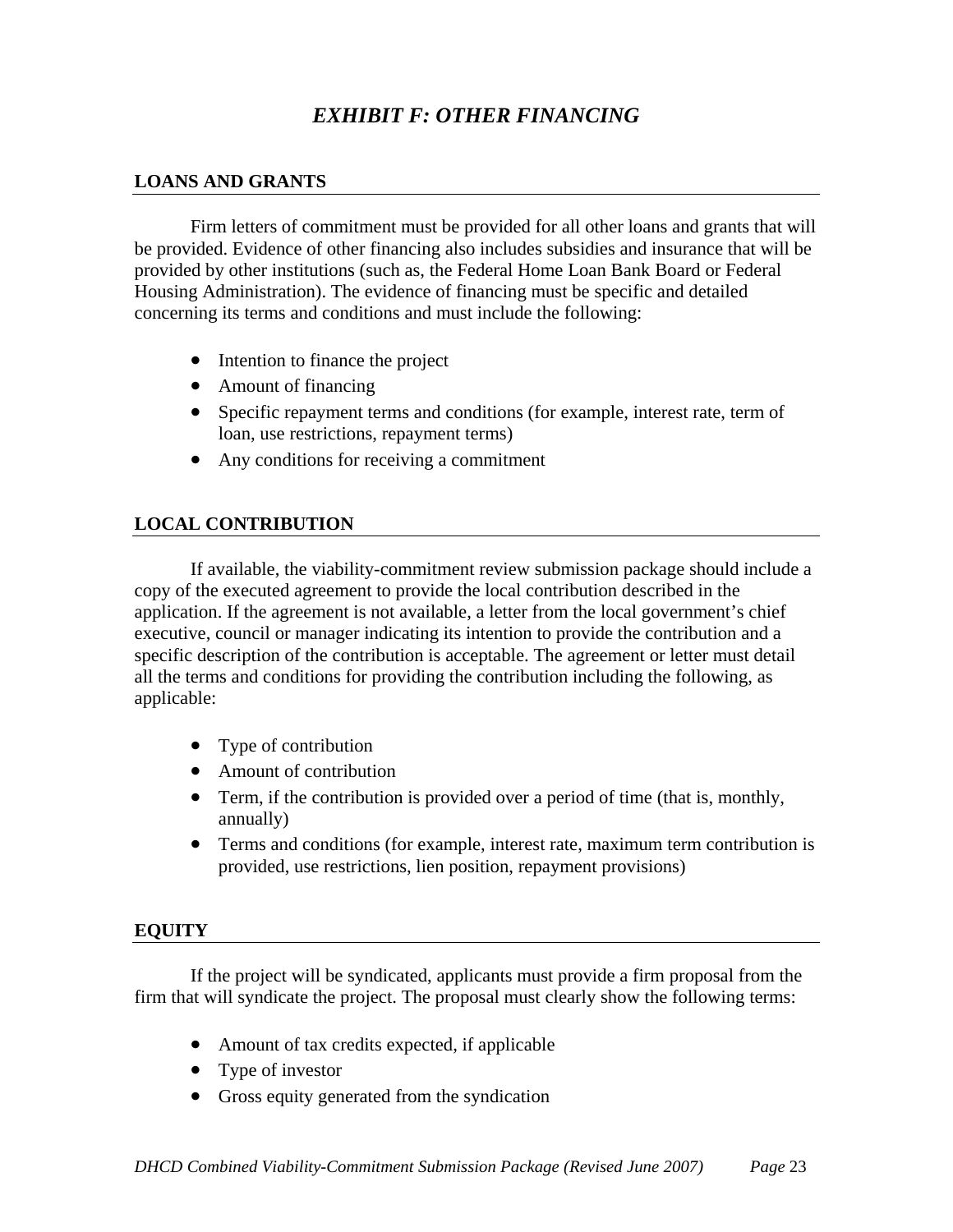- Net proceeds to the project
- Syndication related costs and charges
- Schedule for the payment of equity
- Interest and charges associated with any bridge loan
- Any other terms and conditions

- $\square$  Commitment Letters for all Financing
- Letter of Intent or Agreement to Provide Local Contribution
- Syndication Proposal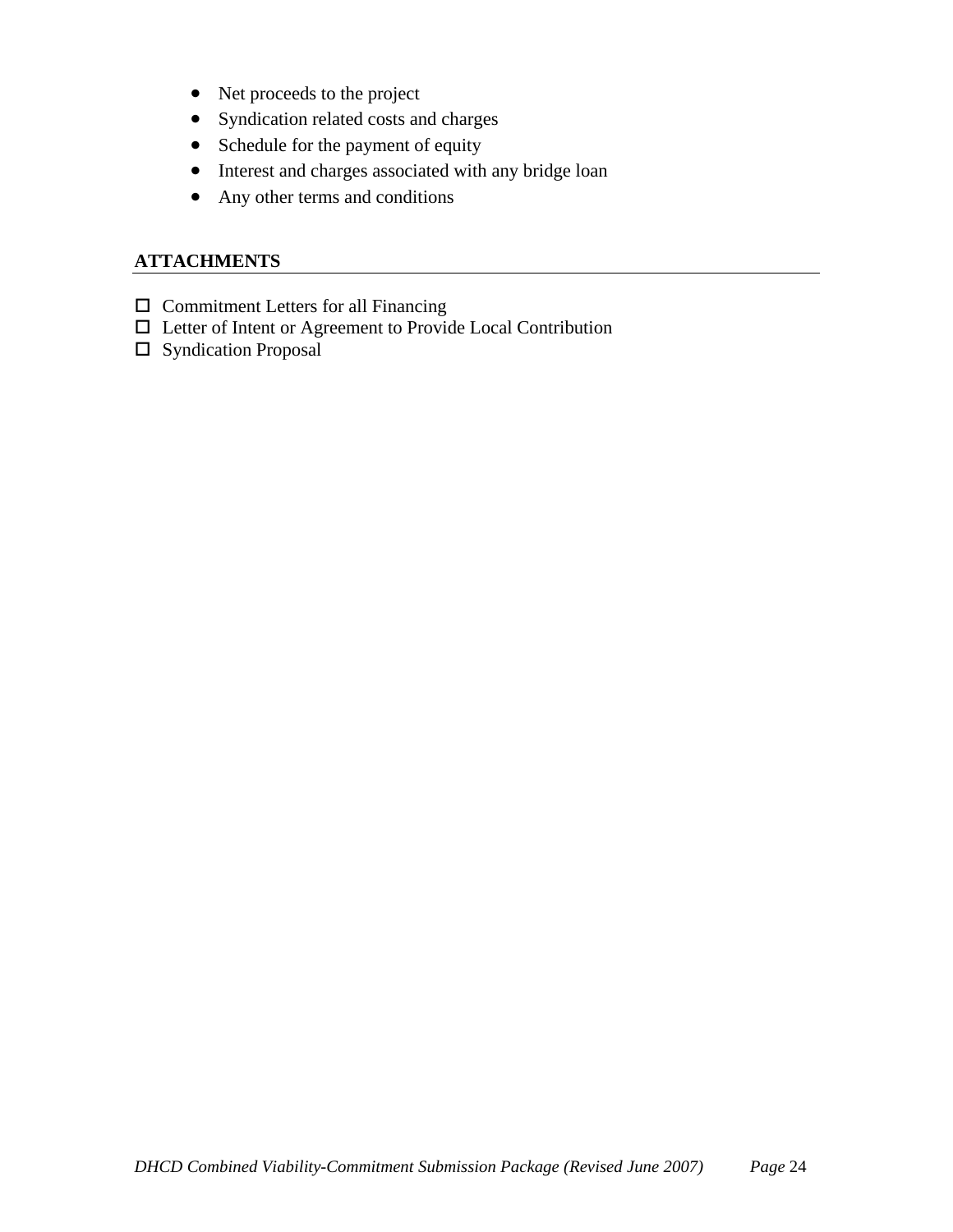## *EXHIBIT G: DRAFT DRAW SCHEDULE*

The applicant must provide a schedule that shows the amount of funds to be requisitioned each month from closing to completion of the project. If more than one source of funds will be used, the drawn schedule should show projected disbursements for each funding source.

For transactions involving Rental Housing Funds, 25% of the total allowable developer's fee will be deemed "overhead" and disbursed as follows:

- 25% of the "overhead" amount may be disbursed at initial closing with no other disbursements until the project reaches 25% completion as measured by the expenditure of gross construction dollars approved.
- After the 25% completion, the "overhead" should be disbursed in proportion to the work in place. When the project is 100% complete, 100% of the "overhead" should be disbursed.

The remainder of the total developer's fee available from capital sources, equal to 75% of the total will be disbursed after the project is 100% complete and cost certified, unless the Department approved an alternative disbursement schedule. The developer's fee, including the "overhead" may only be paid from equity and cash flow.

The Department anticipates that Rental Housing Funds will be disbursed on a prorata or other basis that allows for withholding of a portion of Rental Housing Funds until Cost Certification and Final Closing.

#### **ATTACHMENTS**

 $\Box$  Draft Draw Schedule (form provided on DHCD website)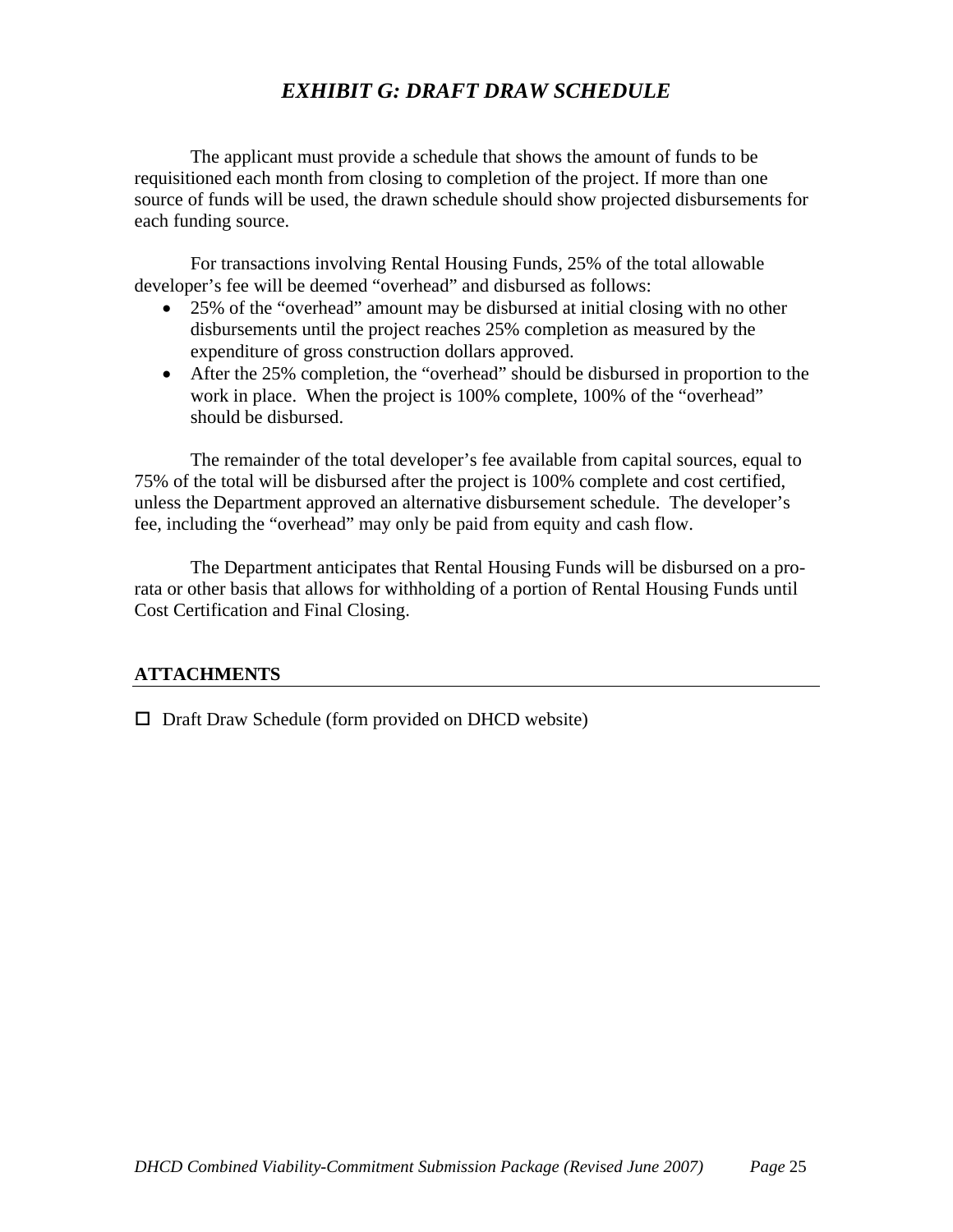## *EXHIBIT H: ZONING*

Evidence of the project's compliance with zoning requirements for the proposed use is required at this stage of processing. Acceptable forms of evidence of zoning compliance include a letter or certification from the local zoning office, appraiser's certification of zoning compliance or a current multifamily rental license for existing occupied projects.

- $\Box$  Letter or Certification from Local Zoning Office
- Appraiser's Certification of Zoning Compliance
- Current Multifamily Rental License
- $\Box$  **Not Applicable.** If evidence of zoning compliance was submitted with the initial application package, no additional information needs to be submitted with the commitment review submission package.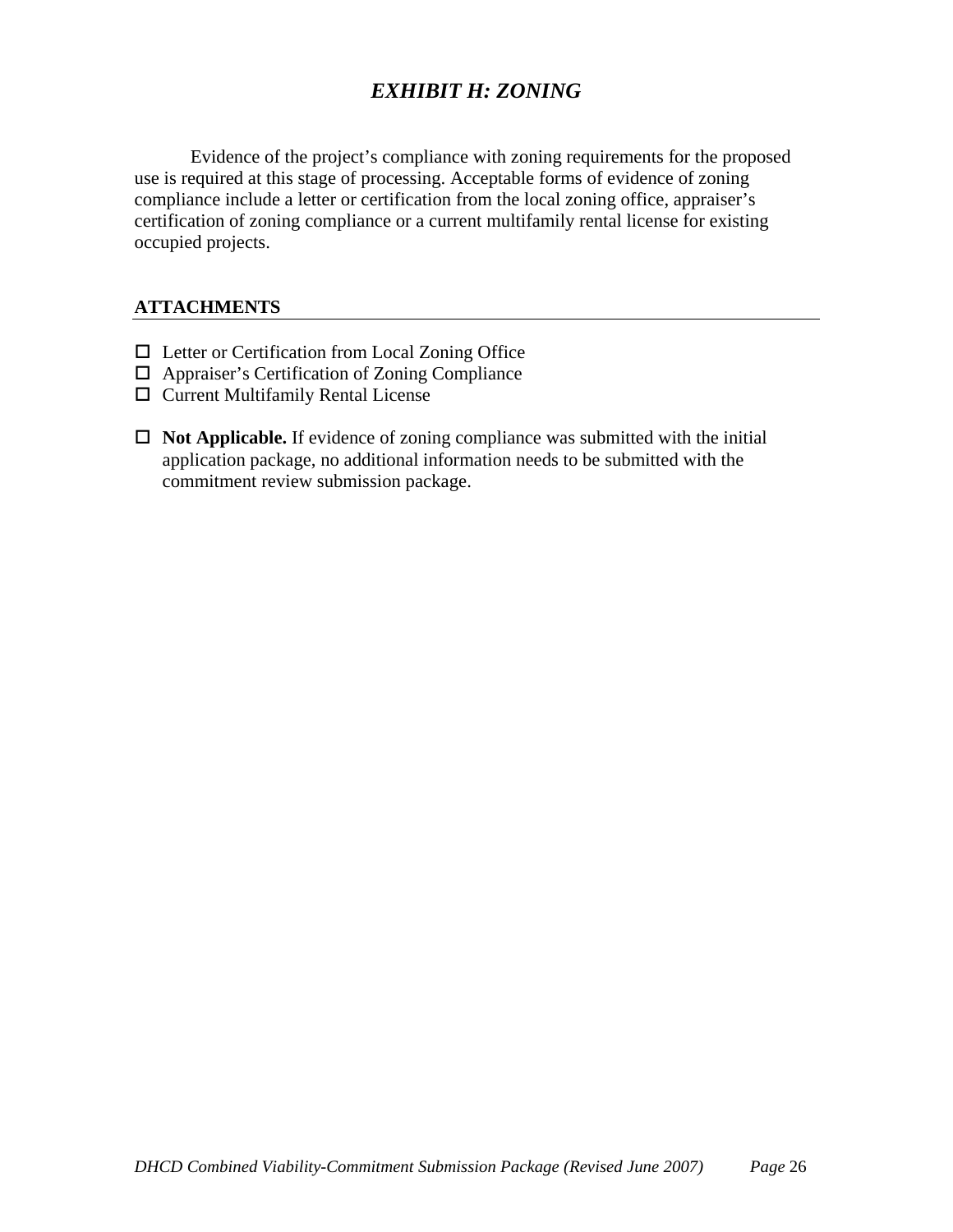## *EXHIBIT I: CONTRACT DOCUMENTS*

Documents indicated in this section are considered minimum requirements and should be amended as required by the specific project requirements. These requirements follow generally those defined for the Construction Document Phase of the AIA Owner Architect Agreement. The contract documents shall reflect a project development of 90% - 95% of the completed construction documents. The submission shall incorporate changes required by all applicable Department comments from previous submissions. Where Department comments are not incorporated into the submission, provide a written explanation for each omitted item. Items that generally apply only to renovation projects are indicated.

- $\Box$  Contract Documents (guidelines provided)
- $\Box$  Written statement of changes in material quality, amenities or other items which are reviewed in the development quality scoring.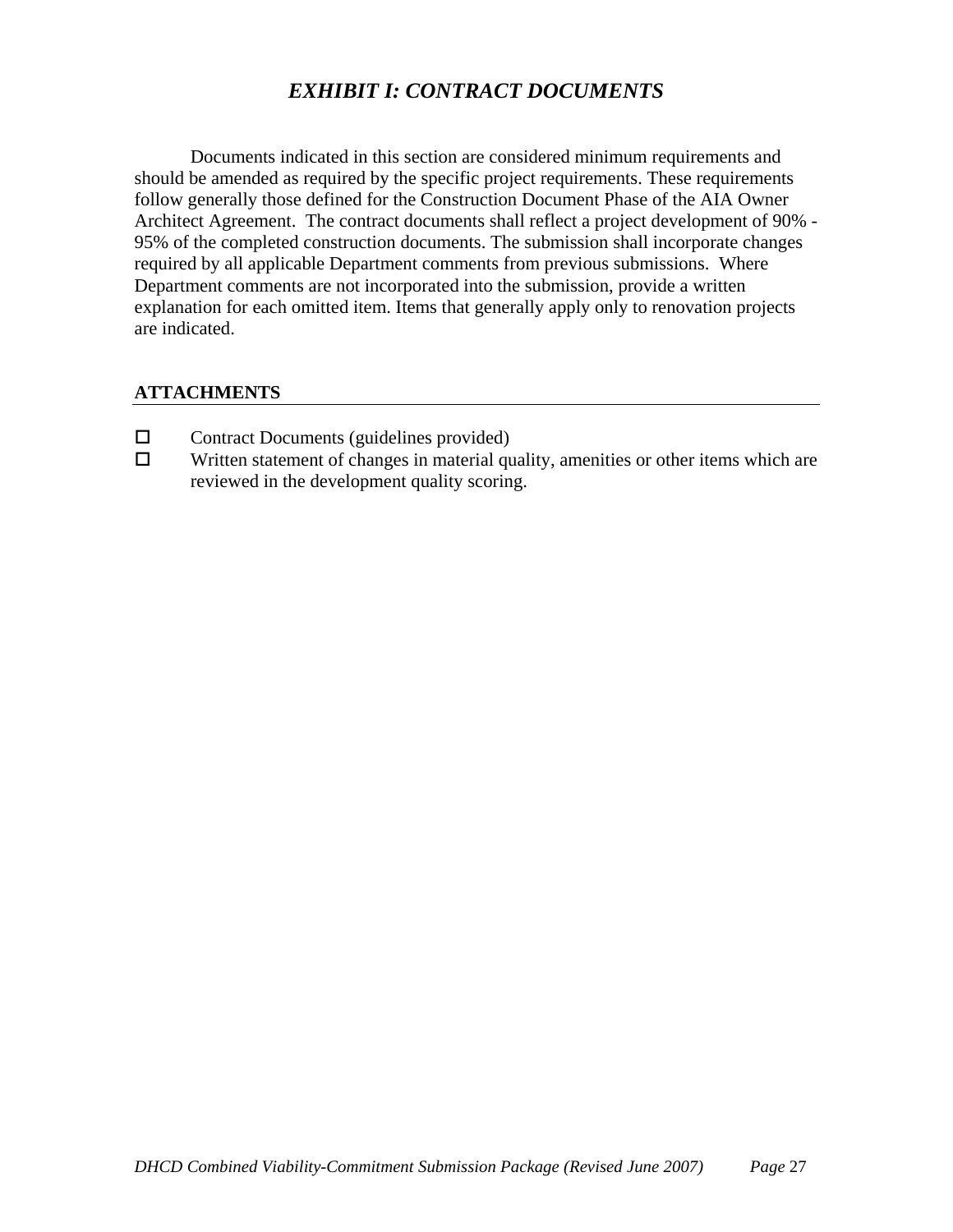## *CONTRACT DOCUMENTS*

#### **DRAWING REQUIREMENTS**

#### **1. Civil Engineering Documents**

- a) Site plan
- b) Grading plan
- c) Sediment and erosion control plan
- d) Storm water management plan
- e) Demolition plan (if applicable)[\\*](#page-28-0)
- f) Landscape plan and schedule including benches, areas of seed and sod, etc.
- g) Utility plan(s)
- h) Utility profiles and structure schedule
- i) Site details sheet, including paving sections, sidewalk, curb sections, disabled accessibility features, dumpster pad sections, retaining walls etc.
- j) Public works standard details (reproduce in the construction documents)

#### **2. Architectural Documents**

- a) Title Sheet
	- **Project information including project name and address**
	- The names, addresses and telephone numbers of the Owner and all Consultants
	- The date
	- The submission level
	- The CDA project number
	- List of drawings
	- Project area breakdown
	- Unit mix and square footages
	- Vicinity map
- b) Code Analysis Sheets
	- Designate uses and fire areas on schematic floor plans
	- Provide written code analysis
- c) Phasing Plans (if required), which apply particularly to renovation projects especially if to be completed with partial or full building occupancy\*
- d) Demolition Foundation Plan (1/8" scale min)\*
- e) Foundation Plan (1/8" Scale min)
- f) Demolition Floor Plans for Each Building Level (1/8" scale min)\*
- g) Floor Plans for Each Building Level (1/8" scale min)
- h) Demolition Roof Plan (1/16" scale min)\*
- i) Roof Plan  $(1/16$ " scale min)
- j) Demolition Attic Plan (where applicable)\*
- k) Attic Plan (where applicable), indicating draft-stopping, firewalls and attic access
- l) Demolition Plans of Individual Units (1/4" scale min)\*

<span id="page-28-0"></span> $\overline{a}$ Generally applies only to renovation projects.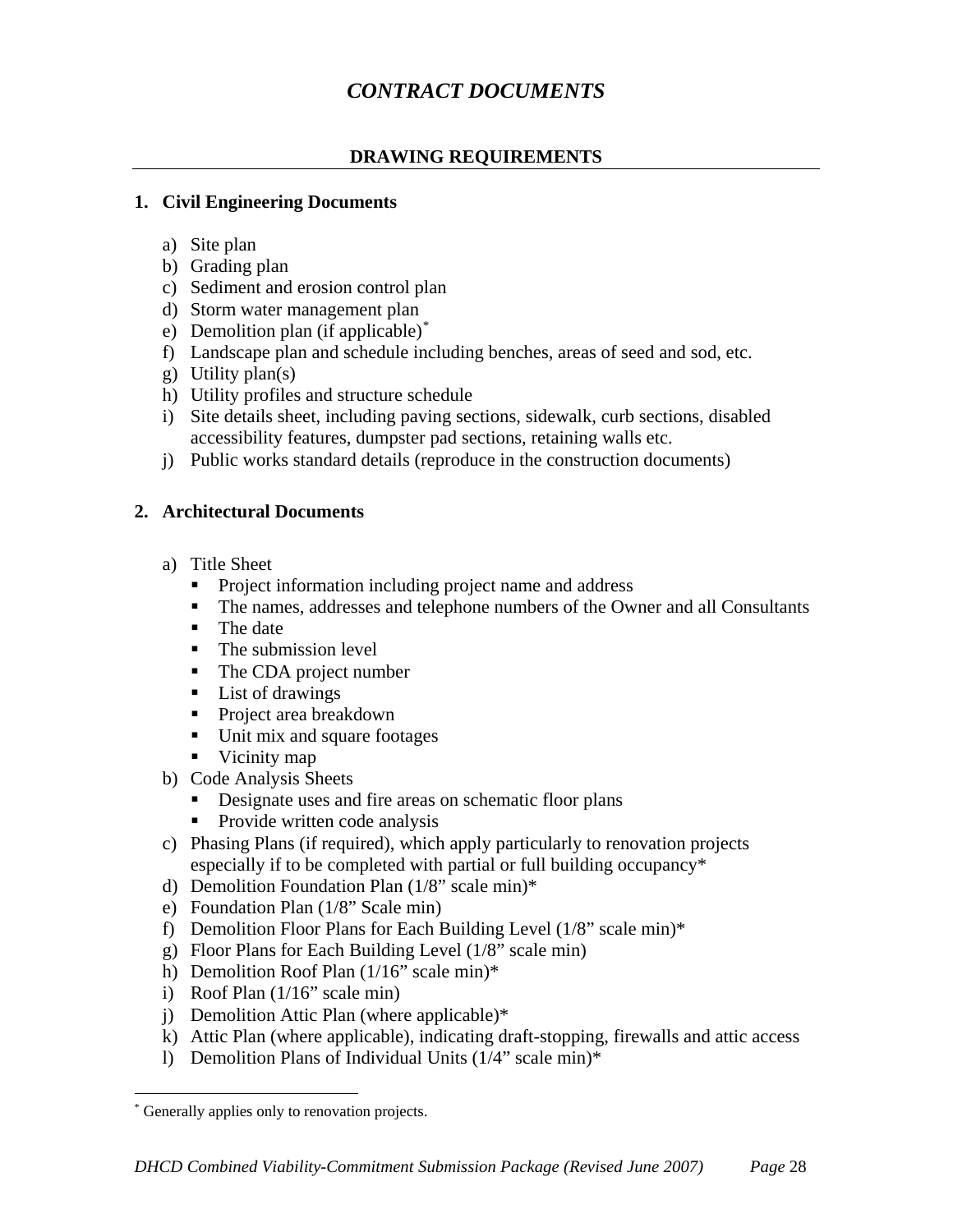- m) Individual Unit Plans (1/4" scale min)
- n) Detailed Demolition Plans of Common Areas (1/4" scale min)\*
- o) Detailed Plans of Common Areas (1/4" scale min)
- p) Demolition Reflected Ceiling Plans for Each Building Level (1/8" scale min)[\\*](#page-29-0)
- q) Reflected Ceiling Plans for Each Building Level (1/8" scale min)
- r) Demolition Reflected Ceiling Plans of Individual Unit (1/4" scale min)\*
- s) Individual Unit Reflected Ceiling Plans (1/4" scale min)
- t) Detailed Demolition Reflected Ceiling Plans of Common Areas (1/4" scale min)\*
- u) Detail Reflected Ceiling Plans of Common Areas (1/4" scale min)
- v) Exterior Building Elevations (1/8" scale min)
	- Provide elevations of all exterior wall areas
	- **Provide schematic key plan indicating elevation locations**
	- Include Demolition information as required. Note some projects will require a complete set of Demolition Exterior Elevations separate from the New Construction Exterior Elevations.\*
- w) Interior Elevations (1/8" scale min)
	- **Provide elevations of interior corridor and common space wall areas where** necessary to describe the project
	- **Provide schematic key plan indicating elevation locations**
	- Include Demolition information as required. Note some projects will require a complete set of Demolition Interior Elevations separate from the New Construction Interior Elevations.\*
- x) Kitchen And Bath Elevations and Details (1/4" scale min)
	- Demolition Information, elevations and details as required\*

Include the following demolition information as required:

- y) Overall Building Sections (1/2" scale min)\*
- z) Typical Wall Sections (1/2" scale min) in sufficient quantity to describe the varying building conditions\*
- aa) Enlarged Construction Plan Details (3/4" scale min)\*
- bb) Specific Building Details and Sections (3/4" scale min)\*
- cc) Elevator Plans, Sections and Details (3/4" scale min)\*
- dd) Stair Tower Plans and Details (3/4" scale min)\*
- ee) Trash Chute and Compactor Details (1/2" scale min)\*
- ff) Wall Type Schedules and Details  $(1/2)$  scale min)\*
- gg) Floor and Ceiling Type Schedules and Details (1/2" scale min)\*
- hh) Expansion Joint Details  $(1/2)$  scale min)\*
- ii) Finish Schedules\*
- jj) Door and Frame Schedules and Details\*
- kk) Window Schedules and Details\*
- ll) Hollow Metal and Aluminum Storefront and Curtain Wall Schedules and Details\*
- mm) Louver, Panels and Vent Schedules and Details\*
- nn) Additional Plans and Details as may be required by the Specific Project\*

 $\overline{a}$ 

<span id="page-29-0"></span>Generally applies only to renovation projects.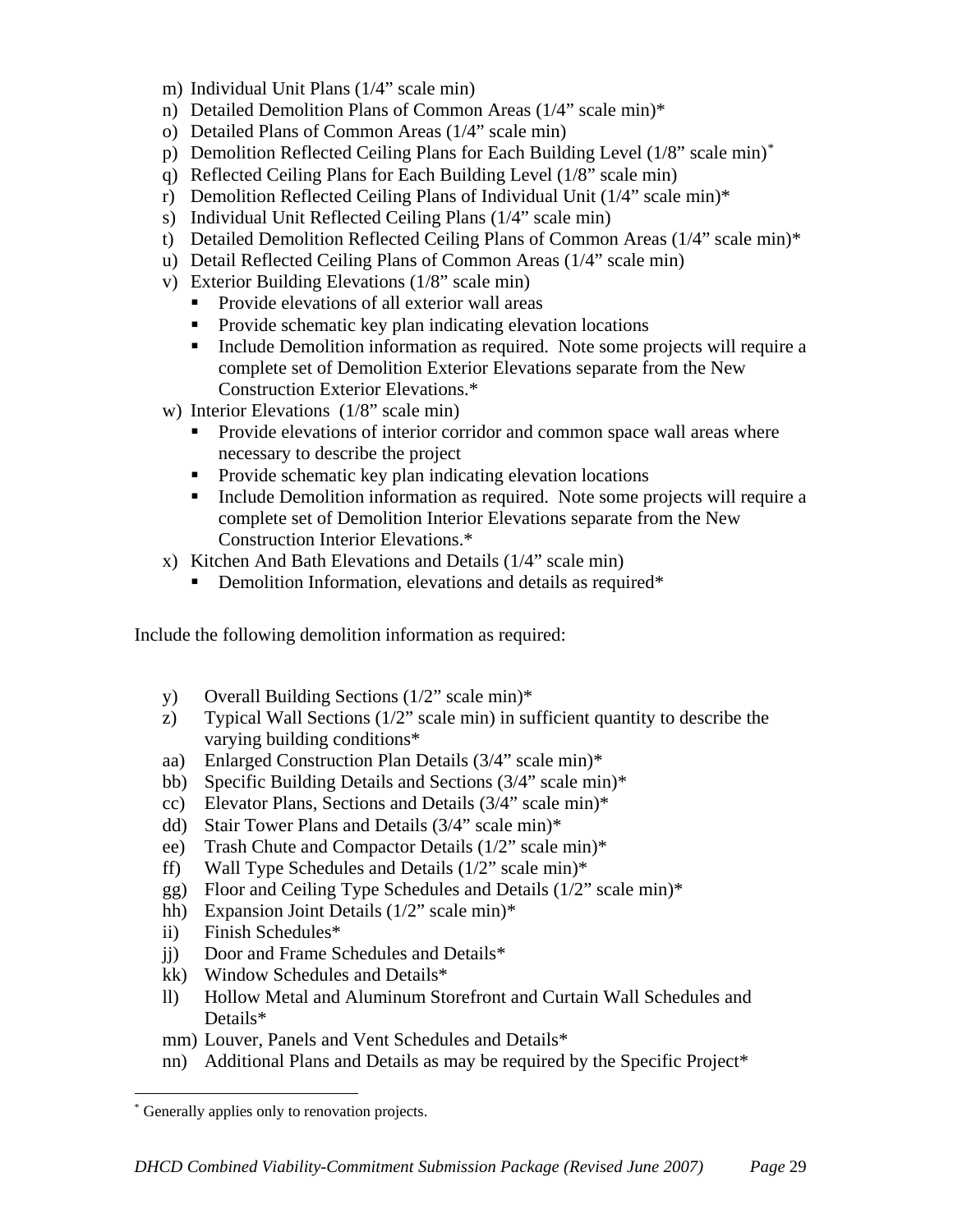#### **3. Structural Documents**

- a) Demolition Foundation Plan (1/8" scale min)\*
- b) Foundation Plan (1/8" scale min)
- c) Demolition Framing Plan for Each Floor Level (1/8" scale min)\*
- d) Framing Plan for Each Floor Level (1/8" scale min)
- e) Demolition Roof Framing Plan (1/8" scale min)\*
- f) Roof Framing Plan (1/8" scale min)
- g) Enlarged Demolition Structural Plans (as required) (1/4" Scale min)\*
- h) Enlarged Structural Plans (as required) (1/4" Scale min)

Include the following demolition information as required:

- i) Structural Schedules (as required)[\\*](#page-30-0)
- j) Structural Sections (as required)\*
- k) Typical Details (as required)\*
- l) Structural Notes\*

#### **4. Plumbing Documents**

- a) General Notes and Legends
- b) Plumbing Floor Plan for Each Building Level (1/8" scale min)
	- Include demolition information as required\*
- c) Plumbing Unit Plans (1/4" Scale min)
	- **Include demolition information as required\***
- d) Enlarged Plumbing Plans (as required) (1/4" scale min)
	- $\blacksquare$  Include demolition information as required\*
- e) Riser Diagrams
	- Domestic
	- Waste
	- Heating/Cooling system piping
	- Condensate systems
	- $\blacksquare$  Gas
	- Sprinkler including standpipes, valves and tamper switches
	- Include demolition information as required\*
- f) Fixture Schedules
	- Include demolition information as required\*
- g) Fire Pump Details (if required)
	- Include demolition information as required\*
- h) Boiler, Chiller, Hot Water Heating and Other Systems Plans As Required
	- Include demolition information as required<sup>\*</sup>

<span id="page-30-0"></span> $\overline{a}$ Generally applies only to renovation projects.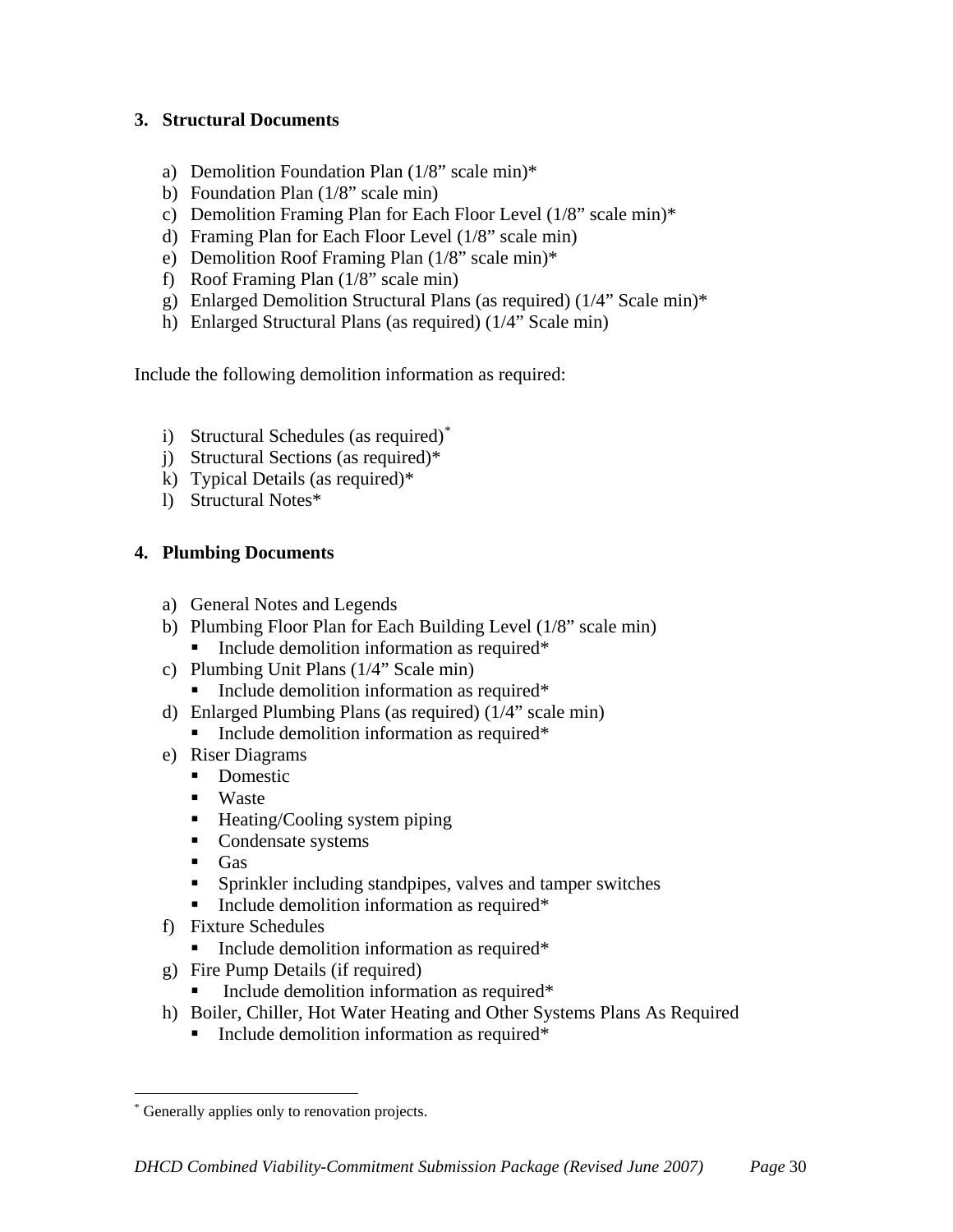#### **5. HVAC Documents**

- a) General Notes and Legends
- b) HVAC Floor Plan for Each Building Level (1/8" scale min) Include demolition information as required\*
- c) HVAC Unit Plans (1/4" scale min)
	- Include demolition information as required.
- d) Enlarged HVAC Plans (as required) (1/4" scale min)
	- Include demolition information as required\*
- e) Riser Diagrams
	- Central duct systems (corridors, supply and exhaust, etc)
	- $\blacksquare$  Flues
	- Kitchen and bath exhaust systems
	- Control systems
	- $\blacksquare$  Include demolition information as required<sup>[\\*](#page-31-0)</sup>
- f) Equipment Schedules
	- **Include demolition information as required\***
- g) Louver and Vent Schedules
	- Include demolition information as required\*
- h) Boiler, Chiller and Other Systems Plans as required
	- **Include demolition information as required\***
- i) Enlarged Mechanical Room Plans and Details (1/4" scale min)
	- $\blacksquare$  Include demolition information as required\*

#### **6. Electrical Documents**

- a) General Notes and Legends
- b) Power Floor Plan for Each Building Level (1/8" scale min) Include demolition information as required\*
- c) Lighting Floor Plan for Each Building Level (1/8" scale min)
	- Include demolition information as required\*
- d) Power and Lighting Unit Plans (1/4" scale min)
	- **Include demolition information as required\***
- e) Enlarged Power and Lighting Plans (as required) (1/4" scale min)
	- Include demolition information as required\*
- f) Electrical Riser Diagrams
	- **Power**
	- $\blacksquare$  Fire Alarm
	- Access Control
	- Systems Control
	- Cable TV and master antenna systems
	- Internet Access
	- **CCTV**
	- Dialers, intercoms and door entry systems
	- Security systems

<span id="page-31-0"></span> $\overline{a}$ Generally applies only to renovation projects.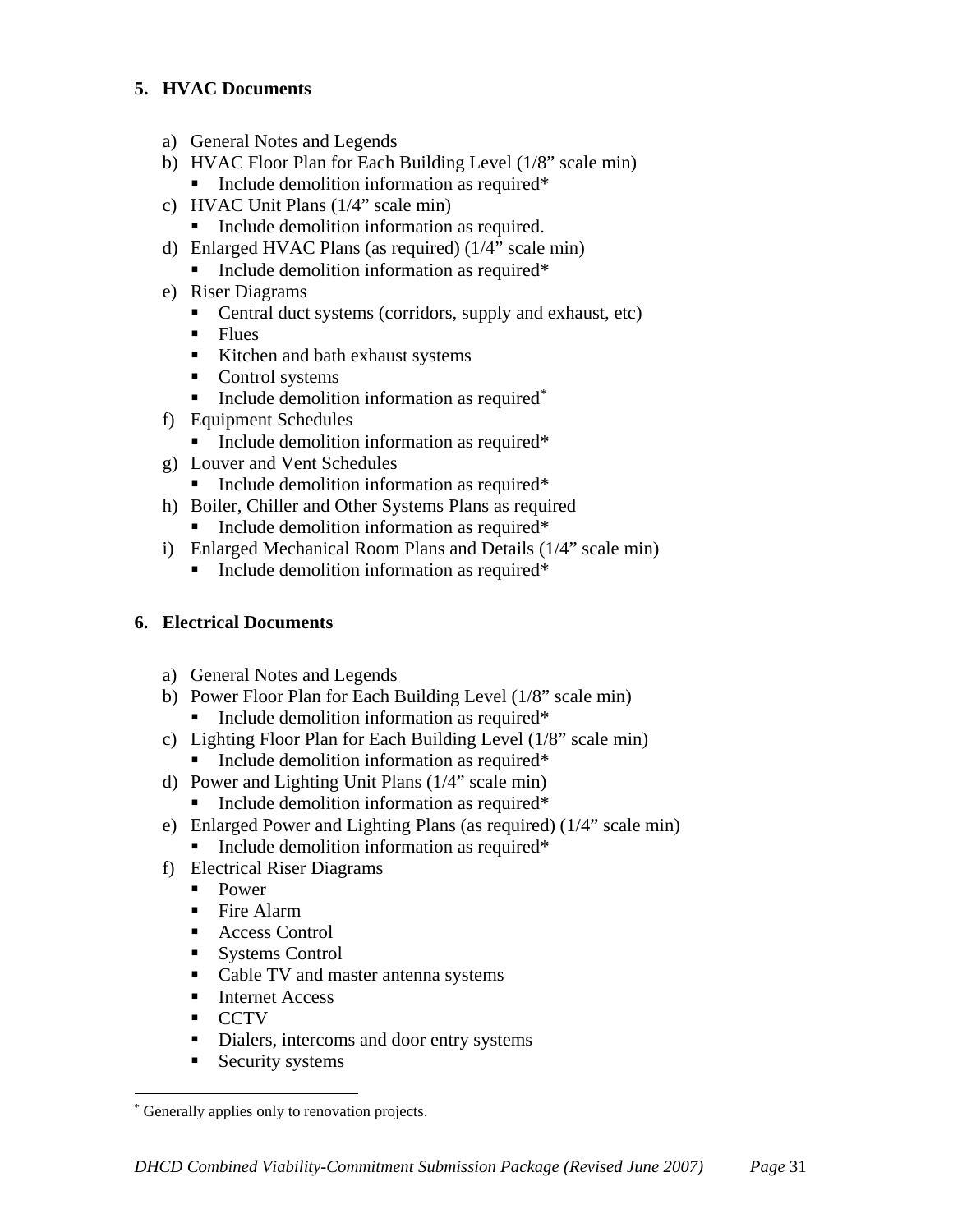- Hearing Impaired systems
- **Emergency call systems**
- **Include demolition information as required\***
- g) Schedules
	- **Lighting**
	- Panels
	- **Electrical equipment**
	- **Include demolition information as required\***
- h) Fire Alarm and Other Systems Plans as required
	- Include demolition information as required\*
	- Fire Pump and Emergency Generator Details, etc.
- i) Site Lighting Plan and Details

#### SPECIFICATION REQUIREMENTS

#### **7. Construction Document Specifications**

- a) The 100% Construction Documents Specification shall include all sections of the 16 Division CSI format applicable to project.
- b) The specification shall be in CSI/Master Spec format.
- c) The Specification cover shall include the following:
	- The names, addresses and telephone numbers of the Owner and all Consultants
	- The project name and address
	- The date
	- $\blacksquare$  The submissions level
	- The CDA project number
- d) A complete table of contents shall be included at the front of the Specification
- e) Division I should include General Conditions and other project requirements, including those of the lender
	- Bind into the specification the AIA General Condition to the Construction Contract and the CDA Supplementary and General Conditions.
	- If Project is bid, bind in copies of all bidding documents.
	- **Include Allowance, Alternate and Unit Price Sections.**
	- Include Specific Renovation/Demolition related sections as required[\\*](#page-32-0)
- f) Divisions II (where Division II is prepared by a separate Owner-retained Consultant, bind these sections into the single Project Specification)
- g) Divisions II through XVI
	- When products are specified three or more manufacturers shall be listed in addition to "or equal" clause
	- Include Specific Renovation/Demolition related sections as required<sup>\*</sup>

<span id="page-32-0"></span> $\overline{a}$ Generally applies only to renovation projects.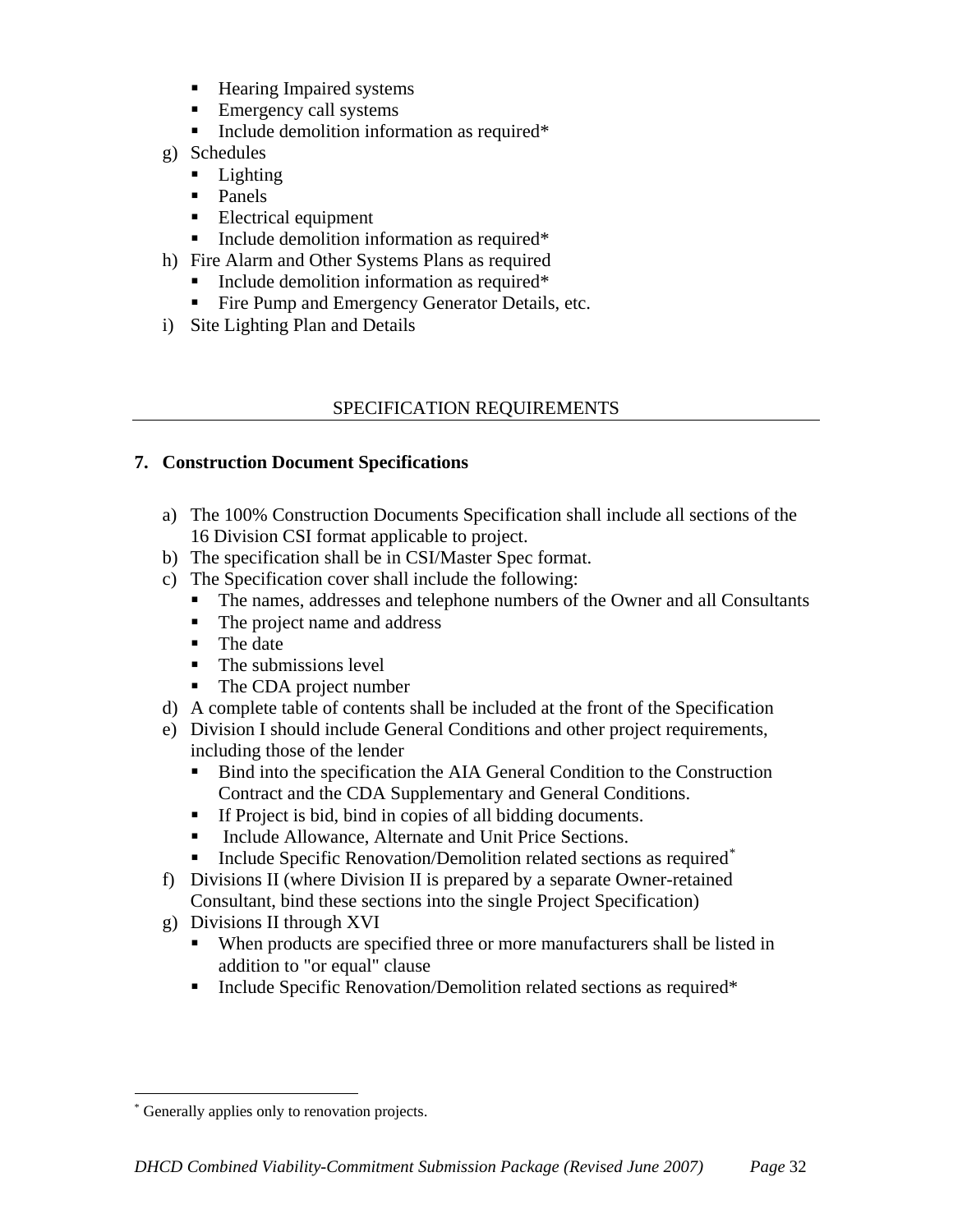## *EXHIBIT J: PROJECT REHABILITATION MANUAL Applicable to Rehabilitation Projects Only*

For projects that involve the rehabilitation of existing buildings, applicants must provide an engineering assessment of the buildings. In rehabilitating properties, developers may encounter unforeseen issues that can delay, increase the cost of, or even halt rehabilitation. To avoid this, the Department requires that an engineer complete an assessment of the property.

The following rehabilitation manual is required for all renovation projects. Documents indicated below shall be considered minimum requirements and should be amended as required for specific project conditions and requirements.

- $\Box$  Project Rehabilitation Manual (guidelines provided)
- $\Box$  **Not Applicable.** If the project does not include the rehabilitation of existing buildings, a building evaluation report is not applicable.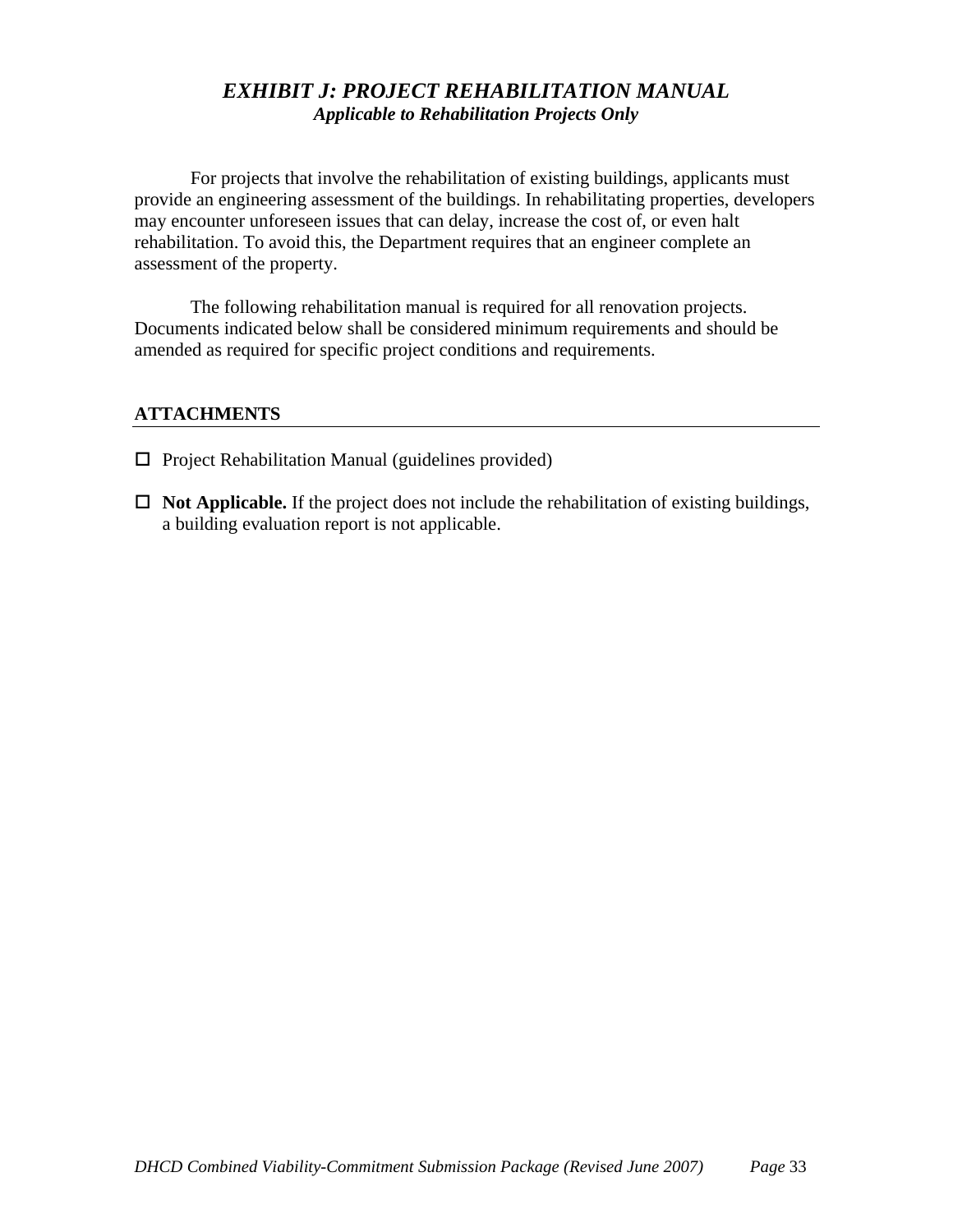## *PROJECT REHABILITATION MANUAL GUIDELINES*

Incorporate the results of the survey of 100% of the existing building and the final scope of work for the project into a complete Survey Manual, which includes the items listed below. Coordinate the development of the manual with the final scope of the completed work and the information contained in the 100% Construction Documents (drawings and specifications).

The format for the required Final Survey Manual should relate to the specific project and include elements such as the following:

- Arranged in unit-by-unit format.
- Include subsection for all public and common areas.
- Include building exterior subsection if applicable
- Provides a tabulation by subsection and section with project totals for each work element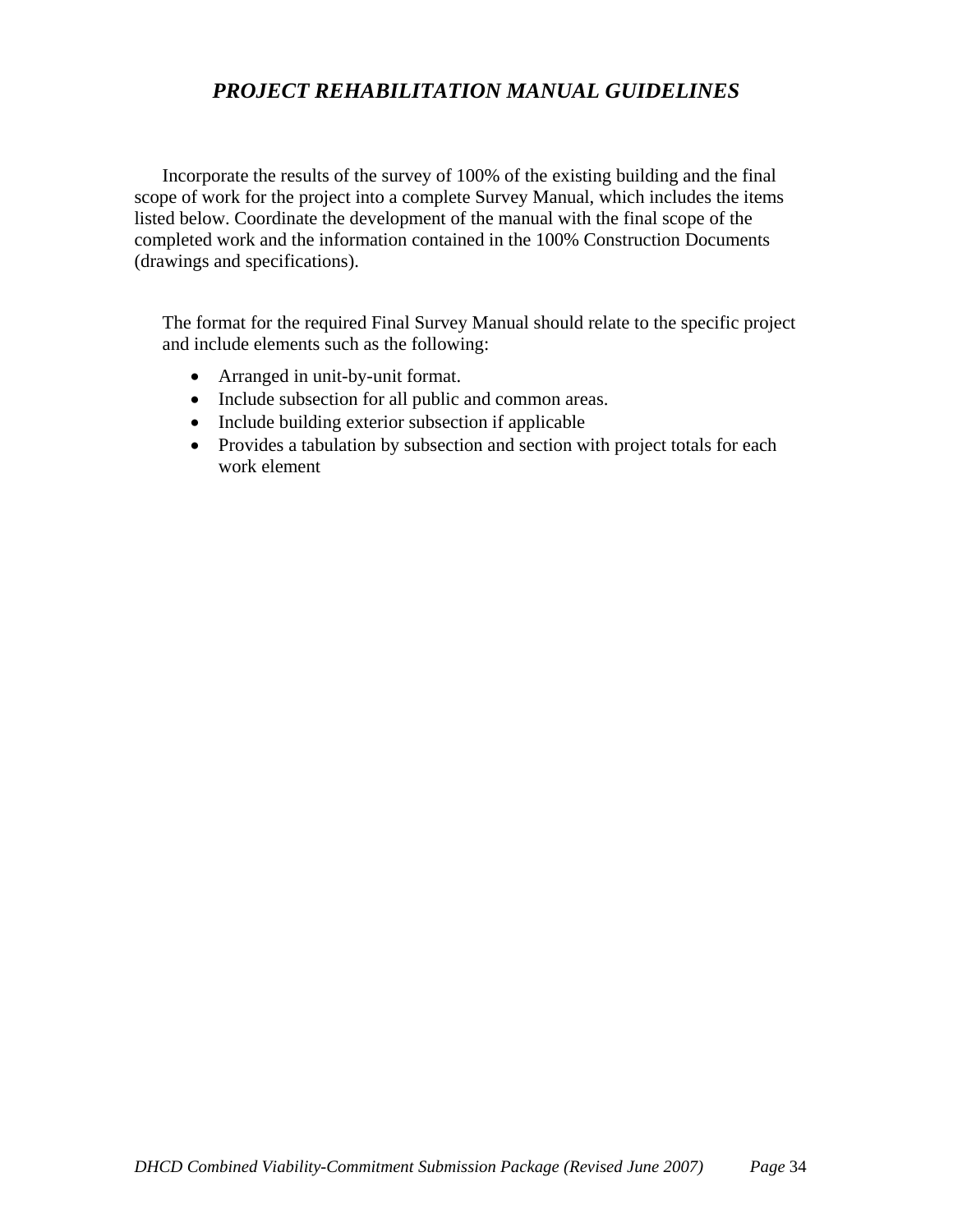## *EXHIBIT K: FINAL BUILDING EVALUATION REPORT AND PROJECT SCOPE OF WORK Applicable to Rehabilitation Projects Only*

For projects that involve the rehabilitation of existing buildings, applicants must provide an engineering assessment of the buildings. In rehabilitating properties, developers may encounter unforeseen issues that can delay, increase the cost of, or even halt rehabilitation. To avoid this, the Department requires that an engineer or other qualified professional, complete an assessment of the property. The Department reserves the right to request a third party evaluation be conducted by a qualified professional outside of the Development Team.

The following reports are required for all renovation projects. Documents indicated below shall be considered minimum requirements. Amend as required for specific project conditions and requirements.

- $\square$  Building Evaluation Report (guidelines provided)
- $\Box$  **Not Applicable.** If the project does not include the rehabilitation of existing buildings, a building evaluation report is not applicable.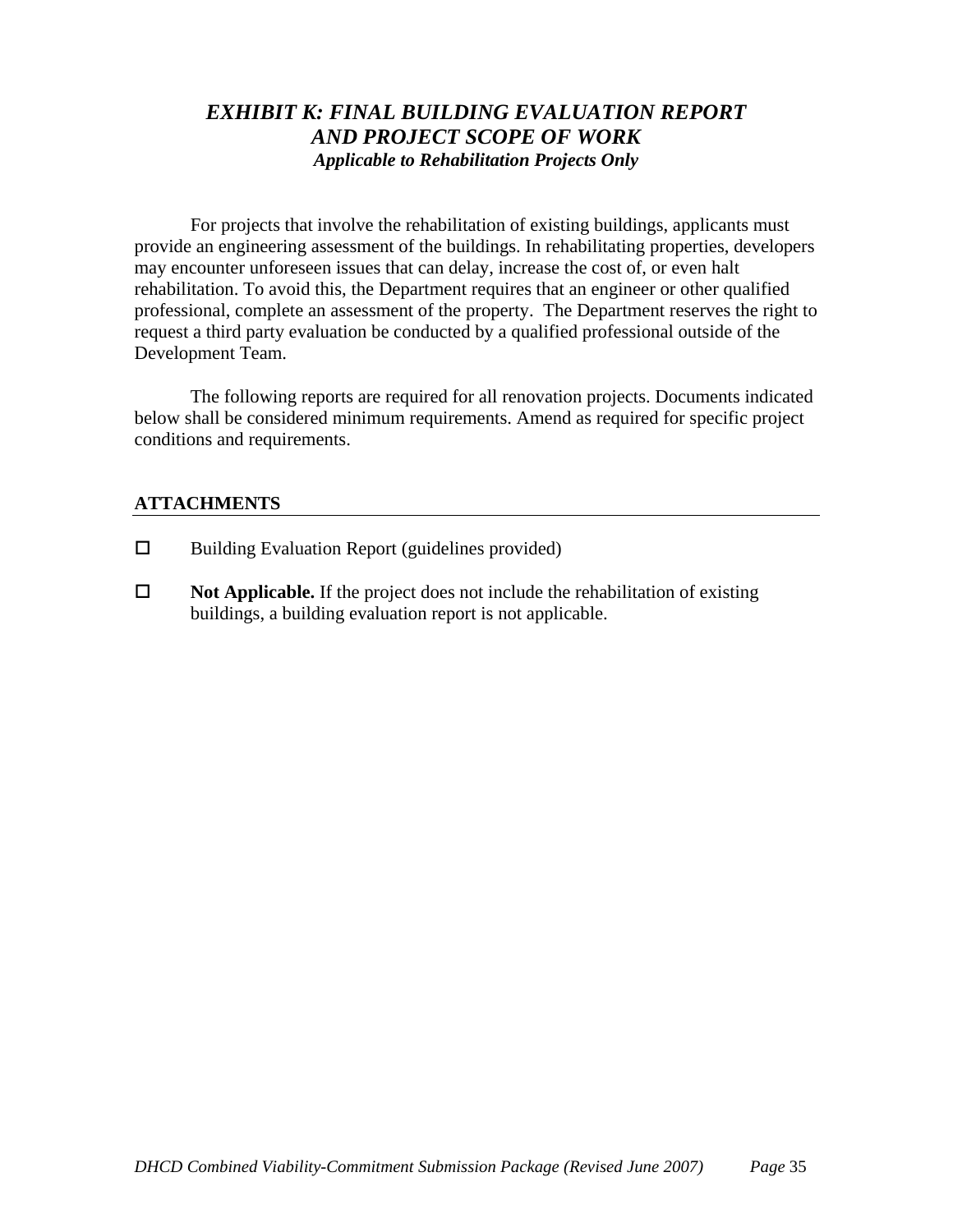## *GUIDELINES FOR BUILDING EVALUATION REPORT*

#### **REVISED PRELIMINARY SCOPE OF WORK**

Provide a further development of the written scope of work provided at the Schematic Design phase, delineating in narrative form the following:

- The existing conditions and systems
- Proposed work to the above elements
- New systems and structures and how they will be integrated into the existing work.
- Other information as may be required to describe adequately the project.
- The narrative shall be broken down in the 16 CSI construction Divisions.

#### **ENGINEERING STUDIES AND EVALUATIONS**

Update, revise and/or amend the engineering studies provided at the Schematic Design phase as required.

#### **DRAFT SURVEY MANUAL**

Incorporation of the results of the survey of 100% of the existing building (provided in the Schematic Phase) into a preliminary Draft Survey Manual, which includes the items listed below. Coordinate the development of the manual with the project scope of work.

The format for the required Draft Survey Manual should relate to the specific project and include elements such as the following:

- Arranged in unit-by-unit format
- Include subsection for all public and common areas
- Include building exterior subsection if applicable
- **Provides a tabulation by subsection and section with project totals for each** work element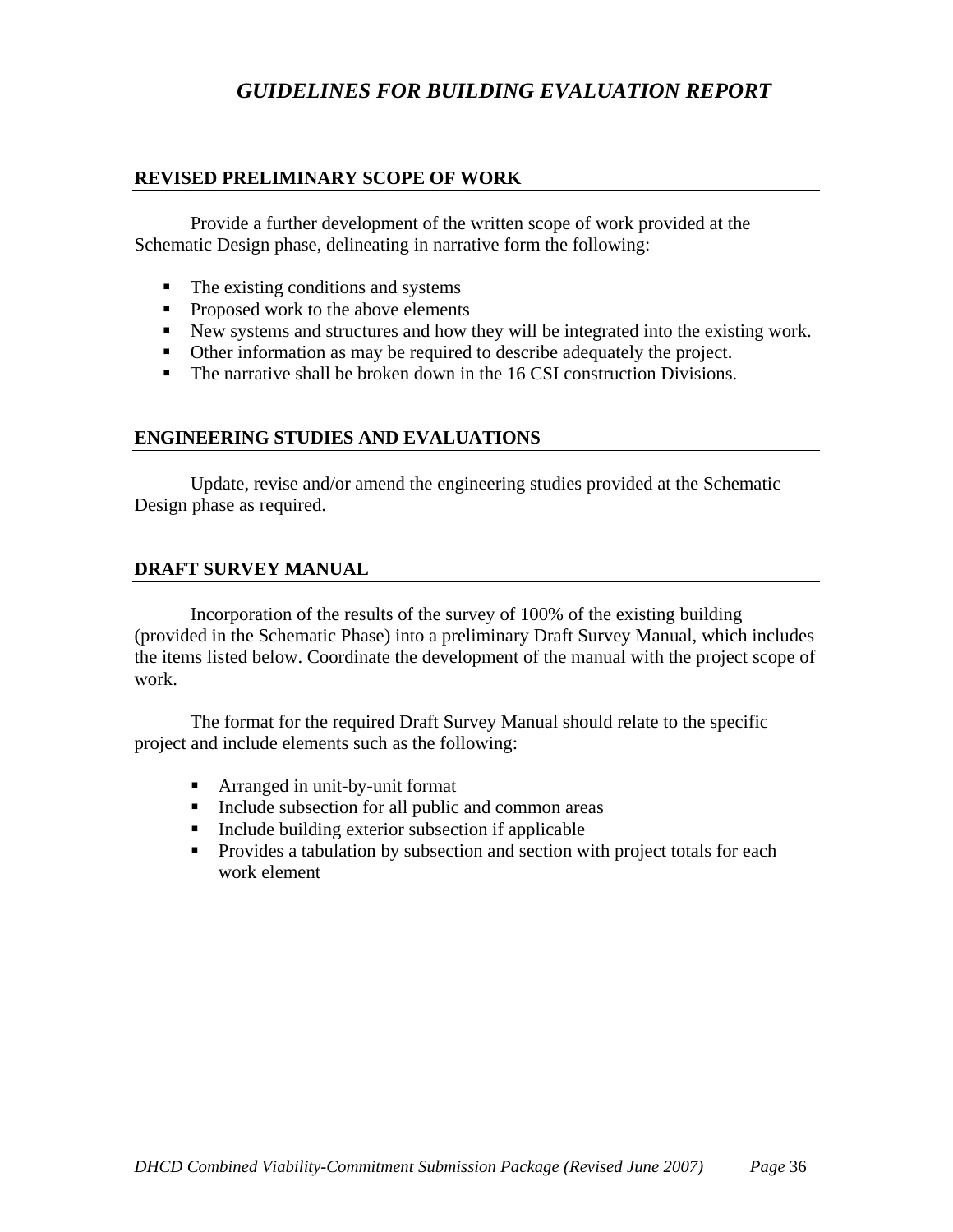## *EXHIBIT L: CAPITAL NEEDS ASSESSMENT Applicable to Rehabilitation Projects Only*

Multifamily rental projects financed by the Department must provide an extended period of affordable housing use. To ensure this long-term financial feasibility and viability of rehabilitation projects, the Department establishes replacement reserve standards for individual projects after evaluating the capital needs assessment. Replacement reserves must be sufficient to cover foreseeable capital expenditures. Adequate reserves are particularly important in affordable housing developments where rents are restricted and may not keep pace with operating, maintenance and replacement costs. A guideline for completing the capital needs assessment follows.

- $\square$  Capital Needs Assessment (if applicable) (guidelines provided)
- **Not Applicable.** If the project does not include the rehabilitation of existing buildings, a capital needs assessment is not applicable.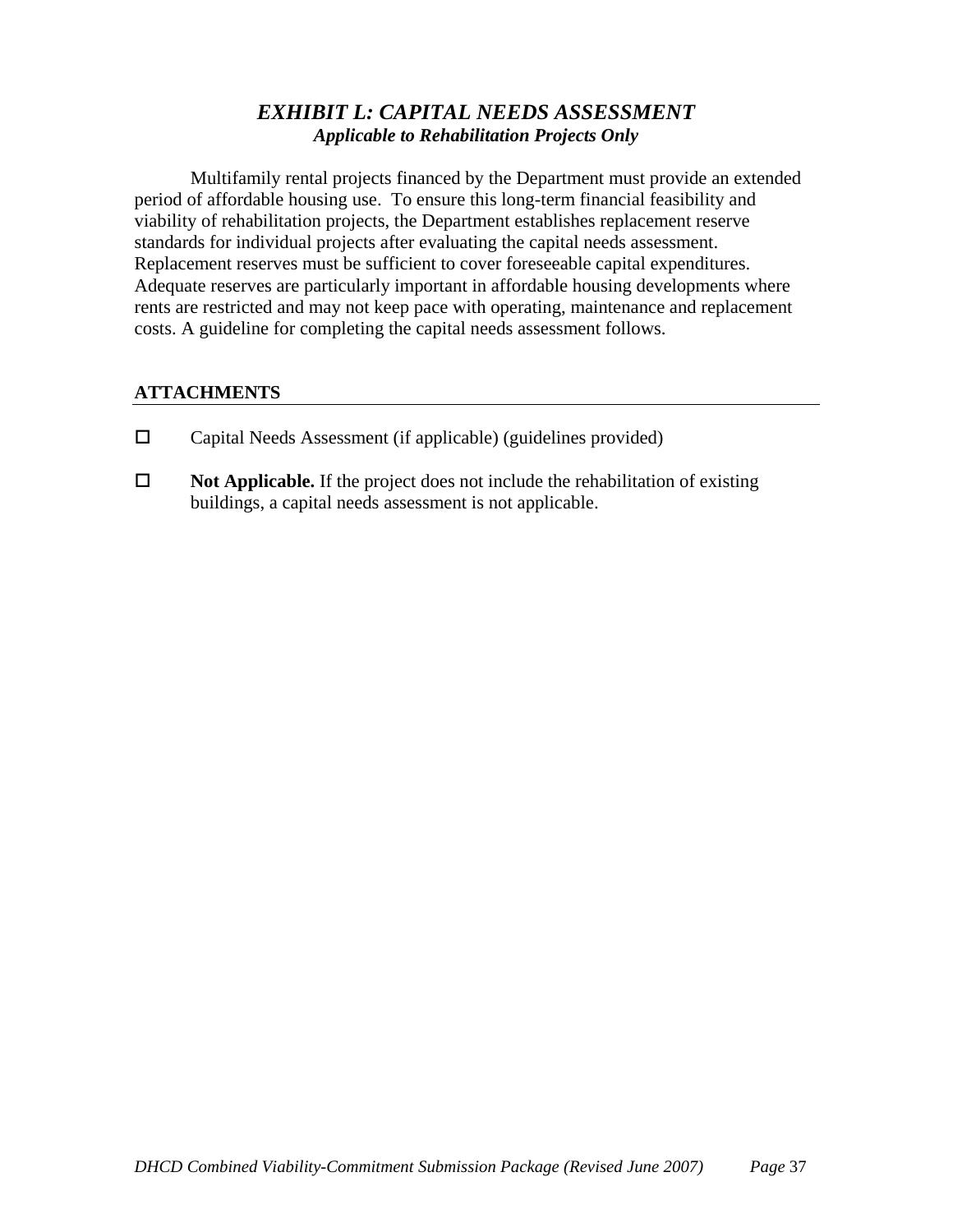## *GUIDELINES FOR CAPITAL NEEDS ASSESSMENT*

The capital needs assessment must cover a minimum of 20 years from the proposed date of project completion. It must include, at a minimum, the elements listed below (refer to the attached illustration for further clarification of each element). The illustration is intended only as a tool for understanding the basic minimal format. Values, elements and amortization periods indicated are for illustration purposes only and are not intended for actual use. This is a simplified schedule and represents only the minimal format acceptable. A more extensive schedule in a similar format is encouraged. This could take into account systems that have recently been only partially replaced and, therefore, will have different amortization periods for each part. Likewise, a new system to be installed in the future may have longer amortization periods than retained existing systems due to a higher quality intended to be used when the system is replaced.

- **1. Proposed New Construction/Renovation Element.** Indicate in a 16-division CSI format the anticipated elements that comprise the scope of the proposed renovation or new construction project. (Only a portion of several divisions has been included in the illustration with a dotted line indicating each area where a cut has occurred.)
- **2. Unit Cost.** Indicate the current unit price of the scope item. Refer to Total Units below.
- **3. Total Units.** Indicate the total number of units. The units can be the number of apartments in the project, the total square footage of a specific element, total cubic yards, total quantity of elements such as mechanical units, linear feet of various elements, etc.
- **4. Total New Construction/Renovation Cost.** This cost should be the total of the Unit Cost multiplied by the Total Units. It represents the total cost of replacement for the scope element in today's dollars. This can represent the total cost of a renovation element or new construction elements.
- **5. Amortization Period (years).** The life expectancy of the specific element before replacement will typically be anticipated.
- **6. Year "X" Cost.** The amount to be put away each year so that the total replacement value will be available at the time the system or element is anticipated to fail. The Total New Construction/Renovation Cost divided by the Amortization Period. (Only a sampling of the years has been included in the illustration with a dotted line indicating each area where a cut has occurred.)
- **7. Total.** This is the sum of all years. The total cost per year required to be put away so that the total replacement value of all systems and elements will be available at the time each system or element is anticipated to fail.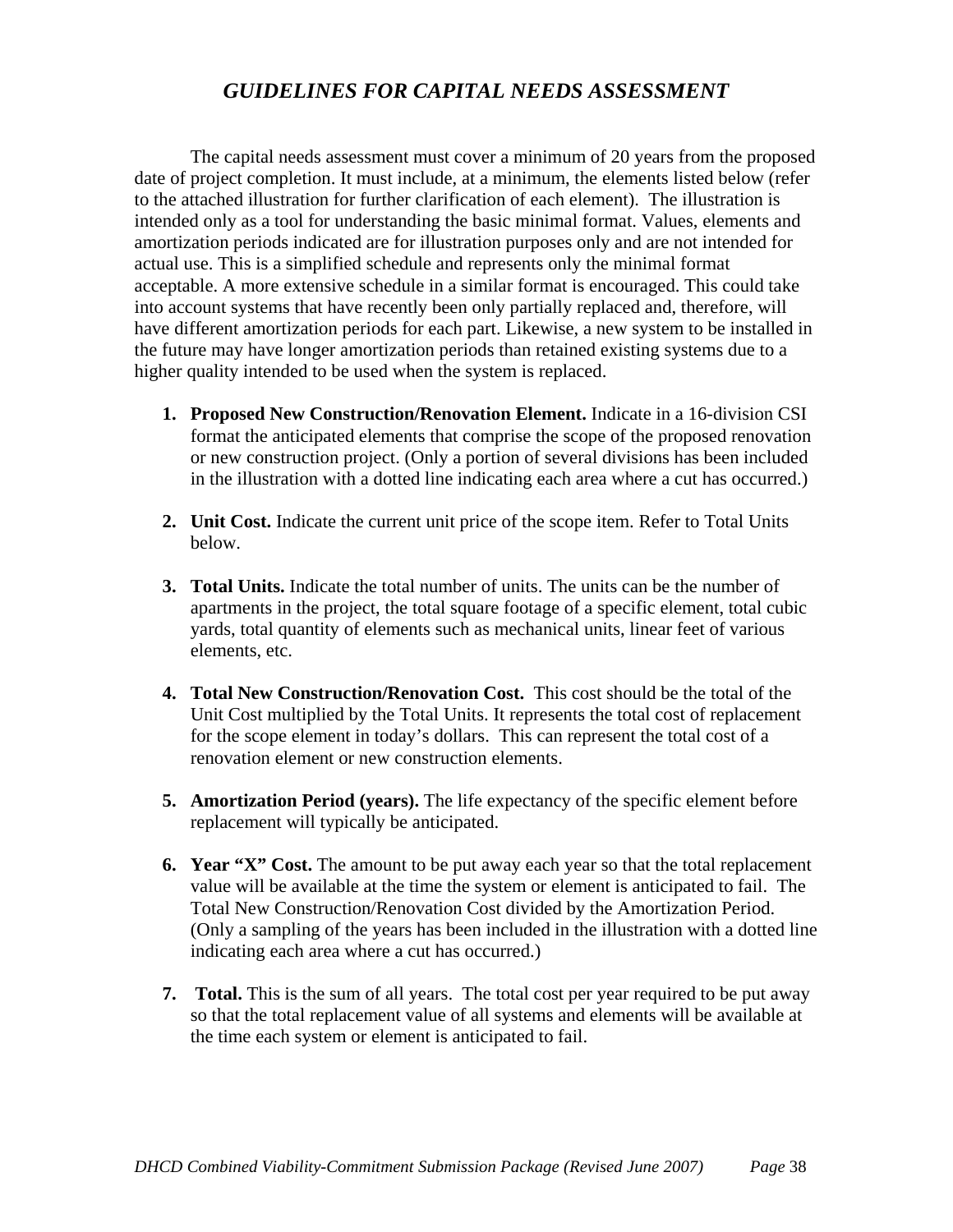#### <span id="page-39-0"></span>*CAPITAL NEEDS ASSESSMENT ILLUSTRATION[\\*](#page-39-0)*

|                                                                                           |                  | Total | <b>Total New</b><br>Construction/<br>Renovation | Amortiz<br>ation<br>Period | Year 1      | Year 2<br>Cost | Year 20<br>Cost |                                                                                                                                             |
|-------------------------------------------------------------------------------------------|------------------|-------|-------------------------------------------------|----------------------------|-------------|----------------|-----------------|---------------------------------------------------------------------------------------------------------------------------------------------|
| Proposed New Construction/Renovation                                                      | <b>Unit Cost</b> | Units | Cost                                            | (years)                    | Cost (2001) | (2002)         | (2020)          | Remarks                                                                                                                                     |
| Division I-General Conditions<br>1. General Requirements<br>a. Allow only 4%              | \$270            | 291   | \$88,401<br>\$78,570                            | 25                         | \$3,143     | \$3,143        | \$3,143         |                                                                                                                                             |
| 2. Permits<br>a. Allow Only .25%                                                          | \$17             | 291   | \$4,947                                         | 25                         | \$198       | \$198          | \$198           |                                                                                                                                             |
| Division II-Site Work<br>1. Roads and Parking Areas                                       |                  |       | \$128,630                                       |                            |             |                |                 |                                                                                                                                             |
| b. Repairs to existing bituminous<br>paving including new striping                        | \$3,000          | 34    | \$102,000                                       | 15                         | \$6,800     | \$6,800        | \$6,800         |                                                                                                                                             |
| c. Scheduled seal coating of<br>bituminous paving including<br>new striping               | \$35             | 291   | \$10,185                                        | $\overline{4}$             | \$2,546     | \$2,546        | \$2,546         |                                                                                                                                             |
|                                                                                           |                  |       |                                                 |                            |             |                |                 |                                                                                                                                             |
| Division XV-Mechanical<br>2. HVAC System<br>a. Remove and replace existing                | \$800            | 291   | \$493,245<br>\$232,800                          | 12                         | \$19,400    | \$19,400       | \$19,400        | Management indicates 146                                                                                                                    |
| gas fired furnaces and electric<br>air conditioning with all new<br>high efficiency units |                  |       |                                                 |                            |             |                |                 | compressors recently replaced in<br>1997. However, only 27 furnaces<br>have been recently replaced. The<br>Remainder of the Furnaces should |
| b. Clean all ductwork<br>2. Water Heating                                                 | \$50             | 291   | \$14,550                                        | 12                         | \$1,213     | \$1,213        | \$1,213         | be replaced immediately.                                                                                                                    |
| a. Provide all new gas fired water<br>heaters                                             | \$375            | 291   | \$109,125                                       | 10                         | \$10,913    | \$10,913       | \$10,913        |                                                                                                                                             |
|                                                                                           |                  |       |                                                 |                            |             |                |                 |                                                                                                                                             |
| Total                                                                                     |                  |       |                                                 |                            | \$256,000   | \$256,000      | \$256,000       |                                                                                                                                             |

<sup>\*</sup> The illustration is intended only as a tool for understanding the basic minimal format. Values, elements and amortization periods indicated are for illustration purposes only and are not intended for actual use.

 $\overline{a}$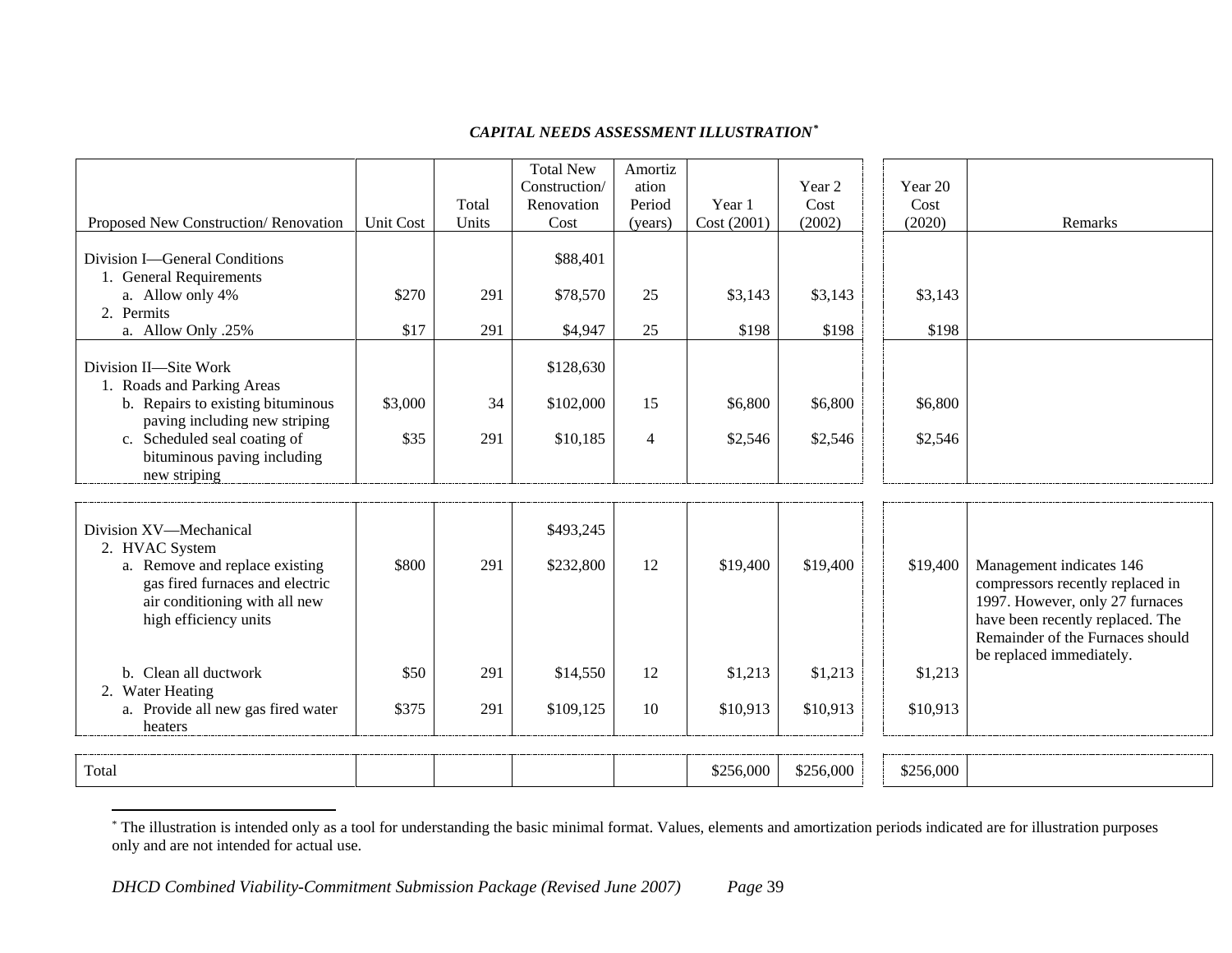## *EXHIBIT M: SURVEY*

A draft boundary survey prepared by a registered surveyor must be submitted. The survey needs to include the following items:

- Lot lines and set-back lines
- Location of all existing easements, rights of way, improvements on or encroachments upon, over, to or from the property
- Location of all items that will be listed in Schedule B, Part II of the lender's title policy.

#### **ATTACHMENTS**

□ Draft Boundary Survey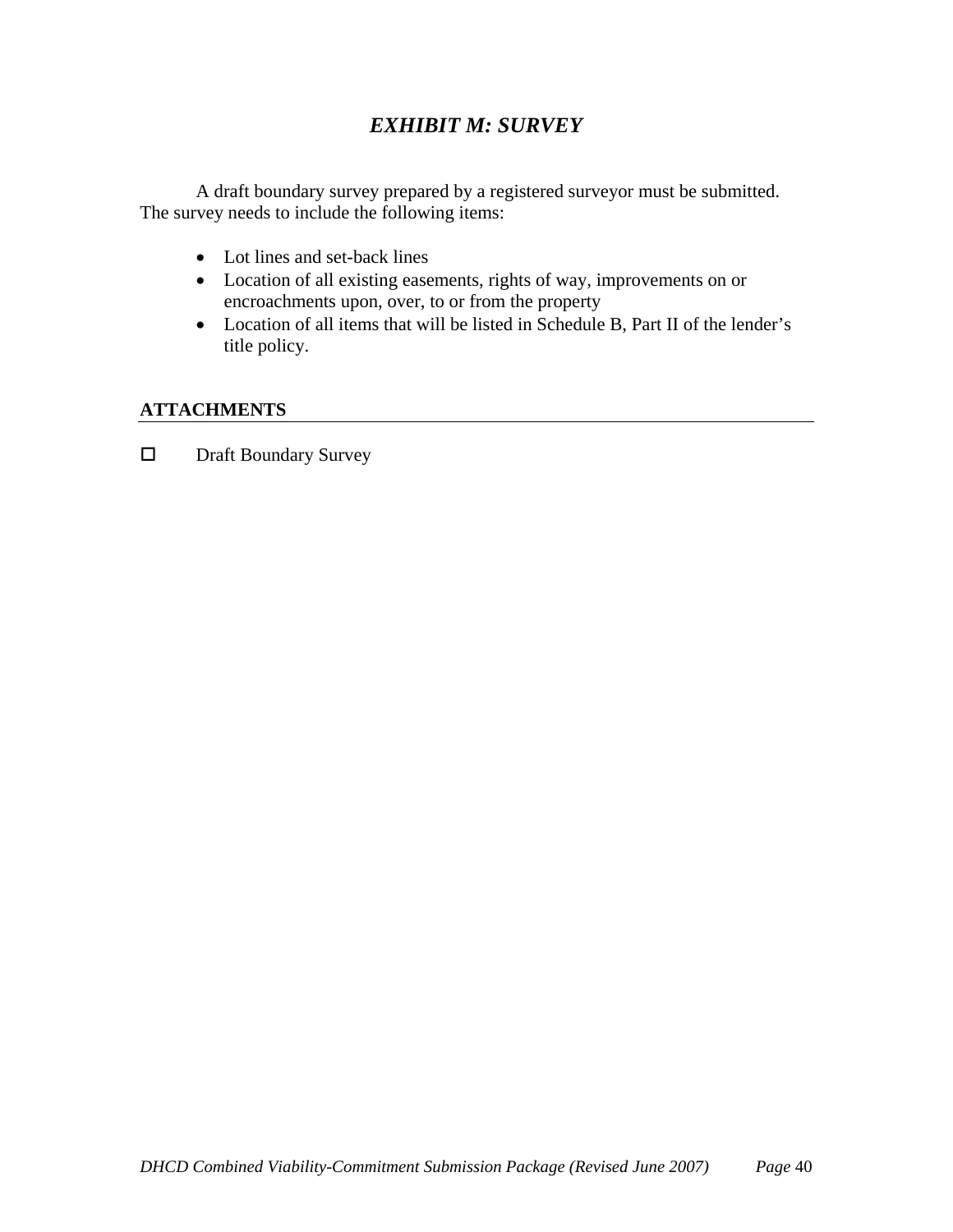## *EXHIBIT N: ENVIRONMENTAL ASSESSMENT*

#### **PHASE I ENVIRONMENTAL ASSESSMENT**

Each project must comply with applicable requirements of local, state and federal environmental laws and regulations. Developments will be screened by having a Phase I Environmental Assessment completed in the standard Federal National Mortgage Association format and that meets the requirements for "All Appropriate Inquiry" established by ASTM Standard E-1527-05 and 40 CFR 312 The assessment must be completed by a qualified Environmental Professional (as defined in 40 CFR 312) and include the following reviews:

- Examination of the method of water supply and sewage disposal for indication of problematic situations;
- Review of available documentation which describes existing and previous building uses and building materials;
- Interviews with previous owners of the building and owners or occupants of other properties in the area to determine any prior use of the building or neighboring land use to determine the probability of contaminants;
- Evaluation of the site for other pertinent environmental issues, including a review of foundation conditions, man-made hazards, storm water runoff, underground storage tanks, and potential for lead-based paint, radon gas, mold, PCBs and asbestos in existing buildings; and
- Particular physical conditions (e.g., the presence of wetlands or other specially-protected areas) or future site use requirements or conditions (e.g., deed restrictions imposing engineering or institutional controls, whether or not in connection with prior site remediation work).

#### **PHASE II ENVIRONMENTAL ASSESSMENT**

A Phase II Environmental Assessment will be necessary whenever the Phase I report indicates "Recognized Environmental Conditions" (as defined in ASTM Standard E-1527-00) or other potential environmental concerns on or reasonably likely to affect the site in question. All renovation projects require that a Phase II assessment be completed unless it can be demonstrated that there is a specific reason why one should not be provided. If the applicant requests that the Phase II assessment be omitted, a written statement from the Environmental Professional should be provided indicating the reasons for a waiver. If a Phase II Assessment is needed, a more detailed physical investigation and review of historical records will be required. The assessments must meet the basic requirements described in ASTM Standard E-1903-97(2002). Typical specialized studies under Phase II reviews include the following:

• Asbestos and lead paint samplings and testing;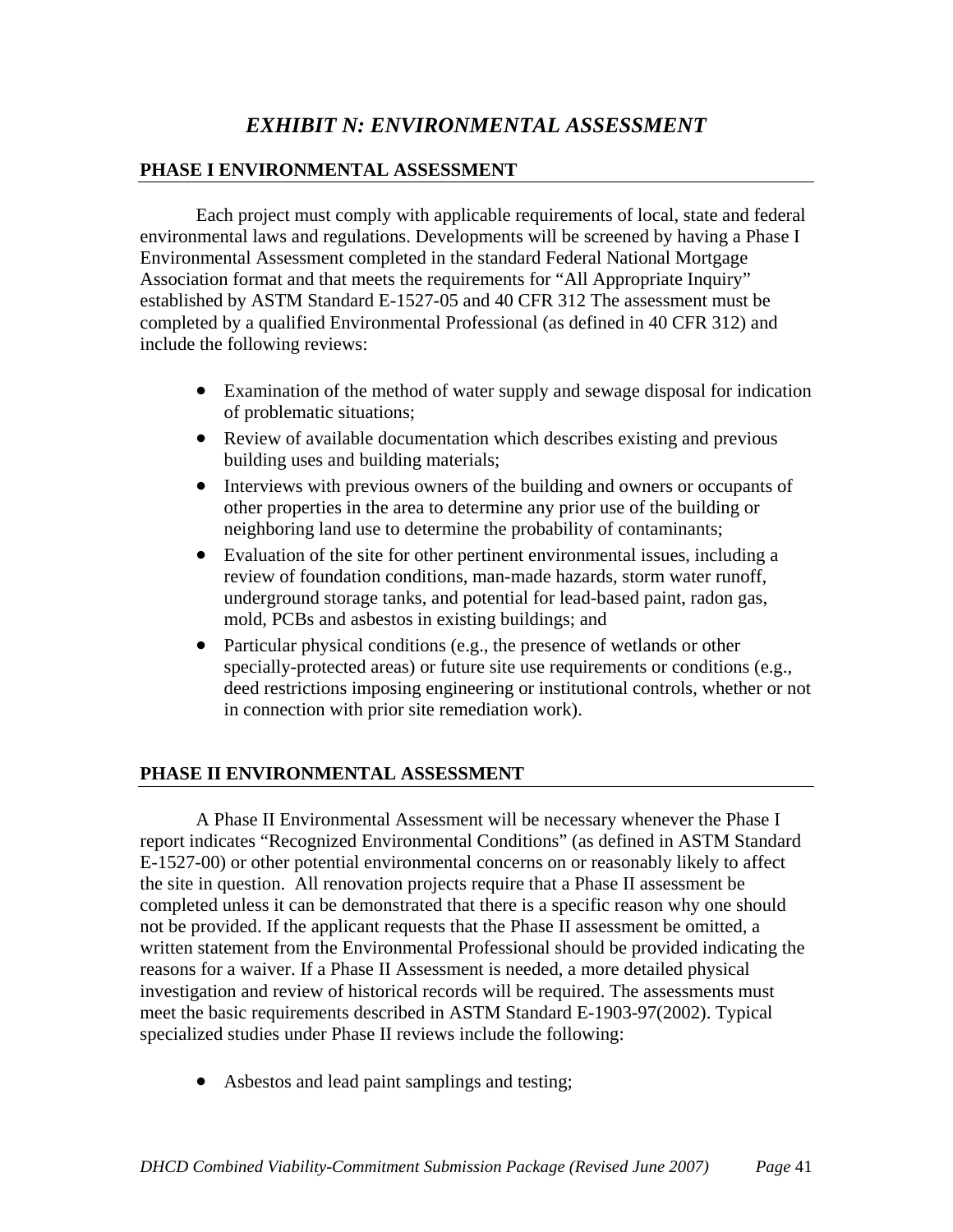- Site and record reviews of any underground storage tanks and associated supply lines
- Soil sampling and analysis;
- Ground water or aquifer sampling;
- Testing for PCB contamination;
- In depth investigation of neighboring sites;
- Radon testing; and
- Mold.

- □ Phase I Environmental Assessment
- Environmental Consultant's Statement for Waiver
- $\square$  Phase II Environmental Assessment (if applicable)
- Environmental Professional Reviewer's Statement of Qualifications
- Environmental Professional Reviewer's Engagement/Reliance Letter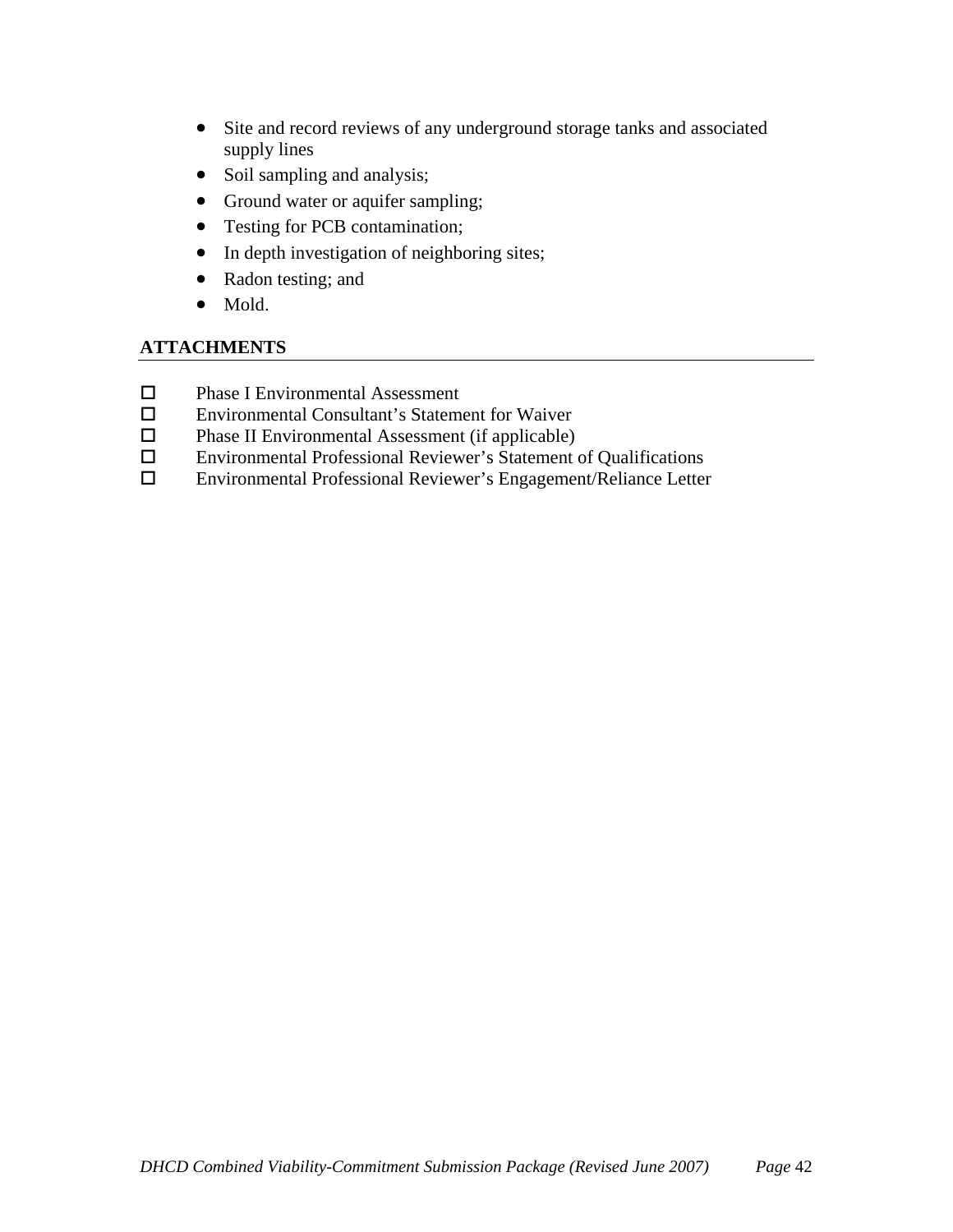## *EXHIBIT O: GEOTECHNICAL STUDY*

A written report based on traditional soil studies for the area should be provided that indicates how these may affect the proposed site. The report should give specific recommendations as to foundation type that is anticipated. Where there is reason to suspect potential for any unusual or costly soil conditions, appropriate additional investigations may be needed, including borings and test pits. As a result of these investigations, a written analysis with recommendations is to be prepared. A registered professional soils engineer must perform all work.

#### **ATTACHMENTS**

 $\square$  Geotechnical Study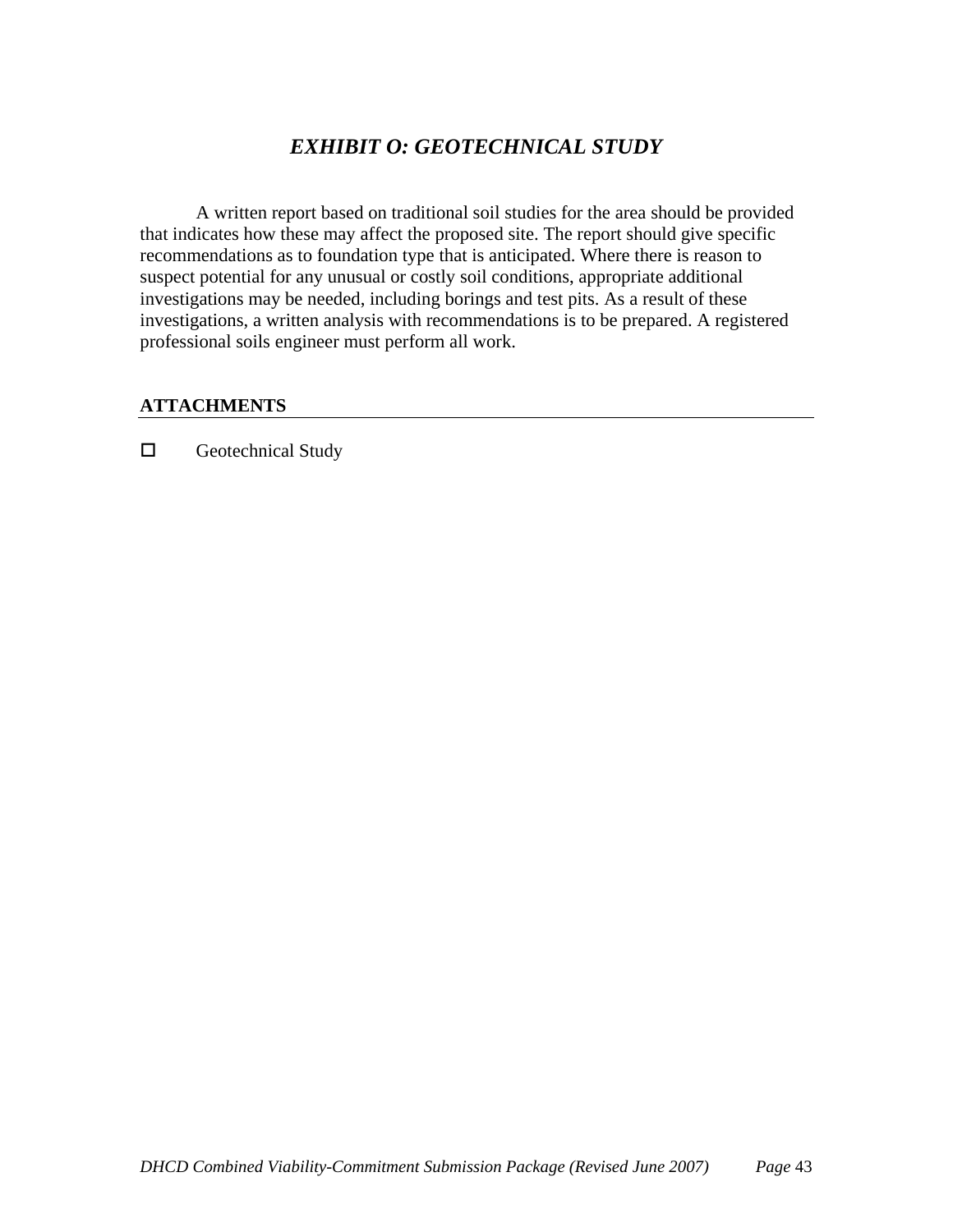## *EXHIBIT P: MINORITY BUSINESS ENTERPRISE PLAN*

 A plan outlining the participation goals and procedures for the project should be developed at this stage. Issues that must be addressed in the minority business enterprise plan include goals for minority participation, monitoring and record keeping requirements and outreach and selection procedures.

#### **ATTACHMENTS**

 $\Box$  Minority Business Enterprise Plan (form provided)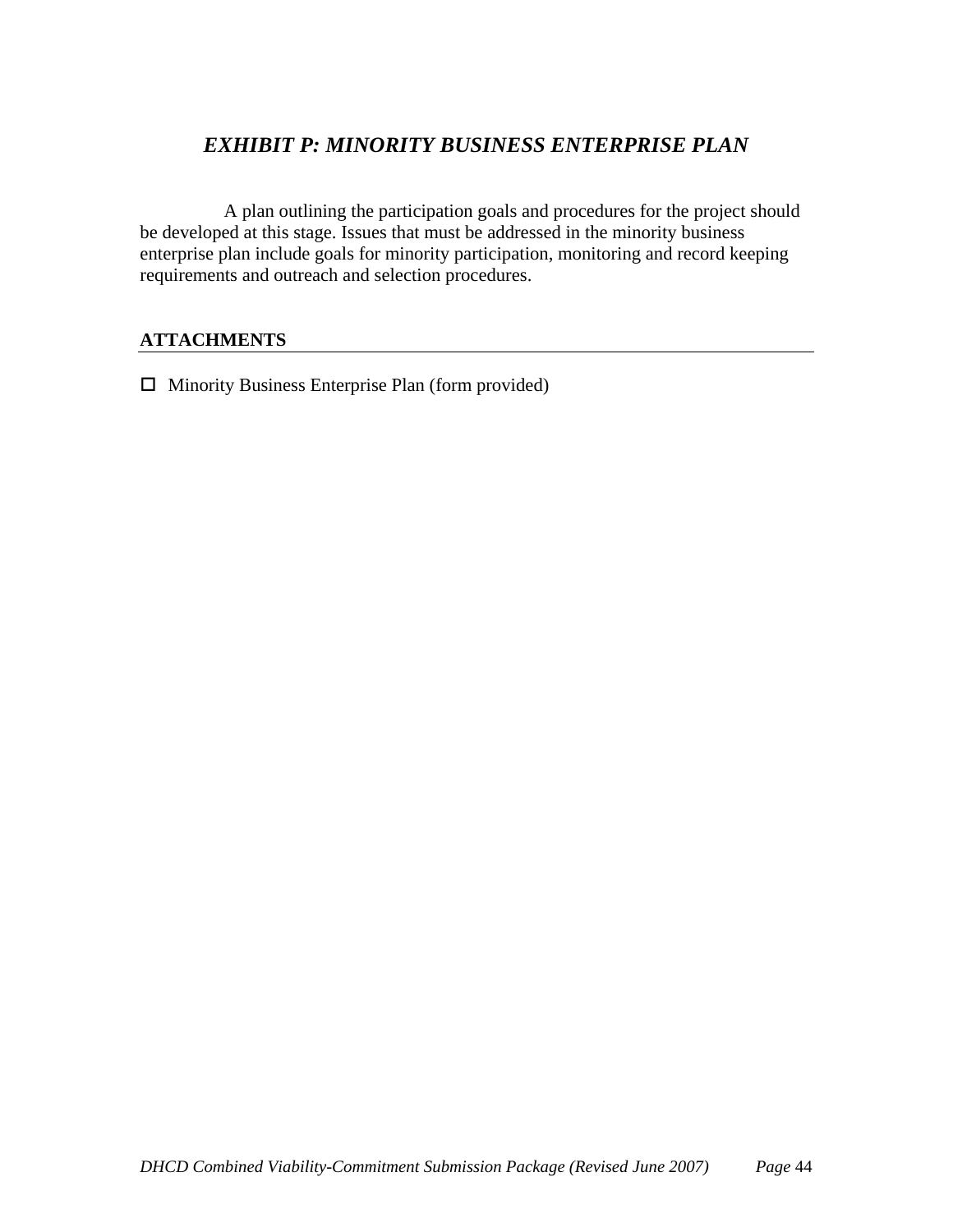#### **MINORITY BUSINESS ENTERPRISE PLAN**

Maryland Department of Housing and Community Development

|  | 1. The Developer/Owner of this Project is ______________________. The Contact person, |
|--|---------------------------------------------------------------------------------------|
|  | shall be available at                                                                 |
|  | . The General Contractor is                                                           |
|  | who shall be represented by Mr. /Ms.                                                  |
|  | who shall be available at                                                             |
|  |                                                                                       |

- 2. The minimum MBE goal established for this project is **25%**. However, we will use our best efforts to achieve MBE participation above the minimum requirements.
- 3. These goals will be communicated to all our potential/actual vendors and subcontractors through the mechanisms of advertisements, solicitations of bids, discussion, negotiation and contract stipulation.
- 4. Our outreach efforts shall include a request for participation of MBE Associations located within the commutable vicinity and direct solicitation of identifiable minority subcontractors and vendors by mail. Notices shall be placed in local publications informing the public of these opportunities. Necessary contract documents shall be provided free to MBE Associations for the use by their members. We will maintain a "Bid Room" in our main office where those contract documents shall be made available for examination and use by any interested person during usual office hours.
- 5. It is expected that all contracts for this project be negotiated.

\_\_\_\_\_\_\_\_\_\_\_\_\_\_\_\_\_\_\_\_\_\_\_\_\_\_\_\_\_\_\_\_\_\_\_\_\_\_\_\_\_\_\_\_\_\_

- 6. The Developer and the Contractor will monitor the success of these actions through a monthly review of the awarded contracts. At this time, a review of uncommitted contracts for possible participation will be conducted.
- 7. A monthly "Subcontractors and Vendors Report" will be submitted to CDA listing the MBE contracts awarded during the reporting period.

| Developer/Owner                 | Date | <b>General Contractor</b>       | Date |
|---------------------------------|------|---------------------------------|------|
| Signature, Authorized Executive |      | Signature, Authorized Executive |      |

I have reviewed this plan and certify that it conforms with the Department's requirements.

DHCD MBE Liaison Date MBE Liaison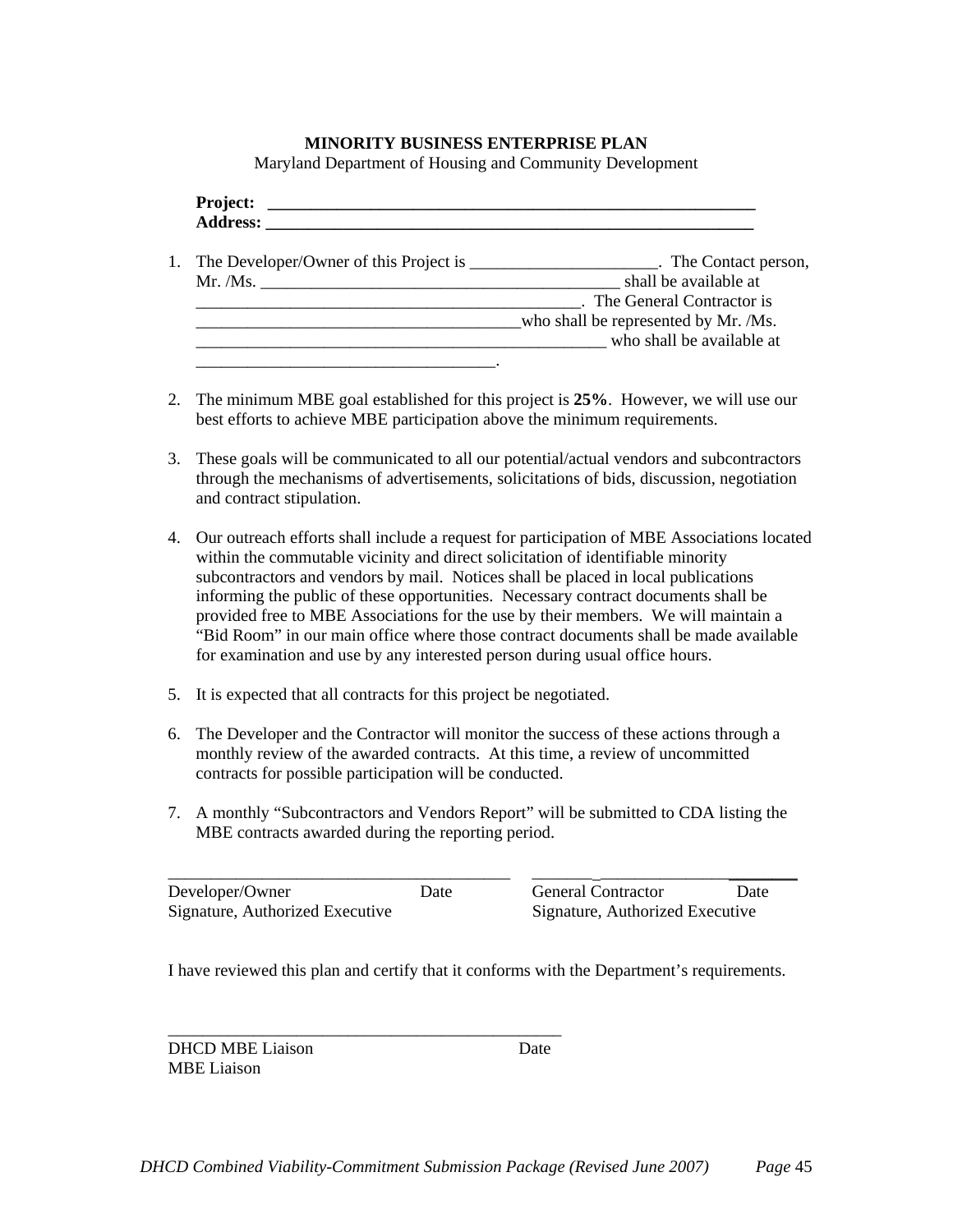## *EXHIBIT Q: CONSTRUCTION SCHEDULE*

At the commitment review stage, applicants should have developed a detailed schedule for completing construction of the project. Include in the commitment review submission package the construction schedule in bar chart format (Gantt chart type), which must include the following elements.

- Arrange in 16 division CSI format with detailed task breakdown below each division
- Where possible relate to the trade payment breakdown detail provided for the project, the anticipated Application for Payment categories and the Department Form 215
- Show start and end dates and duration of each task
- Show predecessors for major tasks
- Show critical relationship between major elements
- Show float for each division. Show float as belonging neither to the Owner or to the Contractor. Float shall be available by all parties as required by the project.
- Project time shall be shown in calendar days
- Produce schedule in color with critical elements indicated in red and all other elements indicated in black

#### **ATTACHMENTS**

**Construction Schedule**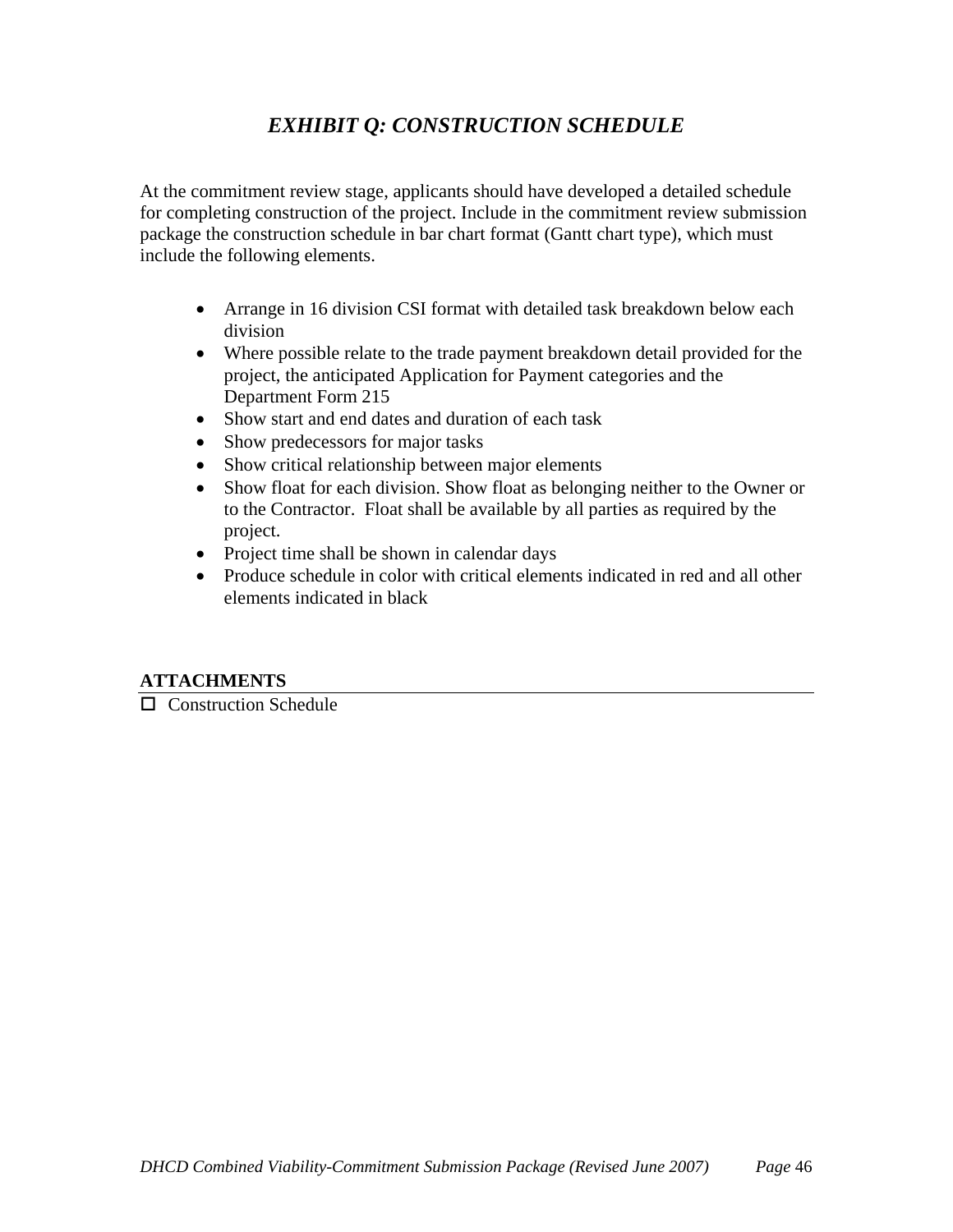## *EXHIBIT R: STANDARD FORM OF AGREEMENT BETWEEN OWNER AND CONTRACTOR*

An executed or final draft copy of the Owner/Contractor Agreement must be provided. The Department requires the Standard Form of Agreement Between Owner and Contractor/Cost Plus with negotiated maximum price, the AIA Document A111-1997 to be used. Only under certain circumstances and with prior approval of the Department will the Standard Form of Agreement Between Owner and Contractor Lump Sum, where the basis of payment is a stipulated sum, the AIA Document A101-1997 may be used. If a Lump Sum Contract is used three separate complete bids from qualified contractors are required. For all forms of contract, include the AIA Document A-201-1987, General Contractor's Conditions to the Contract for Construction and the CDA Supplementary General Conditions.

- □ Standard Form of Agreement Between Owner and Contractor/Cost Plus (AIA Document A111–1997)
- Standard Form of Agreement Between Owner and Contractor/Lump Sum (AIA Document A101–1997)
- General Conditions of the Contract for Construction (AIA Document A201-1987)<br>  $\square$  CDA Supplementary General Conditions (form provided on DHCD website)
- CDA Supplementary General Conditions (form provided on DHCD website)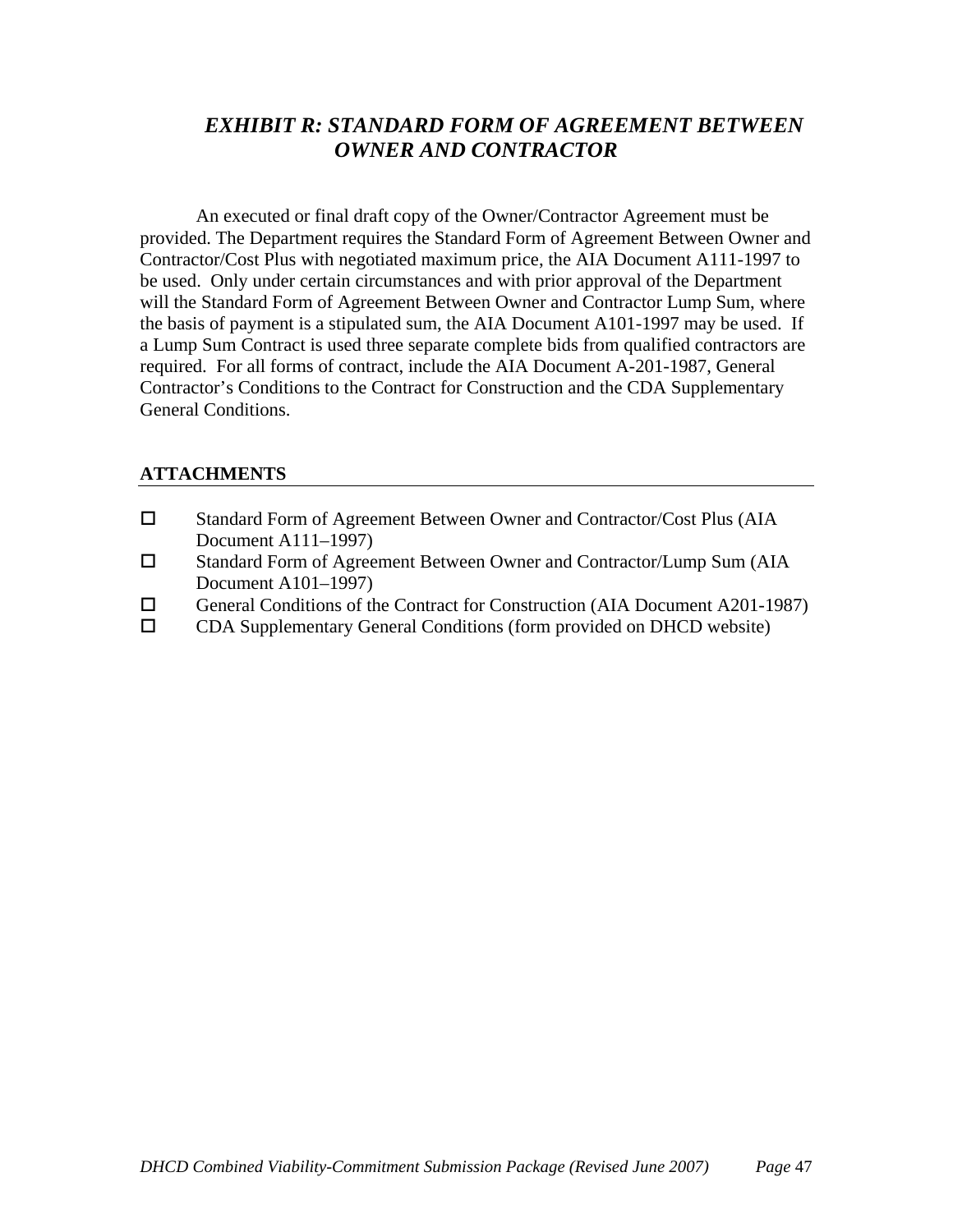## *EXHIBIT S: STANDARD FORM OF AGREEMENT BETWEEN OWNER AND ARCHITECT*

An executed copy of the Owner/Architect Agreement must be provided. The form of agreement must be either the AIA Document B141–1994 or AIA Document B181– 1994. In addition, the Department also requires its Attachment to the Owner/Supervising Construction Professional Agreement to be submitted.

#### **AIA DOCUMENT B141—STANDARD FORM OF AGREEMENT BETWEEN OWNER AND ARCHITECT WITH STANDARD FORM OF ARCHITECT'S SERVICES**

Standard Form of Agreement Between Owner and Architect with Standard Form of Architect's Services (AIA Document B141—1994) are used on construction projects where services are based on the customary five phases: Schematic Design, Design Development, Construction Documents, Bidding or Negotiation and Construction Administration. It is used in conjunction with General Conditions of the Contract for Construction (AIA Document A201—1987). This form should be used for all projects that include significant components that are not housing and for complex housing projects.

#### **AIA DOCUMENT B181—STANDARD FORM OF AGREEMENT BETWEEN OWNER AND ARCHITECT FOR HOUSING SERVICES**

Standard Form of Agreement Between Owner and Architect for Housing Services (AIA Document B181—1994) were developed with assistance of the U.S. Department of Housing and Urban Development (HUD) and other federal housing agencies. One feature of this agreement form is it includes only four phases: Design Phase, Construction Documents Phase, Bidding or Negotiation Phase, and Construction Administration Phase. Another unique feature of this agreement form is the owner, and not the architect, furnishes the cost estimating services. It is used in conjunction with General Conditions of the Contract for Construction (AIA Document A201—1987). This form should be used primarily for relatively standard and straightforward, single-family and multifamily housing projects.

- Standard Form of Agreement Between Owner and Architect with Standard Form of Architect's Services (AIA Document B141–1994)
- Standard Form of Agreement Between Owner and Architect for Housing Services (AIA Document B181–1994)
- Attachment to the Owner/Supervising Construction Professional Agreement (form provided on DHCD website)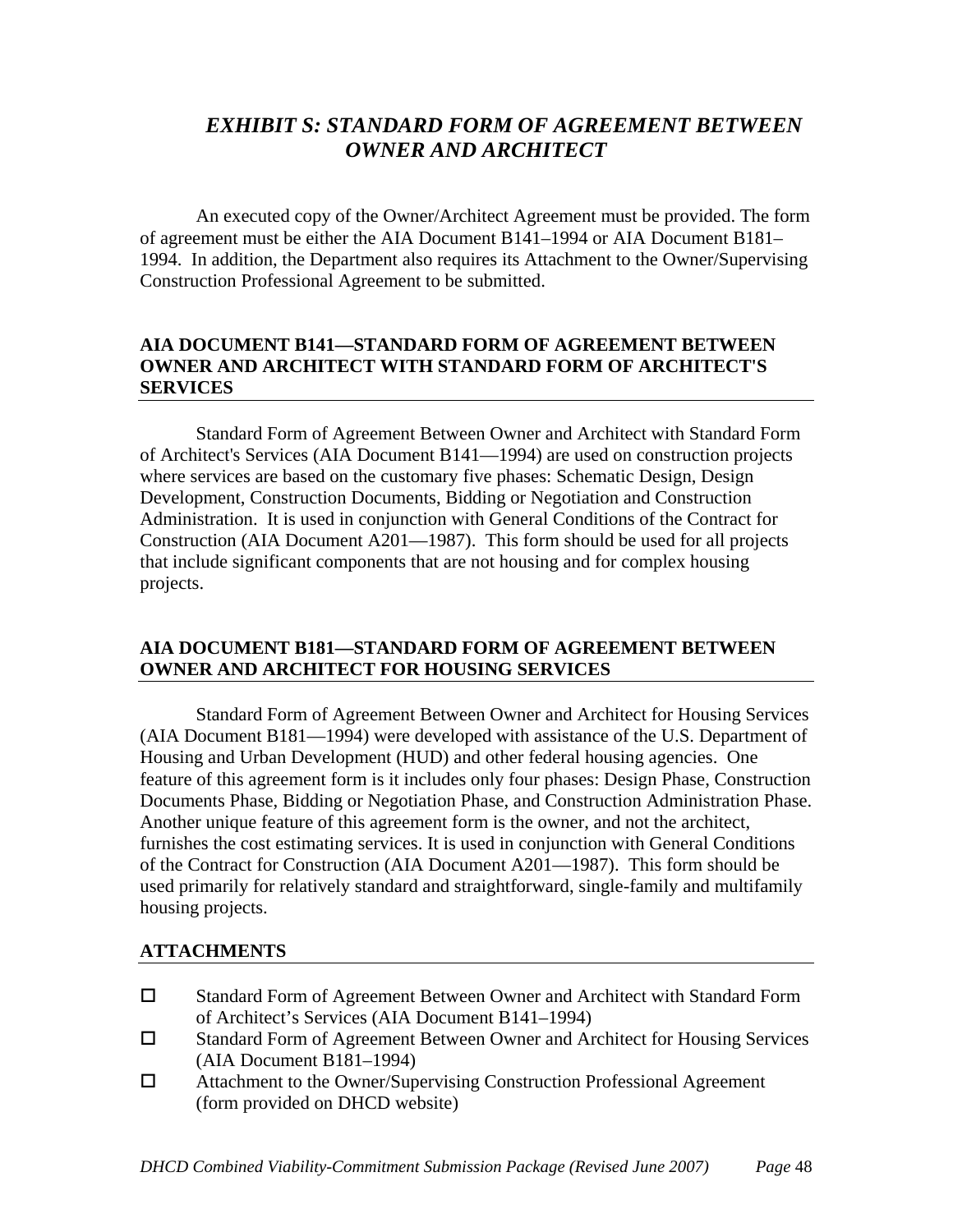## *EXHIBIT T: CIVIL ENGINEER'S CONTRACT*

An executed copy of an agreement outlining the civil engineer's role is required for projects that involve new construction or when warranted by the scope of the rehabilitation of an existing building(s). The Department recommends that the work of the civil engineer be covered under the agreement between the owner and the architect. When the owner prefers to execute a separate agreement with the civil engineer, a form of agreement which clearly shows the scope of services and fee structure must be submitted.

- □ Contract or Form of Agreement
- **Not Applicable.** If the work of the civil engineer is covered under the agreement between the owner and the architect, or the scope of rehabilitation of existing buildings does not warrant a civil engineer, an agreement between the owner and engineer is not applicable.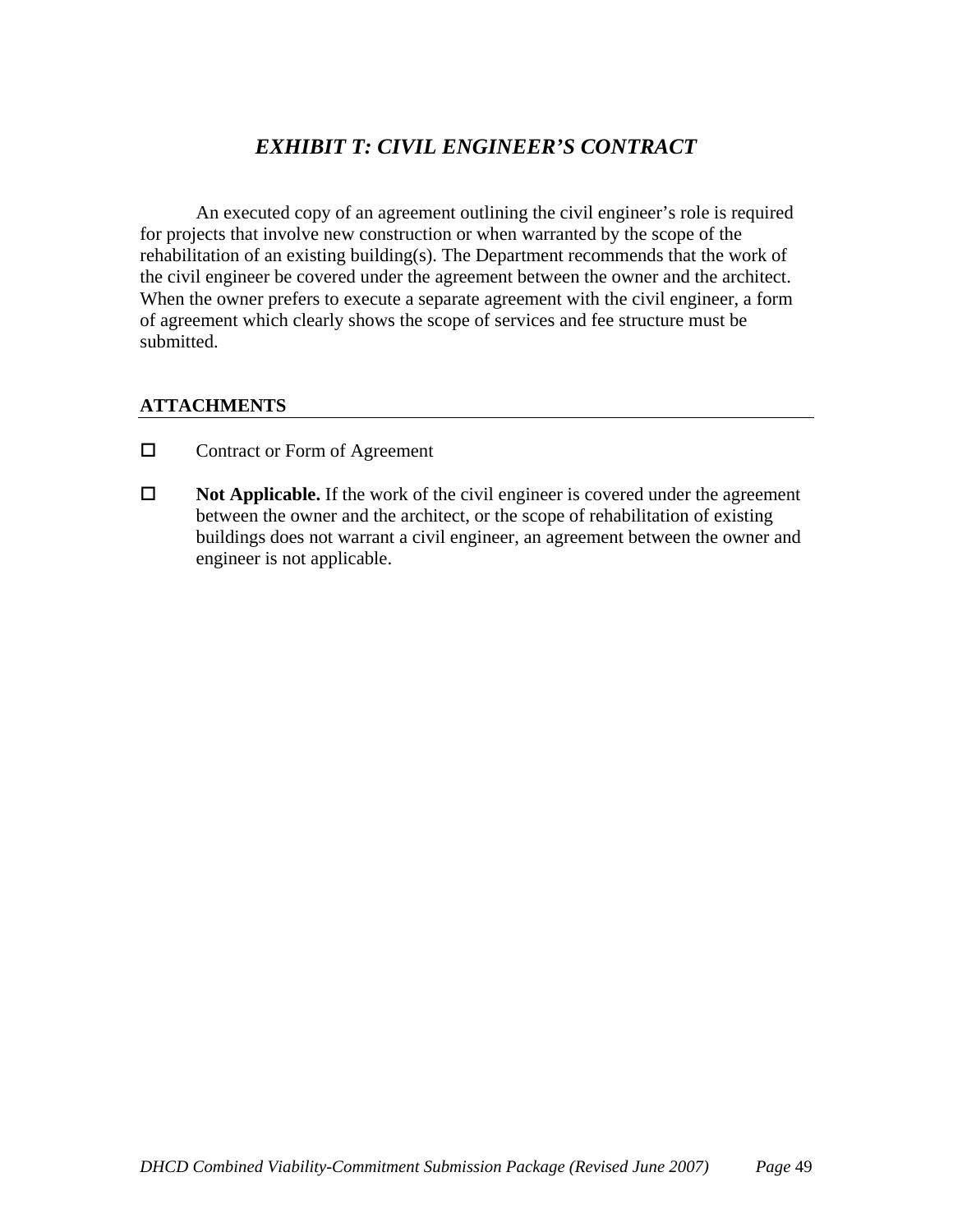## *EXHIBIT U: INSURANCE AND BONDING*

The Department requires documentation that projects are adequately insured during construction and the permanent loan period. Specifically, the Department requires the following insurance coverage and security during the construction phase of a project:

- 1) Owner's Liability Insurance
- 2) Contractor's Comprehensive General Liability Insurance
- 3) Architect's and Engineer's Errors and Omissions Insurance
- 4) Owner's Hazard or Builder's Risk Insurance
- 5) Flood Insurance, if applicable
- 6) Payment and Performance Bond or Letter of Credit

#### *Section I: General Insurance Requirements*

The applicant must submit evidence that the project will be properly insured. The Department accepts three (3) forms of evidence of insurance:

- 1. Certificate of Insurance -- a one or two page summary document outlining and summarizing the insurance policy. A guide for reviewing Insurance Certificates and sample copies are included in Section II.
- 2. Insurance Binder -- a multi-page overview of the insurance policy, in essence an executive summary. Binders are issued and valid for a 30 day period, and must therefore be reissued every 30 days until delivery of an Insurance Policy.
- 3. Insurance Policy -- the document which outlines all conditions of insurance coverage.

 The applicant must also submit evidence that the Department will be adequately covered by the insurance by receiving the appropriate "endorsements" of coverage. Insurance coverage is issued to "Named Insured", i.e. the project's Owner, General contractor Architect and Engineer. There are several ways in which the Department receives an endorsement of coverage by a Named Insured:

- 1. Additional Insured -- An endorsement is added to an insurance policy naming the Departments as an Additional Insured in addition to the Named Insured. Additional Insured parties are not liable for premium payments.
- 2. Loss Payee and Mortgagee -- An endorsement is added to an insurance policy naming the Department as Loss Payee and Mortgagee to be paid in the event of loss or damage to the insured property. This endorsement is appropriate for Owner's Hazard and Builder's Risk policies.

Notice Rights -- Notice Rights show where the insurance policy says the Department will get notice as an Additional Insured, Mortgagee or Loss Payee, as applicable. Notice Rights must also provide an endorsement to the insurance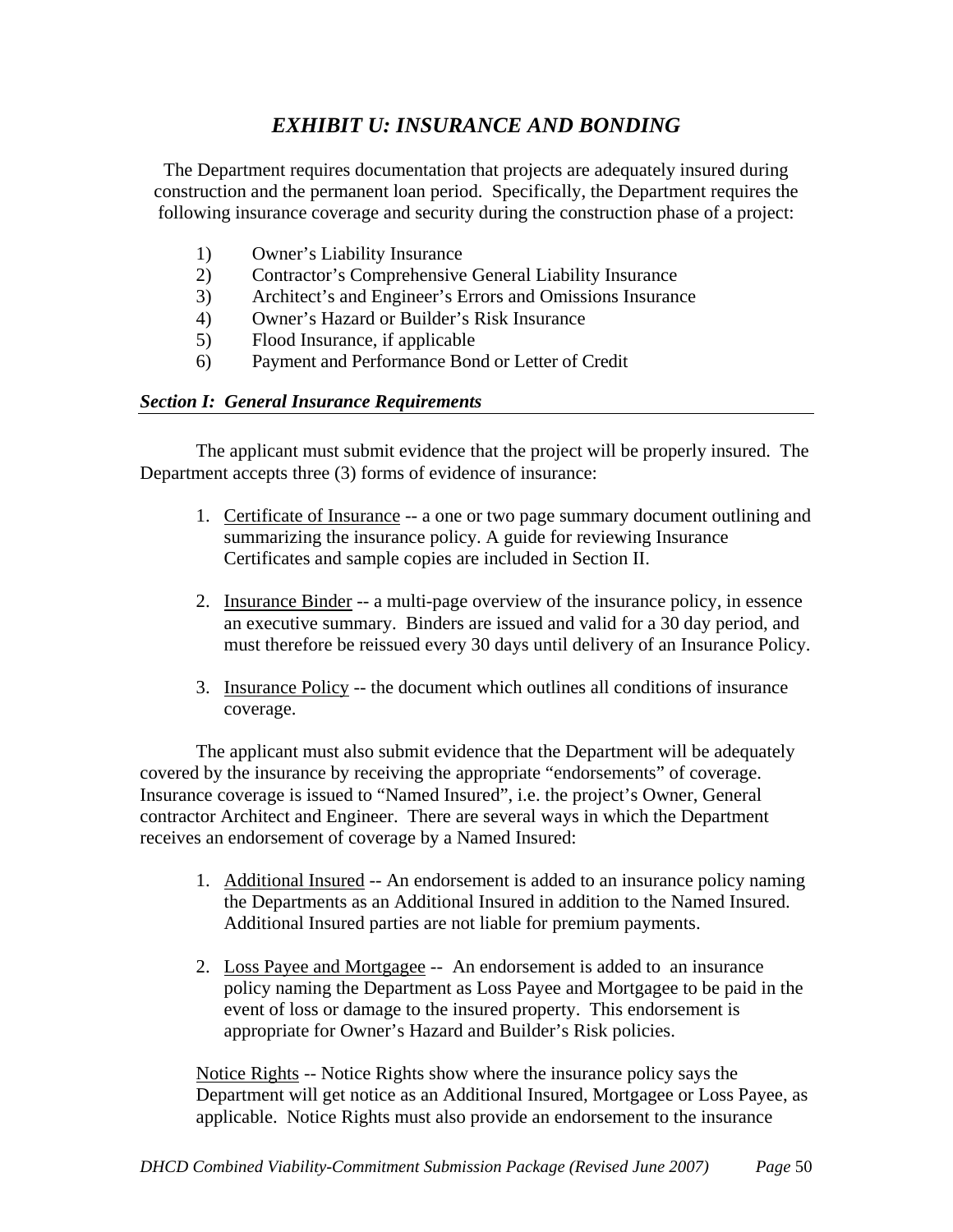policy which states the Department will receive notice in the event that any changes or renewals are made to the policy and will be provided 30 days written notice prior to cancellation of the policy. A Certificate of Insurance which states that 30 day notice will be given are acceptable, but all endeavor language and limitation of liability language must be removed. .

As outlined in the table below, CDA requires the following evidence and endorsements of insurance coverage:

| <b>Type of Coverage</b>                                   | <b>Evidence Required</b>                                                | <b>Endorsements Required</b>                                           |
|-----------------------------------------------------------|-------------------------------------------------------------------------|------------------------------------------------------------------------|
| Owner's Liability<br>Insurance                            | Certificate of Insurance<br>Insurance Binder<br><b>Insurance Policy</b> | <b>Additional Insured</b><br>Notice Rights                             |
| Contractor's<br>Comprehensive<br><b>General Liability</b> | Certificate of Insurance<br>Insurance Binder<br><b>Insurance Policy</b> | <b>Additional Insured</b><br>Notice Rights                             |
| Architect's and<br>Engineer's Errors<br>and Omissions     | Certificate of Insurance                                                | Notice Rights                                                          |
| Owner's Hazard or<br>Builder's Risk                       | Certificate of Insurance<br>Insurance Binder<br><b>Insurance Policy</b> | <b>Additional Insured</b><br>Loss Payee and Mortgagee<br>Notice Rights |

It is preferable to receive evidence of all required endorsements of insurance prior to Initial Closing. It is acceptable, however, to receive only a Certificate of Insurance and Insurance Binder (if required) prior to Initial Closing. In this case, a copy of the Insurance Policy and any endorsement must be received and approved by the Department prior to the next disbursement of funds following Initial Closing. A certified copy of the original Insurance Policy is acceptable. A producer's copy of the Insurance policy is not acceptable.

The types and limits of insurance coverage normally required by CDA during the construction phase of the project include:

#### **1) Owner's Liability Insurance**

• Comprehensive General Liability Coverage for single limit public liability coverage of not less than \$1,000,000.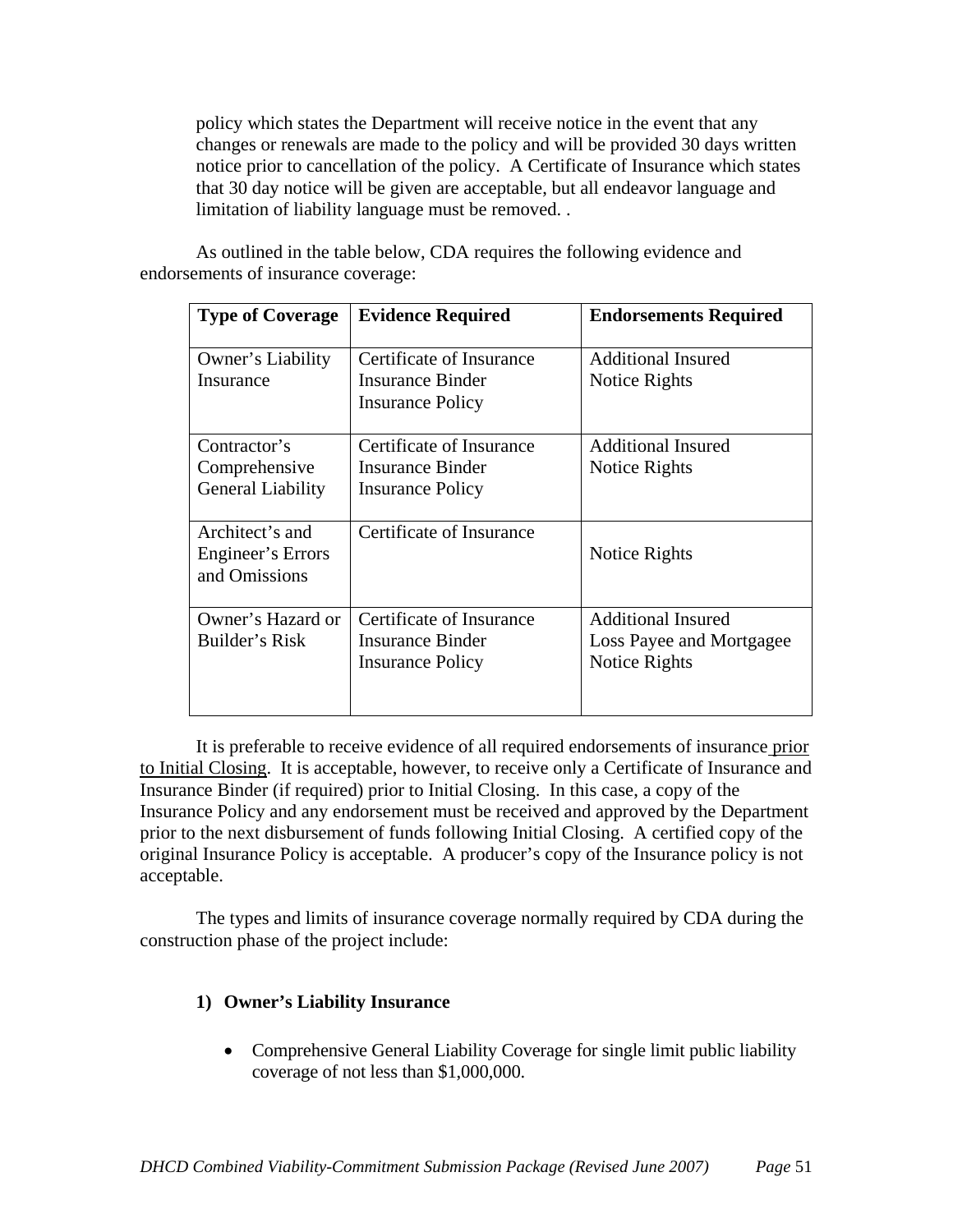#### **2) Contractor's Comprehensive General Liability Insurance**

- Comprehensive General Liability Coverage
- Comprehensive Automobile Liability written on vehicles owned or rented by the general contractor and used in connection with the Project in an amount for combined single limit public liability coverage of not less than \$1,000,000.
- Workmen's Compensation, broad form, all states for all persons engaged in the work on the Project.
- Excess Liability Coverage in the form of an umbrella endorsement over all of the above in an amount of not less than \$5,000,000.

#### **3) Architect's and Engineer's Errors and Omissions Insurance**

• The architect or engineer shall provide professional liability insurance coverage in an amount equal to the greater of 10% of the total aggregate dollar amount of construction, or \$1,000,000 for a period of not less than two years after the date of substantial completion.

#### **4) Owner's Hazard or Builder's Risk Insurance**

- Builder's Risk and Multi-Peril Insurance on an all-risk basis with an agreed amount endorsement providing completed value coverage such that for the full construction period the Project is insured in an amount not less than 100% of the face amount of project replacement costs.
- Boiler Insurance (where applicable) to become effective at such time that the boiler becomes operational in an amount equal to the greater of \$1,000,000 or 100% of the value of the system. Boiler Insurance coverage should cover all centralized systems, including heating, ventilation and air conditioning.

Other general requirements regarding insurance coverage are:

- Any additional insured should not be liable for premium payments.
- Insurance deductibles, if any, should generally not exceed \$5,000. Deductibles are applicable for property damage (PD) coverage, but not Bodily Injury (BI) coverage.
- CDA may require the Borrower to furnish additional insurance, at Borrower's expense, for any hazards involved in the Project or the Property which, in the opinion of CDA require special endorsements.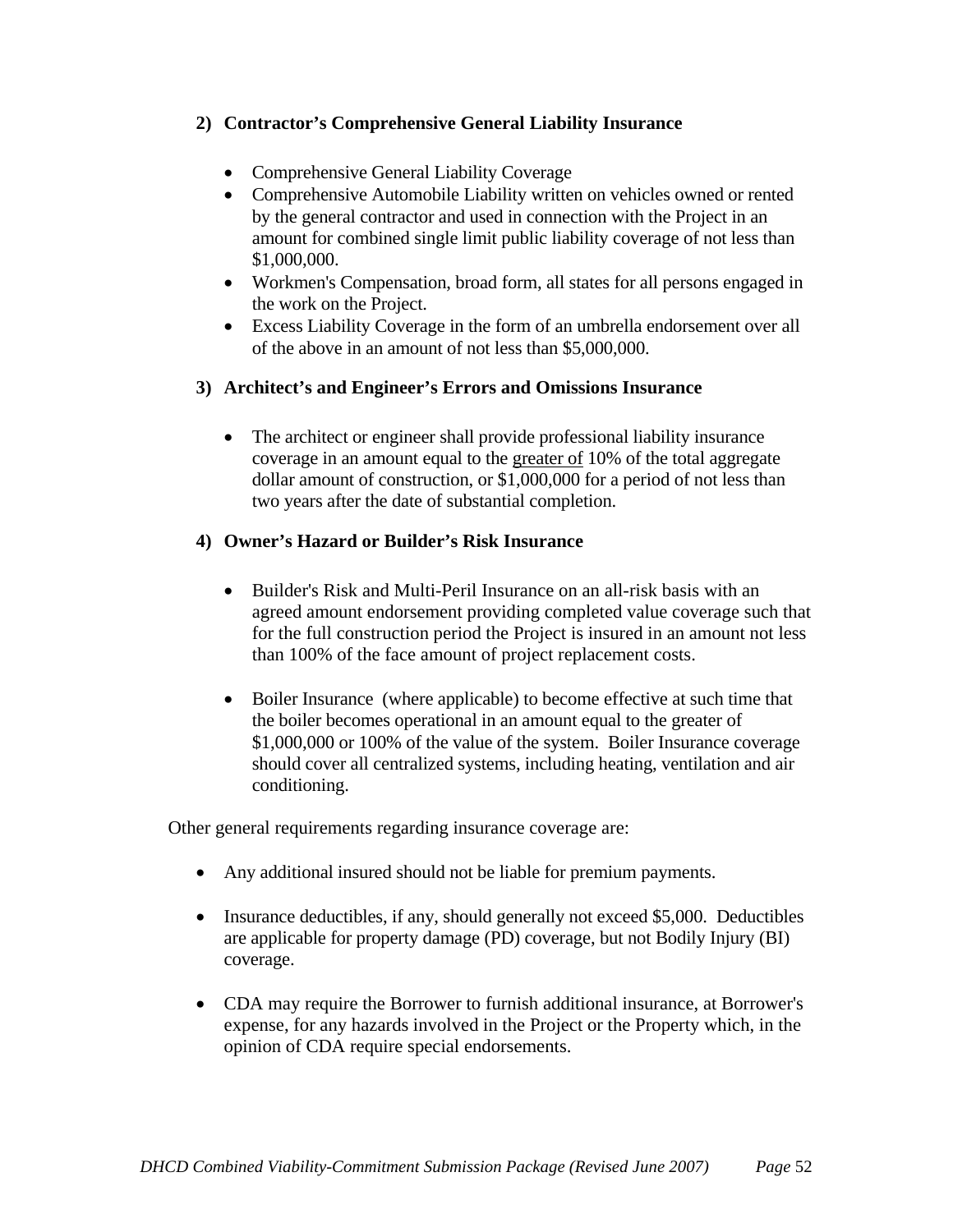CDA also requires documentation of adequate Flood Insurance, if applicable.

If the project is located in an area which has been identified as a "Special Flood Hazard Area" (as such term is used in the Flood Disaster Protection Act of 1973, as amended), the borrower must provide an original copy of the policy to the Department. The policy must be acceptable to the Department, and evidence of payment for a period of at least one year must be received. The policy must be maintained until the Loan has been repaid in full.

If the project is located in a flood zone C or X, as certified by the surveyor on the survey, flood insurance is not required.

#### *Section III: Payment and Performance Bonds or Letters of Credit*

The Department must receive an assurance of completion, which is evidence that the construction can be completed if the general contractor defaults on the contract. Acceptable forms of assurance of completion include:

- Performance and payment bonds each in the amount of 100% of the construction contract. A copy of the form of the payment bond and performance bond, including the Department's Dual Obligee rider must be submitted. A copy of the Form of Dual Obligee Rider is included on the next page.
- Two (2) unconditional, irrevocable Letters of Credit each in the amount of 25% of the construction contract (to assure both completion and payment) and an assurance of completion agreement.

- $\Box$  Architect's Errors and Omissions
- $\Box$  Builder's Risk
- $\Box$  Contractor's Comprehensive General Liability
- $\square$  Owner's Hazard and Liability
- Payment Bond and Performance Bond (AIA Document A312-1984)
- $\Box$  Dual Obligee Rider (form provided)
- □ Evidence of Letter of Credit